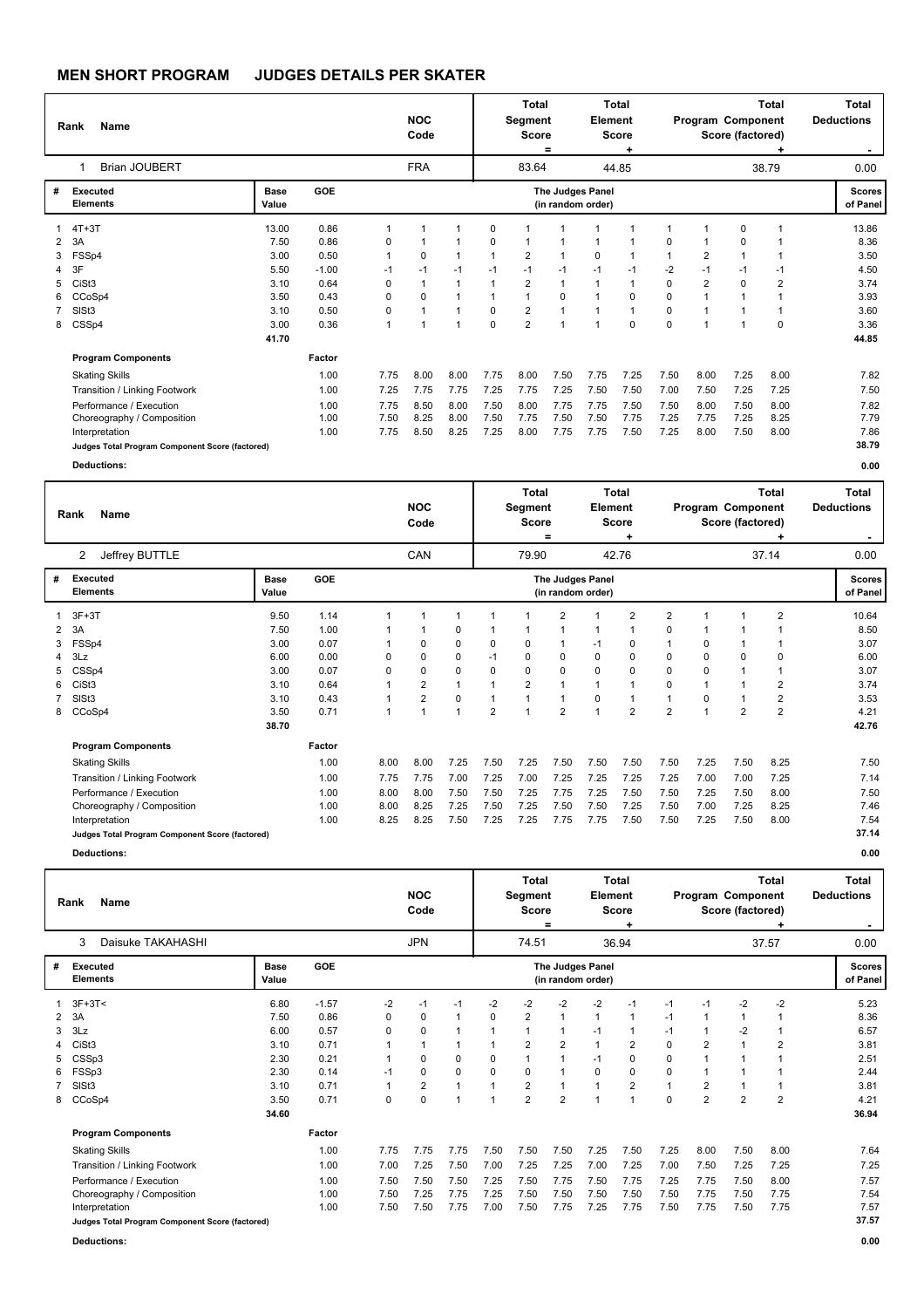|   | <b>Name</b><br>Rank<br>Johnny WEIR<br>4         |                      |         |      | <b>NOC</b><br>Code |                |      | <b>Total</b><br>Segment<br><b>Score</b> | $\equiv$                                     | Element     | Total<br><b>Score</b><br>٠ |                         | Program Component | Score (factored) | <b>Total</b>   | Total<br><b>Deductions</b> |
|---|-------------------------------------------------|----------------------|---------|------|--------------------|----------------|------|-----------------------------------------|----------------------------------------------|-------------|----------------------------|-------------------------|-------------------|------------------|----------------|----------------------------|
|   |                                                 |                      |         |      | <b>USA</b>         |                |      | 74.26                                   |                                              |             | 37.97                      |                         |                   |                  | 36.29          | 0.00                       |
| # | <b>Executed</b><br><b>Elements</b>              | <b>Base</b><br>Value | GOE     |      |                    |                |      |                                         | <b>The Judges Panel</b><br>(in random order) |             |                            |                         |                   |                  |                | <b>Scores</b><br>of Panel  |
|   | 3A                                              | 7.50                 | 0.86    | 0    | 0                  | -1             | 0    |                                         |                                              |             | 1                          | $\overline{\mathbf{1}}$ |                   | 1                | -1             | 8.36                       |
|   | $3Lz + 3T$                                      | 10.00                | 0.00    | 0    | 0                  | $\mathbf 0$    | 0    | $-1$                                    | 0                                            | $\mathbf 0$ | 0                          | $-1$                    | 0                 | 0                | 0              | 10.00                      |
| 3 | CSSp4                                           | 3.00                 | 0.36    | 0    | 1                  | $\mathbf{1}$   | 0    | $\Omega$                                | $\overline{1}$                               | 0           | 1                          | $\mathbf 1$             |                   |                  | -1             | 3.36                       |
| 4 | CiSt <sub>2</sub>                               | 2.30                 | 0.29    | 0    | 0                  | 0              | 0    |                                         |                                              | $\mathbf 0$ | 1                          | 0                       |                   |                  |                | 2.59                       |
| 5 | 3F                                              | 5.50                 | $-2.00$ | $-2$ | $-2$               | $-2$           | $-3$ | $-2$                                    | $-2$                                         | $-2$        | $-2$                       | $-2$                    | $-2$              | $-2$             | $-2$           | 3.50                       |
| 6 | CCoSp4                                          | 3.50                 | 0.64    | 0    | 0                  | $\mathbf 0$    |      | 2                                       | $\mathbf 1$                                  |             | $\overline{2}$             | $\blacktriangleleft$    | 1                 | $\overline{2}$   | $\overline{2}$ | 4.14                       |
|   | SISt <sub>2</sub>                               | 2.30                 | 0.36    | 1    | 1                  | $\mathbf{1}$   | 0    |                                         | $\overline{2}$                               |             | 0                          | 0                       | 0                 | 1                | $\overline{1}$ | 2.66                       |
|   | 8 FSSp4                                         | 3.00                 | 0.36    | 0    | 1                  | $\overline{1}$ | 0    |                                         | $\overline{ }$                               | $\Omega$    | $\Omega$                   | 0                       | 1                 | 1                | 1              | 3.36                       |
|   |                                                 | 37.10                |         |      |                    |                |      |                                         |                                              |             |                            |                         |                   |                  |                | 37.97                      |
|   | <b>Program Components</b>                       |                      | Factor  |      |                    |                |      |                                         |                                              |             |                            |                         |                   |                  |                |                            |
|   | <b>Skating Skills</b>                           |                      | 1.00    | 7.50 | 7.50               | 7.00           | 7.25 | 7.25                                    | 7.50                                         | 7.50        | 7.75                       | 7.25                    | 7.25              | 7.50             | 7.75           | 7.43                       |
|   | Transition / Linking Footwork                   |                      | 1.00    | 6.75 | 7.00               | 6.75           | 6.75 | 7.00                                    | 7.25                                         | 7.75        | 7.50                       | 7.00                    | 7.00              | 7.00             | 6.75           | 7.00                       |
|   | Performance / Execution                         |                      | 1.00    | 7.25 | 7.50               | 7.25           | 7.00 | 7.00                                    | 7.25                                         | 7.50        | 7.50                       | 7.25                    | 7.25              | 7.25             | 7.25           | 7.29                       |
|   | Choreography / Composition                      |                      | 1.00    | 7.00 | 7.00               | 7.25           | 7.00 | 7.25                                    | 7.50                                         | 7.50        | 7.50                       | 7.25                    | 7.00              | 7.25             | 7.50           | 7.25                       |
|   | Interpretation                                  |                      | 1.00    | 7.25 | 7.25               | 7.25           | 7.00 | 7.25                                    | 7.50                                         | 7.75        | 7.50                       | 7.25                    | 7.25              | 7.50             | 7.25           | 7.32                       |
|   | Judges Total Program Component Score (factored) |                      |         |      |                    |                |      |                                         |                                              |             |                            |                         |                   |                  |                | 36.29                      |
|   | <b>Deductions:</b>                              |                      |         |      |                    |                |      |                                         |                                              |             |                            |                         |                   |                  |                | 0.00                       |

|    | <b>Name</b><br>Rank                             |                      |            |      | <b>NOC</b><br>Code |             |              | Total<br>Segment<br>Score | $=$  | Element                               | Total<br><b>Score</b> |      | Program Component | Score (factored) | Total          | Total<br><b>Deductions</b> |
|----|-------------------------------------------------|----------------------|------------|------|--------------------|-------------|--------------|---------------------------|------|---------------------------------------|-----------------------|------|-------------------|------------------|----------------|----------------------------|
|    | Evan LYSACEK<br>5                               |                      |            |      | <b>USA</b>         |             |              | 73.49                     |      |                                       | 37.42                 |      |                   |                  | 36.07          | 0.00                       |
| #  | <b>Executed</b><br><b>Elements</b>              | <b>Base</b><br>Value | <b>GOE</b> |      |                    |             |              |                           |      | The Judges Panel<br>(in random order) |                       |      |                   |                  |                | <b>Scores</b><br>of Panel  |
|    | 4T+COMBO                                        | 9.00                 | $-3.00$    | $-3$ | -3                 | -3          | -3           | -3                        | -3   | $-2$                                  | -3                    | $-3$ | -3                | -3               | -3             | 6.00                       |
| 2  | 3A                                              | 7.50                 | 0.14       | 0    | 0                  | 0           | 0            | $\mathbf 0$               | 1    |                                       | 0                     | $-1$ | 0                 | 0                |                | 7.64                       |
| 3  | 3F                                              | 5.50                 | 0.86       | 0    |                    | 0           | 0            |                           |      |                                       | 2                     | 0    | 0                 |                  | 2              | 6.36                       |
|    | 4 FSSp4                                         | 3.00                 | 0.29       | 0    | n                  | 0           | $\Omega$     |                           | 1    | $-1$                                  | 1                     | 0    | 1                 | 1                | $\overline{2}$ | 3.29                       |
| 5. | SISt <sub>3</sub>                               | 3.10                 | 0.50       | 1    |                    | 0           | $\mathbf 1$  | $\overline{2}$            |      |                                       |                       | 0    | 1                 |                  |                | 3.60                       |
| 6  | CSSp4                                           | 3.00                 | 0.07       | 0    | $\Omega$           | 0           | 0            | $\overline{1}$            | 1    | $\Omega$                              | 0                     | 0    | 0                 |                  | $\mathbf 0$    | 3.07                       |
|    | CiSt3                                           | 3.10                 | 0.29       | 0    |                    | 0           | 0            |                           | 1    | 0                                     | 1                     | 0    | 0                 |                  |                | 3.39                       |
|    | 8 CCoSp4                                        | 3.50                 | 0.57       | 1    |                    | $\mathbf 0$ | $\mathbf{1}$ | $\overline{1}$            | 1    | $\Omega$                              | $\overline{2}$        | 1    | $\overline{2}$    |                  | $\overline{2}$ | 4.07                       |
|    |                                                 | 37.70                |            |      |                    |             |              |                           |      |                                       |                       |      |                   |                  |                | 37.42                      |
|    | <b>Program Components</b>                       |                      | Factor     |      |                    |             |              |                           |      |                                       |                       |      |                   |                  |                |                            |
|    | <b>Skating Skills</b>                           |                      | 1.00       | 7.50 | 7.50               | 7.25        | 7.25         | 7.50                      | 7.25 | 7.50                                  | 7.25                  | 7.00 | 7.25              | 7.25             | 8.25           | 7.36                       |
|    | Transition / Linking Footwork                   |                      | 1.00       | 7.00 | 6.75               | 7.00        | 6.75         | 7.25                      | 7.00 | 7.00                                  | 7.00                  | 6.75 | 7.00              | 6.75             | 7.25           | 6.96                       |
|    | Performance / Execution                         |                      | 1.00       | 7.25 | 7.25               | 7.00        | 7.00         | 7.50                      | 7.50 | 7.25                                  | 7.25                  | 7.00 | 7.25              | 7.25             | 7.75           | 7.25                       |
|    | Choreography / Composition                      |                      | 1.00       | 7.25 | 7.00               | 7.25        | 7.00         | 7.50                      | 7.25 | 7.25                                  | 7.00                  | 7.00 | 7.00              | 7.00             | 8.00           | 7.14                       |
|    | Interpretation                                  |                      | 1.00       | 7.75 | 7.50               | 7.25        | 7.00         | 7.50                      | 7.50 | 7.50                                  | 7.25                  | 7.00 | 7.25              | 7.25             | 8.00           | 7.36                       |
|    | Judges Total Program Component Score (factored) |                      |            |      |                    |             |              |                           |      |                                       |                       |      |                   |                  |                | 36.07                      |

|   | Name<br>Rank                                    |                      |         |         | <b>NOC</b><br>Code |                |                | <b>Total</b><br>Segment<br><b>Score</b> | =              | Element        | <b>Total</b><br>Score                        |                |                | Program Component<br>Score (factored) | <b>Total</b>   | <b>Total</b><br><b>Deductions</b> |                           |
|---|-------------------------------------------------|----------------------|---------|---------|--------------------|----------------|----------------|-----------------------------------------|----------------|----------------|----------------------------------------------|----------------|----------------|---------------------------------------|----------------|-----------------------------------|---------------------------|
|   | Stephane LAMBIEL<br>6                           |                      |         |         |                    | SUI            |                |                                         | 72.70          |                |                                              | 35.85          |                |                                       |                | 37.85                             | 1.00                      |
| # | <b>Executed</b><br><b>Elements</b>              | <b>Base</b><br>Value | GOE     |         |                    |                |                |                                         |                |                | <b>The Judges Panel</b><br>(in random order) |                |                |                                       |                |                                   | <b>Scores</b><br>of Panel |
|   | 3A                                              | 7.50                 | $-3.00$ |         | -3                 | -3             | $-3$           | -3                                      | -3             | -3             | $-3$                                         | -3             | $-3$           | -3                                    | -3             | -3                                | 4.50                      |
|   | $3T+2T$                                         | 5.30                 | 0.14    |         | 0                  | $\mathbf 0$    | 0              | 0                                       | 1              | 0              | $\Omega$                                     | 0              |                | 0                                     | 0              | 1                                 | 5.44                      |
| 3 | CiSt <sub>3</sub>                               | 3.10                 | 0.43    |         | 1                  |                | 1              | 0                                       |                |                |                                              | 0              | $\mathbf 0$    |                                       | 1              | $\overline{2}$                    | 3.53                      |
| 4 | 3Lz                                             | 6.00                 | 0.71    |         | 0                  | $\mathbf 0$    | 0              |                                         |                |                | 2                                            |                | $\mathbf 0$    |                                       | 0              | 1                                 | 6.71                      |
|   | CCoSp4                                          | 3.50                 | 0.71    |         | 0                  |                | 1              | $\overline{2}$                          | 2              | $\overline{1}$ |                                              |                | $\overline{2}$ | 2                                     | 1              | $\overline{2}$                    | 4.21                      |
| 6 | SISt <sub>3</sub>                               | 3.10                 | 0.93    |         | 1                  | $\overline{2}$ | $\overline{1}$ | $\overline{2}$                          | $\overline{2}$ | $\overline{2}$ | $\overline{2}$                               | $\overline{2}$ |                | $\overline{2}$                        | 1              | $\overline{2}$                    | 4.03                      |
|   | FSSp4                                           | 3.00                 | 0.79    |         | 1                  |                | $\overline{2}$ |                                         | $\overline{2}$ | $\overline{2}$ | 1                                            | $\overline{2}$ |                |                                       | $\overline{2}$ | $\overline{\mathbf{c}}$           | 3.79                      |
| 8 | CSSp4                                           | 3.00                 | 0.64    |         | 0                  |                | 3              |                                         | $\overline{2}$ | $\overline{1}$ | 1                                            |                | $\mathbf 0$    |                                       | 1              | $\overline{2}$                    | 3.64                      |
|   |                                                 | 34.50                |         |         |                    |                |                |                                         |                |                |                                              |                |                |                                       |                |                                   | 35.85                     |
|   | <b>Program Components</b>                       |                      | Factor  |         |                    |                |                |                                         |                |                |                                              |                |                |                                       |                |                                   |                           |
|   | <b>Skating Skills</b>                           |                      | 1.00    |         | 7.25               | 7.75           | 8.00           | 7.25                                    | 7.50           | 7.50           | 8.00                                         | 7.50           | 7.25           | 7.75                                  | 7.75           | 8.25                              | 7.75                      |
|   | Transition / Linking Footwork                   |                      | 1.00    |         | 7.00               | 7.00           | 7.75           | 6.75                                    | 7.25           | 7.25           | 7.50                                         | 7.25           | 7.00           | 7.50                                  | 7.50           | 7.50                              | 7.36                      |
|   | Performance / Execution                         |                      | 1.00    |         | 6.75               | 7.50           | 7.75           | 7.00                                    | 7.25           | 7.25           | 7.50                                         | 7.25           | 7.00           | 7.50                                  | 7.50           | 8.50                              | 7.46                      |
|   | Choreography / Composition                      |                      | 1.00    |         | 7.00               | 7.50           | 7.75           | 7.00                                    | 7.50           | 7.50           | 7.50                                         | 7.25           | 7.50           | 7.75                                  | 7.75           | 8.50                              | 7.57                      |
|   | Interpretation                                  |                      | 1.00    |         | 7.00               | 7.75           | 8.00           | 7.00                                    | 7.50           | 7.50           | 7.75                                         | 7.50           | 7.50           | 7.75                                  | 7.75           | 8.25                              | 7.71                      |
|   | Judges Total Program Component Score (factored) |                      |         |         |                    |                |                |                                         |                |                |                                              |                |                |                                       |                |                                   | 37.85                     |
|   | <b>Deductions:</b>                              |                      | Falls:  | $-1.00$ |                    |                |                |                                         |                |                |                                              |                |                |                                       |                |                                   | $-1.00$                   |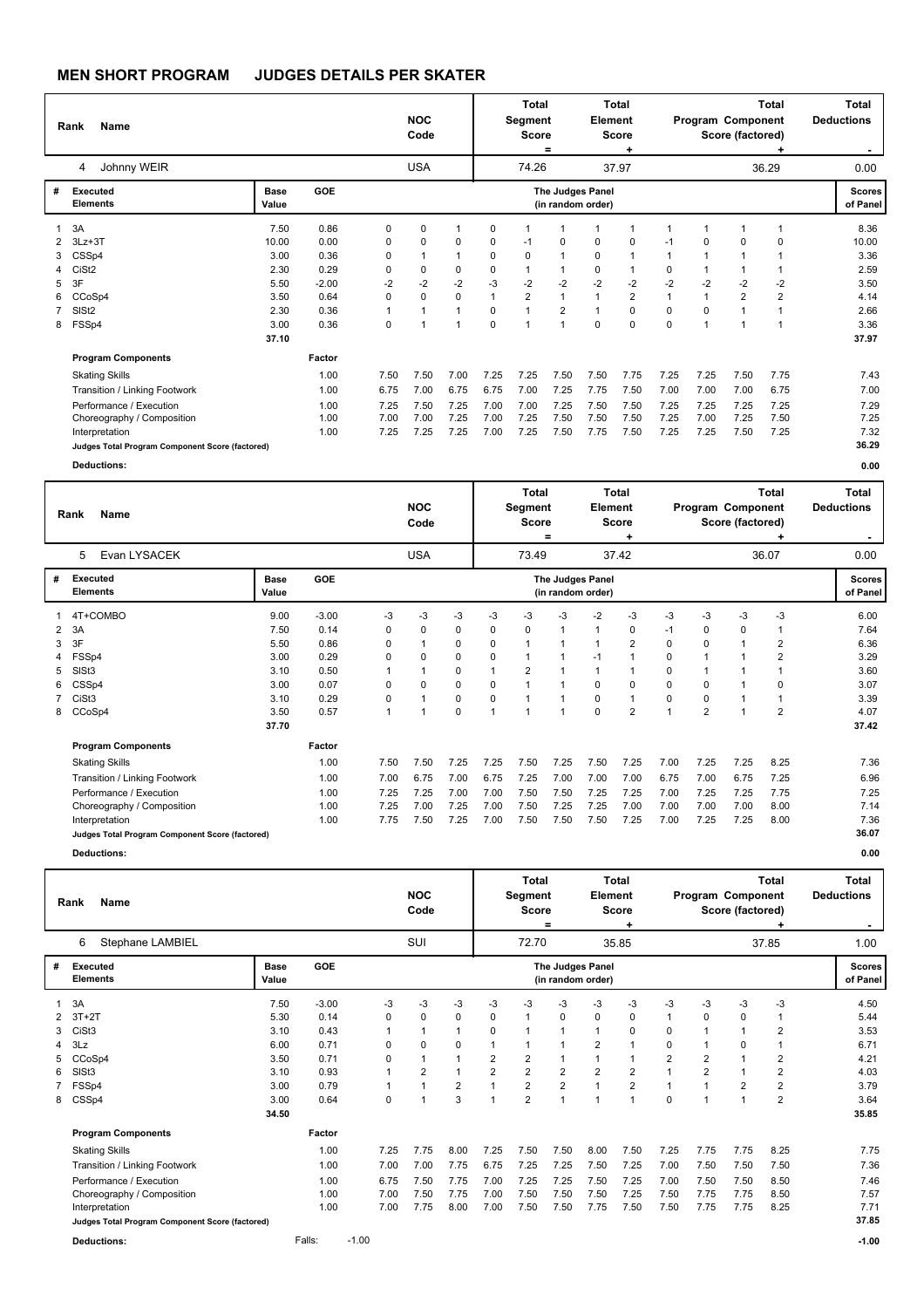|   | Name<br>Rank<br>Christopher MABEE<br>$\overline{7}$ |               |            |              | <b>NOC</b><br>Code |              |             | Total<br>Segment<br><b>Score</b> | $=$                                   | Element  | Total<br><b>Score</b><br>٠ |              | Program Component | Score (factored) | <b>Total</b><br>۰ | <b>Total</b><br><b>Deductions</b> |
|---|-----------------------------------------------------|---------------|------------|--------------|--------------------|--------------|-------------|----------------------------------|---------------------------------------|----------|----------------------------|--------------|-------------------|------------------|-------------------|-----------------------------------|
|   |                                                     |               |            |              | CAN                |              |             | 71.33                            |                                       |          | 39.28                      |              |                   |                  | 32.05             | 0.00                              |
| # | <b>Executed</b><br><b>Elements</b>                  | Base<br>Value | <b>GOE</b> |              |                    |              |             |                                  | The Judges Panel<br>(in random order) |          |                            |              |                   |                  |                   | <b>Scores</b><br>of Panel         |
| 1 | 3A                                                  | 7.50          | 1.00       | 0            | 1                  | $\mathbf 1$  | $\mathbf 1$ |                                  |                                       |          |                            | 1            | 1                 |                  | $\overline{2}$    | 8.50                              |
| 2 | $3Lz + 3T$                                          | 10.00         | 1.00       | 0            | 1                  | 1            | 1           | 1                                | 1                                     | 2        | 1                          | $\mathbf{1}$ | 1                 | 0                | 1                 | 11.00                             |
| 3 | CSSp4                                               | 3.00          | 0.00       | $\mathbf{1}$ | 0                  | $\mathbf 0$  | 0           | $\mathbf 0$                      | $\Omega$                              | 0        | $\Omega$                   | $-1$         | 0                 | 0                | $-1$              | 3.00                              |
| 4 | FSSp3                                               | 2.30          | $-0.13$    | 0            | $-1$               | 0            | 0           | $\mathbf 0$                      | $\Omega$                              | $-1$     | $\Omega$                   | $\Omega$     | $-1$              | $\Omega$         | $-1$              | 2.17                              |
| 5 | 3F                                                  | 5.50          | $-0.29$    | 0            | $-1$               | $\mathbf 0$  | 0           | $\mathbf{1}$                     | $\overline{1}$                        | $\Omega$ | $-1$                       | $\Omega$     | $-1$              | 0                | 0                 | 5.21                              |
| 6 | CiSt <sub>2</sub>                                   | 2.30          | 0.21       | $\Omega$     | 0                  | $\mathbf{1}$ | 0           | $\mathbf{1}$                     | $\Omega$                              |          | $\Omega$                   | $\Omega$     | $\Omega$          | 0                | $\overline{1}$    | 2.51                              |
|   | CCoSp4                                              | 3.50          | 0.29       | 1            | $-1$               | $\mathbf 0$  | 1           | $\mathbf{1}$                     | 0                                     | 1        | 0                          | $-1$         | 0                 |                  |                   | 3.79                              |
| 8 | SISt <sub>3</sub>                                   | 3.10          | 0.00       | $\mathbf 0$  | 0                  | $\mathbf 0$  | 0           | $\mathbf{1}$                     | $\overline{1}$                        | $\Omega$ | 0                          | $\mathbf 0$  | $\mathbf 0$       | $\Omega$         | $\mathbf 0$       | 3.10                              |
|   |                                                     | 37.20         |            |              |                    |              |             |                                  |                                       |          |                            |              |                   |                  |                   | 39.28                             |
|   | <b>Program Components</b>                           |               | Factor     |              |                    |              |             |                                  |                                       |          |                            |              |                   |                  |                   |                                   |
|   | <b>Skating Skills</b>                               |               | 1.00       | 6.25         | 6.00               | 6.00         | 6.50        | 7.00                             | 6.25                                  | 7.00     | 6.25                       | 6.25         | 6.50              | 6.50             | 7.00              | 6.54                              |
|   | Transition / Linking Footwork                       |               | 1.00       | 5.75         | 5.75               | 5.75         | 6.00        | 6.50                             | 5.75                                  | 7.00     | 6.00                       | 6.00         | 6.25              | 6.50             | 6.25              | 6.18                              |
|   | Performance / Execution                             |               | 1.00       | 6.50         | 6.50               | 6.25         | 6.25        | 6.75                             | 6.25                                  | 7.25     | 6.00                       | 6.00         | 6.50              | 6.50             | 6.25              | 6.43                              |
|   | Choreography / Composition                          |               | 1.00       | 6.25         | 6.00               | 6.50         | 6.25        | 6.50                             | 6.00                                  | 7.25     | 6.25                       | 6.00         | 6.25              | 6.25             | 6.50              | 6.36                              |
|   | Interpretation                                      |               | 1.00       | 6.50         | 6.25               | 6.75         | 6.25        | 6.75                             | 6.50                                  | 7.00     | 6.50                       | 6.00         | 6.50              | 6.25             | 6.75              | 6.54                              |
|   | Judges Total Program Component Score (factored)     |               |            |              |                    |              |             |                                  |                                       |          |                            |              |                   |                  |                   | 32.05                             |
|   | <b>Deductions:</b>                                  |               |            |              |                    |              |             |                                  |                                       |          |                            |              |                   |                  |                   | 0.00                              |
|   |                                                     |               |            |              |                    |              |             | <b>Total</b>                     |                                       |          | <b>Total</b>               |              |                   |                  | <b>Total</b>      | <b>Total</b>                      |

|   | <b>Name</b><br>Rank<br>Sergei DAVYDOV<br>8      |               |         |      | <b>NOC</b><br>Code |             |                         | <b>Segment</b><br><b>Score</b> | =        | Element                               | Score    |          |                | Program Component<br>Score (factored) |          | <b>Deductions</b>         |
|---|-------------------------------------------------|---------------|---------|------|--------------------|-------------|-------------------------|--------------------------------|----------|---------------------------------------|----------|----------|----------------|---------------------------------------|----------|---------------------------|
|   |                                                 |               |         |      | <b>BLR</b>         |             |                         | 70.72                          |          |                                       | 37.61    |          |                |                                       | 33.11    | 0.00                      |
| # | <b>Executed</b><br><b>Elements</b>              | Base<br>Value | GOE     |      |                    |             |                         |                                |          | The Judges Panel<br>(in random order) |          |          |                |                                       |          | <b>Scores</b><br>of Panel |
|   | 3A                                              | 7.50          | 1.00    | 1    |                    | 1           |                         |                                |          |                                       | 2        |          |                |                                       | 1        | 8.50                      |
|   | $3Lz + 3T$                                      | 10.00         | 0.00    | 0    | 0                  | 0           | $\mathbf 0$             | 0                              | 0        | 0                                     | 0        | $-1$     | 0              | 0                                     | -1       | 10.00                     |
| 3 | 3F                                              | 5.50          | $-0.14$ | 0    | $\Omega$           | 0           | $-1$                    | 0                              | $-1$     | $-1$                                  | 0        | 0        | 0              | 0                                     | $\Omega$ | 5.36                      |
|   | 4 FSSp3                                         | 2.30          | 0.07    |      | 0                  | 0           | $\Omega$                | -1                             | 0        | 0                                     | 0        | 0        | 1              | 0                                     | 0        | 2.37                      |
| 5 | CiSt <sub>2</sub>                               | 2.30          | 0.21    | 0    |                    | 1           | $\Omega$                | 0                              | 0        | 0                                     | 0        | $\Omega$ | $\overline{1}$ | 0                                     |          | 2.51                      |
| 6 | CCoSp4                                          | 3.50          | 0.00    | 0    | 0                  | 0           | 0                       | $-1$                           | 0        | 0                                     | 0        |          | 0              | 0                                     | 0        | 3.50                      |
|   | CSSp4                                           | 3.00          | 0.00    | 0    |                    | 0           | 0                       | $\mathbf 0$                    | 0        | 0                                     | 0        | $-1$     | 0              | 0                                     | 0        | 3.00                      |
| 8 | SISt <sub>2</sub>                               | 2.30          | 0.07    | 0    |                    | $\mathbf 0$ | $\overline{\mathbf{1}}$ | $\Omega$                       | $\Omega$ | 0                                     | $\Omega$ | $\Omega$ | $\mathbf 0$    | 0                                     | $-1$     | 2.37                      |
|   |                                                 | 36.40         |         |      |                    |             |                         |                                |          |                                       |          |          |                |                                       |          | 37.61                     |
|   | <b>Program Components</b>                       |               | Factor  |      |                    |             |                         |                                |          |                                       |          |          |                |                                       |          |                           |
|   | <b>Skating Skills</b>                           |               | 1.00    | 6.75 | 7.00               | 6.50        | 6.75                    | 6.50                           | 6.00     | 6.75                                  | 6.75     | 6.75     | 7.25           | 6.75                                  | 7.25     | 6.82                      |
|   | Transition / Linking Footwork                   |               | 1.00    | 6.00 | 6.00               | 6.25        | 6.25                    | 6.00                           | 5.50     | 6.75                                  | 6.50     | 6.50     | 6.75           | 6.50                                  | 6.25     | 6.36                      |
|   | Performance / Execution                         |               | 1.00    | 6.25 | 6.75               | 6.25        | 6.50                    | 6.50                           | 5.75     | 6.50                                  | 6.50     | 6.75     | 7.00           | 6.75                                  | 7.00     | 6.64                      |
|   | Choreography / Composition                      |               | 1.00    | 6.00 | 6.50               | 6.50        | 6.50                    | 6.50                           | 5.75     | 7.00                                  | 6.50     | 6.75     | 7.00           | 6.50                                  | 6.75     | 6.61                      |
|   | Interpretation                                  |               | 1.00    | 6.25 | 6.50               | 6.50        | 6.25                    | 6.75                           | 5.75     | 6.75                                  | 6.75     | 6.75     | 7.25           | 6.75                                  | 6.75     | 6.68                      |
|   | Judges Total Program Component Score (factored) |               |         |      |                    |             |                         |                                |          |                                       |          |          |                |                                       |          | 33.11                     |
|   | <b>Deductions:</b>                              |               |         |      |                    |             |                         |                                |          |                                       |          |          |                |                                       |          | 0.00                      |

|   | <b>Name</b><br>Rank<br><b>Tomas VERNER</b><br>9 |                      |         |              | <b>NOC</b><br>Code |                |          | <b>Total</b><br>Segment<br><b>Score</b> | $=$  | Element                               | <b>Total</b><br><b>Score</b><br>٠ |          | Program Component | Score (factored)         | <b>Total</b> | <b>Total</b><br><b>Deductions</b> |
|---|-------------------------------------------------|----------------------|---------|--------------|--------------------|----------------|----------|-----------------------------------------|------|---------------------------------------|-----------------------------------|----------|-------------------|--------------------------|--------------|-----------------------------------|
|   |                                                 |                      |         |              | CZE                |                |          | 70.45                                   |      |                                       | 34.99                             |          |                   |                          | 35.46        | 0.00                              |
| # | Executed<br><b>Elements</b>                     | <b>Base</b><br>Value | GOE     |              |                    |                |          |                                         |      | The Judges Panel<br>(in random order) |                                   |          |                   |                          |              | <b>Scores</b><br>of Panel         |
|   | $3F+3T$                                         | 9.50                 | 1.14    | 1            | 1                  | $\mathbf{1}$   |          | 2                                       |      |                                       | 1                                 | 1        |                   | $\blacktriangleleft$     | 2            | 10.64                             |
| 2 | 1A                                              | 0.80                 | $-0.50$ | -3           | $-3$               | $-3$           | $-3$     | $-3$                                    | $-3$ | $-3$                                  | $-3$                              | $-3$     | -3                | $-3$                     | -3           | 0.30                              |
| 3 | 3Lz                                             | 6.00                 | 0.86    | 0            | 1                  | $\mathbf{1}$   | 1        |                                         |      |                                       | 1                                 | 1        | 0                 | $\pmb{0}$                | 2            | 6.86                              |
|   | CSSp4                                           | 3.00                 | $-0.01$ | 0            | 0                  | $-1$           | 1        | 0                                       | 0    | -1                                    | 1                                 | -1       | 0                 | 0                        | $-1$         | 2.99                              |
| 5 | SISt <sub>3</sub>                               | 3.10                 | 0.50    |              | 1                  | $\mathbf{1}$   |          |                                         | 0    |                                       |                                   | $\Omega$ | $\Omega$          | 1                        |              | 3.60                              |
| 6 | FSSp4                                           | 3.00                 | 0.21    |              | 0                  | $\overline{1}$ | $-1$     |                                         |      | 0                                     | $\Omega$                          | 0        | $\Omega$          | $\overline{\phantom{a}}$ |              | 3.21                              |
|   | CiSt <sub>3</sub>                               | 3.10                 | 0.43    | 0            | 1                  | $\overline{1}$ | 1        |                                         |      |                                       | 0                                 | 0        | 0                 | 1                        | 2            | 3.53                              |
| 8 | CCoSp4                                          | 3.50                 | 0.36    | $\mathbf{1}$ | 1                  | $\mathbf 0$    | $\Omega$ |                                         | 0    | $\Omega$                              | $\overline{1}$                    | 0        |                   |                          | 1            | 3.86                              |
|   |                                                 | 32.00                |         |              |                    |                |          |                                         |      |                                       |                                   |          |                   |                          |              | 34.99                             |
|   | <b>Program Components</b>                       |                      | Factor  |              |                    |                |          |                                         |      |                                       |                                   |          |                   |                          |              |                                   |
|   | <b>Skating Skills</b>                           |                      | 1.00    | 7.00         | 7.00               | 7.75           | 7.00     | 7.25                                    | 6.25 | 7.25                                  | 7.00                              | 7.00     | 7.25              | 7.00                     | 7.75         | 7.21                              |
|   | Transition / Linking Footwork                   |                      | 1.00    | 6.75         | 6.50               | 7.50           | 6.50     | 7.00                                    | 6.00 | 7.00                                  | 6.75                              | 6.50     | 6.50              | 6.75                     | 6.75         | 6.75                              |
|   | Performance / Execution                         |                      | 1.00    | 7.00         | 7.00               | 7.50           | 6.75     | 7.25                                    | 6.00 | 7.50                                  | 7.00                              | 6.75     | 7.00              | 7.25                     | 7.50         | 7.21                              |
|   | Choreography / Composition                      |                      | 1.00    | 6.75         | 7.25               | 7.50           | 6.75     | 7.25                                    | 6.25 | 7.00                                  | 7.00                              | 7.00     | 6.75              | 7.00                     | 7.75         | 7.11                              |
|   | Interpretation                                  |                      | 1.00    | 7.00         | 7.25               | 7.50           | 6.75     | 7.25                                    | 6.50 | 7.00                                  | 7.00                              | 7.00     | 7.00              | 7.25                     | 7.75         | 7.18                              |
|   | Judges Total Program Component Score (factored) |                      |         |              |                    |                |          |                                         |      |                                       |                                   |          |                   |                          |              | 35.46                             |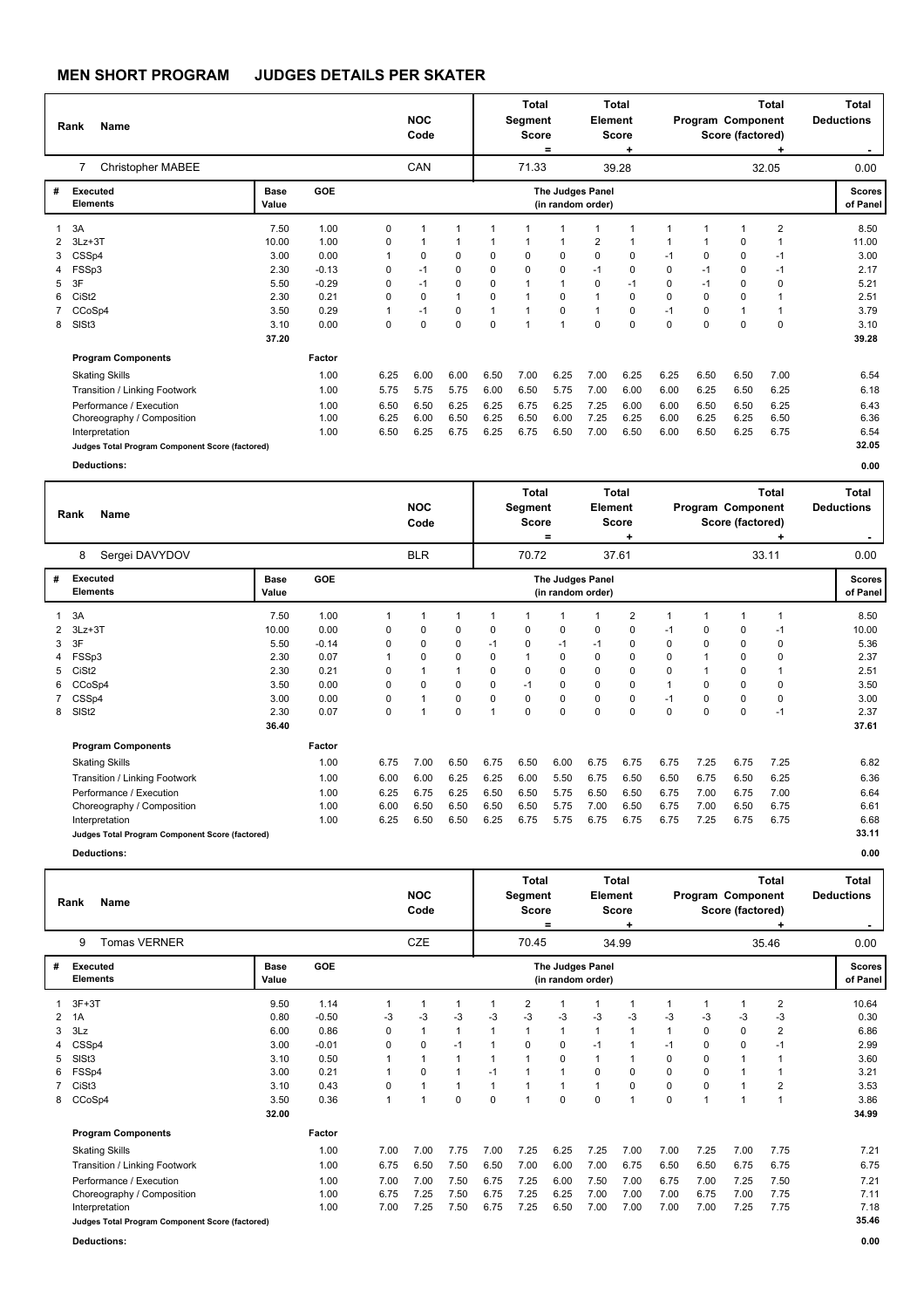|                                 | Name<br>Rank<br>Alban PREAUBERT<br>10                                                                                                                                                |                                                                       |                                                                    |                                            | <b>NOC</b><br>Code                   |                                                   |                                                                 | <b>Total</b><br>Segment<br><b>Score</b> | $=$                                     | Element                               | Total<br><b>Score</b><br>٠                                                             |                                            | Program Component                                                     | Score (factored)                                                                              | <b>Total</b>                               | Total<br><b>Deductions</b><br>. .                                     |
|---------------------------------|--------------------------------------------------------------------------------------------------------------------------------------------------------------------------------------|-----------------------------------------------------------------------|--------------------------------------------------------------------|--------------------------------------------|--------------------------------------|---------------------------------------------------|-----------------------------------------------------------------|-----------------------------------------|-----------------------------------------|---------------------------------------|----------------------------------------------------------------------------------------|--------------------------------------------|-----------------------------------------------------------------------|-----------------------------------------------------------------------------------------------|--------------------------------------------|-----------------------------------------------------------------------|
|                                 |                                                                                                                                                                                      |                                                                       |                                                                    |                                            | <b>FRA</b>                           |                                                   |                                                                 | 70.06                                   |                                         |                                       | 35.95                                                                                  |                                            |                                                                       |                                                                                               | 34.11                                      | 0.00                                                                  |
| #                               | <b>Executed</b><br><b>Elements</b>                                                                                                                                                   | Base<br>Value                                                         | GOE                                                                |                                            |                                      |                                                   |                                                                 |                                         |                                         | The Judges Panel<br>(in random order) |                                                                                        |                                            |                                                                       |                                                                                               |                                            | <b>Scores</b><br>of Panel                                             |
| 1<br>2<br>3<br>4<br>5<br>6<br>8 | 3A<br>$3F+2T$<br>FSSp4<br>3Lz<br>CiSt <sub>3</sub><br>CSSp4<br>SIS <sub>t3</sub><br>CCoSp4                                                                                           | 7.50<br>6.80<br>3.00<br>6.00<br>3.10<br>3.00<br>3.10<br>3.50<br>36.00 | 1.00<br>0.00<br>$-0.04$<br>$-1.86$<br>0.43<br>0.14<br>0.14<br>0.14 | 0<br>0<br>$-1$<br>$-2$<br>0<br>0<br>0<br>0 | 4<br>0<br>0<br>$-2$<br>0<br>1<br>0   | 1<br>0<br>0<br>$-2$<br>1<br>1<br>0<br>$\mathbf 0$ | 1<br>$\Omega$<br>$-1$<br>$-1$<br>1<br>$\Omega$<br>0<br>$\Omega$ | $\Omega$<br>$\Omega$<br>$-2$            | 0<br>0<br>0<br>$-2$<br>0<br>0<br>0<br>4 | 0<br>0<br>$-2$<br>1<br>0              | 2<br>0<br>$\mathbf 0$<br>$-2$<br>$\mathbf 0$<br>$\Omega$<br>$\mathbf 0$<br>$\mathbf 0$ | $-1$<br>0<br>0<br>$-2$<br>0<br>0<br>0<br>0 | $\Omega$<br>$\Omega$<br>$-1$<br>1<br>$\Omega$<br>$\Omega$<br>$\Omega$ | 0<br>$\mathbf 0$<br>$\mathbf{1}$<br>$-2$<br>$\mathbf 0$<br>$\overline{1}$<br>0<br>$\mathbf 0$ | 1<br>0<br>$-1$<br>$-2$<br>1<br>0<br>0<br>1 | 8.50<br>6.80<br>2.96<br>4.14<br>3.53<br>3.14<br>3.24<br>3.64<br>35.95 |
|                                 | <b>Program Components</b>                                                                                                                                                            |                                                                       | Factor                                                             |                                            |                                      |                                                   |                                                                 |                                         |                                         |                                       |                                                                                        |                                            |                                                                       |                                                                                               |                                            |                                                                       |
|                                 | <b>Skating Skills</b><br>Transition / Linking Footwork<br>Performance / Execution<br>Choreography / Composition<br>Interpretation<br>Judges Total Program Component Score (factored) |                                                                       | 1.00<br>1.00<br>1.00<br>1.00<br>1.00                               | 7.25<br>7.00<br>6.75<br>6.75<br>7.25       | 6.75<br>6.25<br>6.75<br>6.50<br>6.75 | 6.75<br>6.75<br>7.25<br>7.25<br>7.25              | 7.00<br>6.50<br>6.75<br>6.75<br>6.75                            | 6.75<br>6.50<br>7.25<br>7.00<br>7.25    | 6.50<br>6.25<br>6.00<br>6.00<br>6.25    | 7.00<br>6.75<br>7.00<br>7.00<br>7.25  | 6.50<br>6.50<br>6.75<br>7.00<br>7.00                                                   | 6.75<br>6.75<br>7.00<br>7.00<br>7.00       | 6.75<br>6.50<br>6.75<br>6.50<br>6.75                                  | 7.00<br>6.75<br>7.00<br>6.75<br>7.00                                                          | 7.00<br>6.25<br>6.75<br>6.75<br>7.00       | 6.86<br>6.54<br>6.89<br>6.82<br>7.00<br>34.11                         |
|                                 | <b>Deductions:</b>                                                                                                                                                                   |                                                                       |                                                                    |                                            |                                      |                                                   |                                                                 |                                         |                                         |                                       |                                                                                        |                                            |                                                                       |                                                                                               |                                            | 0.00                                                                  |

|                | Name<br>Rank                                    |                      |         |         |      | <b>NOC</b><br>Code |             |                | Total<br>Segment<br><b>Score</b> | ٠              | Element                               | Total<br><b>Score</b><br>٠ |      | Program Component | Score (factored) | Total<br>٠ | Total<br><b>Deductions</b><br>۰. |
|----------------|-------------------------------------------------|----------------------|---------|---------|------|--------------------|-------------|----------------|----------------------------------|----------------|---------------------------------------|----------------------------|------|-------------------|------------------|------------|----------------------------------|
|                | Emanuel SANDHU<br>11                            |                      |         |         |      | CAN                |             |                | 69.42                            |                |                                       | 35.53                      |      |                   |                  | 34.89      | 1.00                             |
| #              | Executed<br><b>Elements</b>                     | <b>Base</b><br>Value | GOE     |         |      |                    |             |                |                                  |                | The Judges Panel<br>(in random order) |                            |      |                   |                  |            | <b>Scores</b><br>of Panel        |
|                | $3F+3T$                                         | 9.50                 | $-0.29$ |         | $-1$ |                    | $-3$        | $-1$           | $-1$                             | -1             | 2                                     | 0                          | $-1$ | $-1$              | 0                | 0          | 9.21                             |
| $\overline{2}$ | 3A                                              | 7.50                 | $-3.00$ |         | -3   | $-3$               | $-2$        | $-3$           | $-3$                             | $-3$           | $-3$                                  | $-3$                       | $-3$ | $-3$              | $-3$             | -3         | 4.50                             |
|                | FSSp3                                           | 2.30                 | 0.07    |         | 0    | 1                  | $\mathbf 0$ | $\mathbf 0$    | $\mathbf 0$                      |                | 0                                     | 0                          | 0    | $\mathbf 0$       |                  | 0          | 2.37                             |
| 4              | CiSt <sub>3</sub>                               | 3.10                 | 0.36    |         | 0    |                    | 0           | $\mathbf{1}$   | 1                                |                | $\overline{2}$                        | 1                          | 0    | 0                 | $\mathbf 1$      | $\Omega$   | 3.46                             |
| 5.             | 3Lz                                             | 6.00                 | $-0.43$ |         | 0    | $\Omega$           | 0           | $-1$           | $-1$                             | 0              | $-1$                                  | 0                          | $-1$ | $-1$              | 0                | $\Omega$   | 5.57                             |
| 6              | CSSp4                                           | 3.00                 | $-0.04$ |         | 0    |                    | $-1$        | $\Omega$       | 0                                | 0              | $-1$                                  | 0                          | 0    | $\Omega$          | 0                | $\Omega$   | 2.96                             |
|                | SISt <sub>3</sub>                               | 3.10                 | 0.36    |         | 1    |                    | 0           | 0              | $\mathbf{1}$                     |                |                                       |                            | 0    | 0                 |                  |            | 3.46                             |
| 8              | CCoSp4                                          | 3.50                 | 0.50    |         | 1    | $\overline{2}$     | 1           | $\overline{1}$ | $\overline{ }$                   | $\overline{2}$ |                                       |                            |      | 1                 | 1                |            | 4.00                             |
|                |                                                 | 38.00                |         |         |      |                    |             |                |                                  |                |                                       |                            |      |                   |                  |            | 35.53                            |
|                | <b>Program Components</b>                       |                      | Factor  |         |      |                    |             |                |                                  |                |                                       |                            |      |                   |                  |            |                                  |
|                | <b>Skating Skills</b>                           |                      | 1.00    |         | 7.75 | 7.50               | 6.75        | 7.25           | 7.00                             | 7.25           | 7.25                                  | 7.50                       | 7.00 | 6.75              | 7.00             | 7.50       | 7.18                             |
|                | Transition / Linking Footwork                   |                      | 1.00    |         | 7.50 | 7.00               | 6.50        | 6.75           | 6.75                             | 7.00           | 7.00                                  | 7.25                       | 7.00 | 6.50              | 6.75             | 6.50       | 6.75                             |
|                | Performance / Execution                         |                      | 1.00    |         | 7.25 | 7.50               | 6.75        | 7.00           | 7.00                             | 7.25           | 7.00                                  | 6.75                       | 7.00 | 6.75              | 7.00             | 7.00       | 6.93                             |
|                | Choreography / Composition                      |                      | 1.00    |         | 7.25 | 7.25               | 6.50        | 7.00           | 6.75                             | 7.50           | 7.25                                  | 7.25                       | 7.25 | 6.75              | 7.00             | 6.75       | 6.96                             |
|                | Interpretation                                  |                      | 1.00    |         | 8.00 | 8.00               | 6.75        | 7.00           | 7.00                             | 7.50           | 7.50                                  | 7.25                       | 7.25 | 6.75              | 7.00             | 7.00       | 7.07                             |
|                | Judges Total Program Component Score (factored) |                      |         |         |      |                    |             |                |                                  |                |                                       |                            |      |                   |                  |            | 34.89                            |
|                | Deductions:                                     |                      | Falls:  | $-1.00$ |      |                    |             |                |                                  |                |                                       |                            |      |                   |                  |            | $-1.00$                          |

|   | <b>Name</b><br>Rank<br>Yannick PONSERO<br>12    |               |         |         | <b>NOC</b><br>Code |            |              | Total<br>Segment<br><b>Score</b> | $=$            | Element              | Total<br><b>Score</b><br>٠            |                | Program Component | Score (factored) | Total<br>٠     | Total<br><b>Deductions</b><br>۰. |                           |
|---|-------------------------------------------------|---------------|---------|---------|--------------------|------------|--------------|----------------------------------|----------------|----------------------|---------------------------------------|----------------|-------------------|------------------|----------------|----------------------------------|---------------------------|
|   |                                                 |               |         |         |                    | <b>FRA</b> |              |                                  | 68.76          |                      |                                       | 37.55          |                   |                  |                | 32.21                            | 1.00                      |
| # | Executed<br><b>Elements</b>                     | Base<br>Value | GOE     |         |                    |            |              |                                  |                |                      | The Judges Panel<br>(in random order) |                |                   |                  |                |                                  | <b>Scores</b><br>of Panel |
|   | 3A                                              | 7.50          | 1.29    |         |                    | 1          |              |                                  | $\overline{2}$ | 1                    |                                       | $\overline{2}$ | $\overline{2}$    | $\Omega$         |                | $\overline{2}$                   | 8.79                      |
|   | 4T+COMBO                                        | 9.00          | $-3.00$ |         | -3                 | $-3$       | -3           | $-3$                             | $-3$           | $-3$                 | -3                                    | $-3$           | $-3$              | -3               | -3             | $-3$                             | 6.00                      |
| 3 | CCoSp4                                          | 3.50          | 0.14    |         |                    | 0          | $-1$         |                                  | 0              | $\mathbf{1}$         | 0                                     | 0              | $-1$              |                  | 0              | 1                                | 3.64                      |
|   | 3S                                              | 4.50          | 0.71    |         | 0                  |            | $\mathbf 1$  |                                  |                | 1                    | $\Omega$                              | $\mathbf{1}$   | $\Omega$          | 0                | $\Omega$       | 1                                | 5.21                      |
|   | CSSp4                                           | 3.00          | 0.14    |         | 0                  | 0          | $\mathbf 0$  |                                  | 0              | 1                    | $\Omega$                              | 0              | $\mathbf 0$       | $\Omega$         | $\overline{1}$ |                                  | 3.14                      |
| 6 | CiSt <sub>3</sub>                               | 3.10          | 0.50    |         |                    | 1          | $\mathbf{1}$ |                                  | 1              | $\blacktriangleleft$ | $\overline{1}$                        | $\overline{1}$ | $\Omega$          |                  | 0              | 1                                | 3.60                      |
|   | 7 FSSp4                                         | 3.00          | 0.57    |         |                    | 1          | 1            |                                  | $\overline{2}$ | $\overline{2}$       | $\mathbf 1$                           | 1              | 0                 |                  | $\overline{1}$ | $\overline{2}$                   | 3.57                      |
| 8 | SISt <sub>3</sub>                               | 3.10          | 0.50    |         | 0                  | 1          | 1            | 1                                |                | 1                    | $\mathbf 0$                           | $\overline{1}$ | $\mathbf 0$       |                  |                | 1                                | 3.60                      |
|   |                                                 | 36.70         |         |         |                    |            |              |                                  |                |                      |                                       |                |                   |                  |                |                                  | 37.55                     |
|   | <b>Program Components</b>                       |               | Factor  |         |                    |            |              |                                  |                |                      |                                       |                |                   |                  |                |                                  |                           |
|   | <b>Skating Skills</b>                           |               | 1.00    |         | 6.00               | 6.25       | 6.50         | 6.25                             | 6.75           | 6.50                 | 6.75                                  | 6.50           | 6.25              | 6.75             | 6.25           | 7.00                             | 6.54                      |
|   | Transition / Linking Footwork                   |               | 1.00    |         | 5.25               | 6.00       | 6.25         | 5.75                             | 6.25           | 6.25                 | 6.50                                  | 6.25           | 6.00              | 6.25             | 6.00           | 6.00                             | 6.14                      |
|   | Performance / Execution                         |               | 1.00    |         | 5.50               | 6.50       | 6.75         | 6.00                             | 6.50           | 6.25                 | 6.50                                  | 6.25           | 6.25              | 6.50             | 6.25           | 6.50                             | 6.43                      |
|   | Choreography / Composition                      |               | 1.00    |         | 5.50               | 6.75       | 6.75         | 6.00                             | 6.50           | 6.50                 | 6.25                                  | 6.50           | 6.25              | 6.50             | 6.25           | 6.50                             | 6.46                      |
|   | Interpretation                                  |               | 1.00    |         | 5.75               | 6.75       | 6.75         | 6.00                             | 6.75           | 6.75                 | 6.50                                  | 6.50           | 6.25              | 6.75             | 6.50           | 6.75                             | 6.64                      |
|   | Judges Total Program Component Score (factored) |               |         |         |                    |            |              |                                  |                |                      |                                       |                |                   |                  |                |                                  | 32.21                     |
|   | <b>Deductions:</b>                              |               | Falls:  | $-1.00$ |                    |            |              |                                  |                |                      |                                       |                |                   |                  |                |                                  | $-1.00$                   |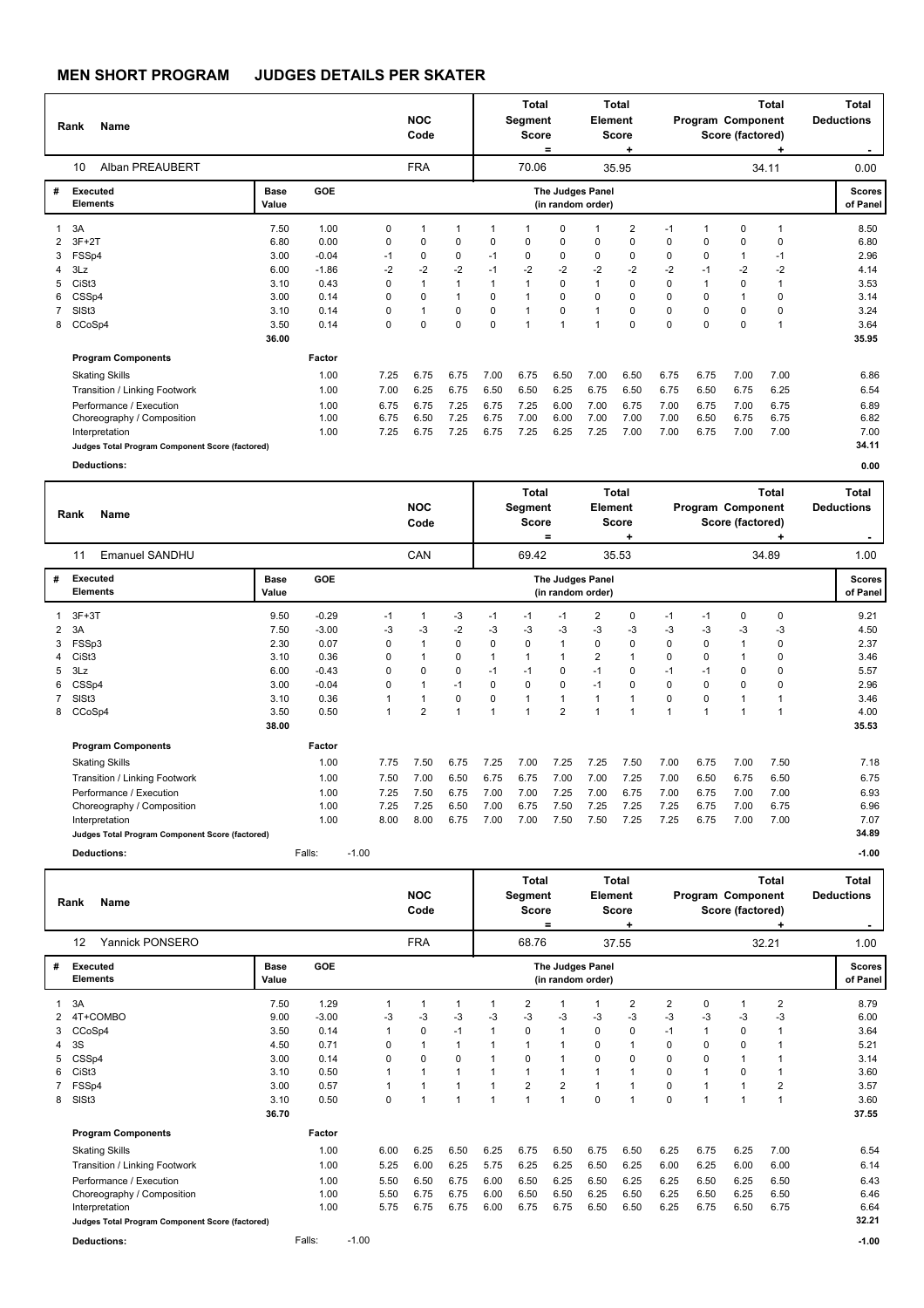|                  | Name<br>Rank                                                                                                                                                                         |                                                      |                                                               |                                      | <b>NOC</b><br>Code                   |                                                                     |                                                    | <b>Total</b><br>Segment<br><b>Score</b>                | =                                                                                          | Element                                                                 | Total<br>Score<br>٠                                                   |                                                                                      |                                                                 | Program Component<br>Score (factored) | <b>Total</b>                                                            | <b>Total</b><br><b>Deductions</b>                    |
|------------------|--------------------------------------------------------------------------------------------------------------------------------------------------------------------------------------|------------------------------------------------------|---------------------------------------------------------------|--------------------------------------|--------------------------------------|---------------------------------------------------------------------|----------------------------------------------------|--------------------------------------------------------|--------------------------------------------------------------------------------------------|-------------------------------------------------------------------------|-----------------------------------------------------------------------|--------------------------------------------------------------------------------------|-----------------------------------------------------------------|---------------------------------------|-------------------------------------------------------------------------|------------------------------------------------------|
|                  | Jialiang WU<br>13                                                                                                                                                                    |                                                      |                                                               |                                      | <b>CHN</b>                           |                                                                     |                                                    | 67.70                                                  |                                                                                            |                                                                         | 39.49                                                                 |                                                                                      |                                                                 |                                       | 28.21                                                                   | 0.00                                                 |
| #                | Executed<br><b>Elements</b>                                                                                                                                                          | <b>Base</b><br>Value                                 | GOE                                                           |                                      |                                      |                                                                     |                                                    |                                                        |                                                                                            | <b>The Judges Panel</b><br>(in random order)                            |                                                                       |                                                                                      |                                                                 |                                       |                                                                         | <b>Scores</b><br>of Panel                            |
| 3<br>4<br>5<br>6 | 3A<br>$3F+3T$<br>FSSp4<br>CiSt <sub>2</sub><br>CCoSp4<br>3Lz<br>SIS <sub>t3</sub>                                                                                                    | 7.50<br>9.50<br>3.00<br>2.30<br>3.50<br>6.00<br>3.10 | 1.71<br>$-0.43$<br>$-0.04$<br>0.00<br>$-0.04$<br>0.43<br>0.00 | 2<br>0<br>0<br>0<br>0<br>0<br>0      | 0<br>$-1$<br>0<br>$-1$<br>1<br>0     | $\overline{2}$<br>0<br>$\Omega$<br>$\mathbf 0$<br>$\mathbf{1}$<br>0 | $-1$<br>$\Omega$<br>$\Omega$<br>0<br>$\Omega$<br>0 | 2<br>$-1$<br>$-1$<br>$\Omega$<br>0<br>$-1$<br>$\Omega$ | $\overline{2}$<br>0<br>$\Omega$<br>$\Omega$<br>$\mathbf 0$<br>$\mathbf{1}$<br>$\mathbf{1}$ | $\overline{2}$<br>0<br>$\Omega$<br>$\Omega$<br>$-1$<br>$-1$<br>$\Omega$ | $\overline{2}$<br>0<br>0<br>$\Omega$<br>0<br>$\mathbf{1}$<br>$\Omega$ | $\overline{2}$<br>$\mathbf 0$<br>1<br>$\Omega$<br>$-1$<br>$\overline{1}$<br>$\Omega$ | $\overline{2}$<br>$-1$<br>$\Omega$<br>$\Omega$<br>0<br>$\Omega$ | 1<br>0<br>0<br>0<br>0<br>0<br>0       | $\overline{2}$<br>$-1$<br>0<br>0<br>0<br>$\overline{1}$<br>$\mathbf{1}$ | 9.21<br>9.07<br>2.96<br>2.30<br>3.46<br>6.43<br>3.10 |
| 8                | CSSp4                                                                                                                                                                                | 3.00<br>37.90                                        | $-0.04$                                                       | 0                                    | $-1$                                 | 0                                                                   | $\Omega$                                           | $\Omega$                                               | 0                                                                                          | $\Omega$                                                                | 0                                                                     | $-1$                                                                                 | 0                                                               | 0                                     | $-1$                                                                    | 2.96<br>39.49                                        |
|                  | <b>Program Components</b>                                                                                                                                                            |                                                      | Factor                                                        |                                      |                                      |                                                                     |                                                    |                                                        |                                                                                            |                                                                         |                                                                       |                                                                                      |                                                                 |                                       |                                                                         |                                                      |
|                  | <b>Skating Skills</b><br>Transition / Linking Footwork<br>Performance / Execution<br>Choreography / Composition<br>Interpretation<br>Judges Total Program Component Score (factored) |                                                      | 1.00<br>1.00<br>1.00<br>1.00<br>1.00                          | 6.00<br>5.00<br>5.50<br>5.00<br>5.50 | 6.00<br>5.25<br>5.75<br>5.50<br>5.75 | 5.50<br>5.00<br>5.25<br>5.00<br>5.25                                | 5.75<br>5.25<br>5.50<br>5.50<br>5.50               | 6.25<br>5.50<br>5.75<br>6.00<br>6.00                   | 6.50<br>6.00<br>6.25<br>6.00<br>6.25                                                       | 6.75<br>6.50<br>6.75<br>6.50<br>6.25                                    | 5.50<br>4.75<br>5.25<br>5.25<br>5.50                                  | 6.50<br>6.00<br>6.25<br>6.25<br>6.25                                                 | 5.75<br>5.25<br>5.75<br>5.50<br>5.75                            | 5.50<br>5.25<br>5.50<br>5.50<br>5.50  | 6.75<br>5.75<br>6.00<br>6.25<br>5.75                                    | 5.93<br>5.32<br>5.64<br>5.64<br>5.68<br>28.21        |
|                  | <b>Deductions:</b>                                                                                                                                                                   |                                                      |                                                               |                                      |                                      |                                                                     |                                                    |                                                        |                                                                                            |                                                                         |                                                                       |                                                                                      |                                                                 |                                       |                                                                         | 0.00                                                 |

|   | <b>Name</b><br>Rank                             |                      |            |      | <b>NOC</b><br>Code |                |                | Total<br>Segment<br><b>Score</b> | $=$            | Element                               | Total<br><b>Score</b><br>٠ |                | Program Component | Score (factored) | Total          | Total<br><b>Deductions</b> |
|---|-------------------------------------------------|----------------------|------------|------|--------------------|----------------|----------------|----------------------------------|----------------|---------------------------------------|----------------------------|----------------|-------------------|------------------|----------------|----------------------------|
|   | Nobunari ODA<br>14                              |                      |            |      | <b>JPN</b>         |                |                | 67.17                            |                |                                       | 32.17                      |                |                   |                  | 35.00          | 0.00                       |
| # | Executed<br><b>Elements</b>                     | <b>Base</b><br>Value | <b>GOE</b> |      |                    |                |                |                                  |                | The Judges Panel<br>(in random order) |                            |                |                   |                  |                | <b>Scores</b><br>of Panel  |
| 1 | $\overline{A}$                                  | 0.00                 | 0.00       |      |                    |                |                |                                  |                |                                       |                            |                |                   |                  |                | 0.00                       |
| 2 | $3Lz + 3T$                                      | 10.00                | 1.14       | 0    |                    |                |                | 1                                |                |                                       | 2                          | 1              |                   |                  | 2              | 11.14                      |
| 3 | FSSp4                                           | 3.00                 | 0.36       | 0    | $-1$               |                | 0              | $\overline{1}$                   |                | 0                                     |                            | 1              |                   |                  | $\overline{2}$ | 3.36                       |
| 4 | CSSp4                                           | 3.00                 | 0.57       | 0    |                    | $\overline{1}$ | 1              | $\overline{2}$                   | 1              |                                       |                            | 1              | 2                 |                  |                | 3.57                       |
| 5 | CiSt <sub>2</sub>                               | 2.30                 | 0.43       | 0    |                    | $\overline{2}$ | 0              | $\mathbf{1}$                     | 1              |                                       | 0                          | 0              | 1                 |                  |                | 2.73                       |
| 6 | 3F                                              | 5.50                 | $-1.00$    | $-1$ | $-1$               | $-2$           | $-1$           | $-1$                             | $-1$           | $-1$                                  | $-1$                       | 0              | $-1$              | $-1$             | $-1$           | 4.50                       |
| 7 | SIS <sub>t2</sub>                               | 2.30                 | 0.21       | 0    |                    | 0              | 0              | $\mathbf{1}$                     | 1              | $\Omega$                              | 0                          | 0              | 0                 |                  |                | 2.51                       |
|   | 8 CCoSp4                                        | 3.50                 | 0.86       | 1    |                    | 1              | $\overline{2}$ | $\overline{2}$                   | $\overline{2}$ |                                       | $\overline{2}$             | $\overline{ }$ | $\overline{2}$    | $\overline{2}$   | $\overline{2}$ | 4.36                       |
|   |                                                 | 29.60                |            |      |                    |                |                |                                  |                |                                       |                            |                |                   |                  |                | 32.17                      |
|   | <b>Program Components</b>                       |                      | Factor     |      |                    |                |                |                                  |                |                                       |                            |                |                   |                  |                |                            |
|   | <b>Skating Skills</b>                           |                      | 1.00       | 6.25 | 7.25               | 7.75           | 6.75           | 7.25                             | 7.25           | 7.25                                  | 7.25                       | 6.50           | 7.50              | 7.00             | 7.25           | 7.25                       |
|   | Transition / Linking Footwork                   |                      | 1.00       | 6.00 | 6.75               | 7.25           | 6.25           | 6.25                             | 7.00           | 6.50                                  | 7.00                       | 6.25           | 7.00              | 6.50             | 6.75           | 6.68                       |
|   | Performance / Execution                         |                      | 1.00       | 6.00 | 7.00               | 7.50           | 6.50           | 6.75                             | 7.00           | 6.75                                  | 7.00                       | 6.50           | 7.25              | 7.00             | 7.00           | 6.96                       |
|   | Choreography / Composition                      |                      | 1.00       | 5.75 | 7.00               | 7.50           | 6.50           | 6.75                             | 7.25           | 7.00                                  | 7.25                       | 6.50           | 7.25              | 6.75             | 7.00           | 7.00                       |
|   | Interpretation                                  |                      | 1.00       | 5.75 | 7.25               | 7.75           | 6.50           | 7.00                             | 7.50           | 6.75                                  | 7.25                       | 6.75           | 7.25              | 7.00             | 7.25           | 7.11                       |
|   | Judges Total Program Component Score (factored) |                      |            |      |                    |                |                |                                  |                |                                       |                            |                |                   |                  |                | 35.00                      |
|   | <b>Deductions:</b>                              |                      |            |      |                    |                |                |                                  |                |                                       |                            |                |                   |                  |                | 0.00                       |

**Rank Name Total Deductions - NOC Code Total Segment Score = Total Element Score + Total Program Component Score (factored) +** Kristoffer BERNTSSON SWE 66.09 34.88 0.00 **# Executed Elements Base Value GOE Scores The Judges Panel of Panel** 1 7.30 -1.00 -1 -1 -2 -1 -1 -1 -1 -1 -1 -1 -1 -1 6.30 15 **(in random order)** 31.21 1 3Lz+2T<br>2 3A 2 3A 7.50 0.14 0 0 0 0 1 0 0 0 0 0 0 1 7.64 3 3F 5.50 -1.29 -1 -2 -2 -1 -1 -1 -1 -2 0 -1 -1 -1 4.21 4 FSSp4 3.00 0.17 0 -1 0 0 1 1 -1 1 -1 0 1 1 3.17 5 CiSt3 3.10 0.29 0 1 1 1 1 0 0 0 0 0 0 1 3.39 6 CSSp4 3.00 0.07 0 0 0 1 1 0 0 0 0 0 0 0 3.07 7 SlSt3 3.10 0.07 1 1 1 0 0 0 0 0 0 0 0 0 3.17 8 CCoSp4 3.50 0.43 0 1 0 1 1 2 0 1 1 1 1 2 3.93  **36.00 Program Components**  Skating Skills Transition / Linking Footwork Performance / Execution 6.00 5.50 6.25 6.00 5.25 6.50 6.75 6.00 6.25 6.00 6.50 6.25 6.50 7.00 6.00 5.25 6.00 6.25 5.50 6.00 5.75 6.50 5.75 6.00 6.25 6.50 5.50 6.25 6.75 6.00 6.00 6.00 6.75 6.00 6.25 7.00 **Factor**  1.00 1.00 1.00 6.32 5.96 6.25  **34.88** Choreography / Composition 1.00 6.00 6.25 5.50 6.00 6.75 5.75 6.25 6.25 6.75 6.00 6.25 6.75 6.25 Interpretation 1.00 6.25 6.50 5.75 6.25 6.75 6.25 6.50 6.25 6.75 6.25 6.50 7.00 6.43 **Judges Total Program Component Score (factored) 31.21**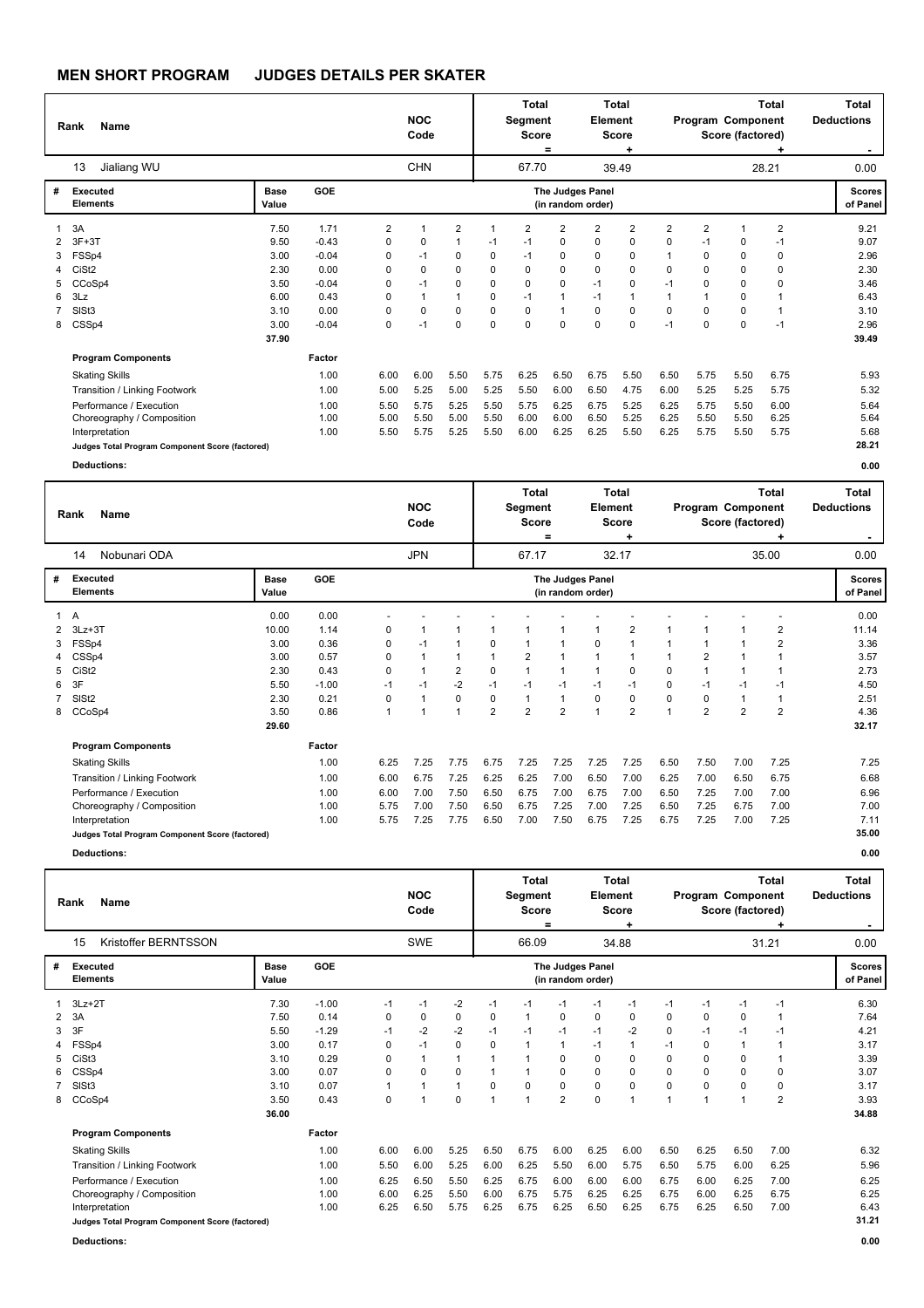|                | Name<br>Rank                                    | Stefan LINDEMANN<br>16 |         |              |            |              |              | <b>Total</b><br>Segment<br><b>Score</b> | $=$               | Element          | Total<br><b>Score</b><br>٠ |             | Program Component | Score (factored) | <b>Total</b> | Total<br><b>Deductions</b><br>$\sim$ |
|----------------|-------------------------------------------------|------------------------|---------|--------------|------------|--------------|--------------|-----------------------------------------|-------------------|------------------|----------------------------|-------------|-------------------|------------------|--------------|--------------------------------------|
|                |                                                 |                        |         |              | <b>GER</b> |              |              | 65.40                                   |                   |                  | 33.86                      |             |                   |                  | 31.54        | 0.00                                 |
| #              | Executed<br><b>Elements</b>                     | Base<br>Value          | GOE     |              |            |              |              |                                         | (in random order) | The Judges Panel |                            |             |                   |                  |              | <b>Scores</b><br>of Panel            |
|                | $3Lz + 2T$                                      | 7.30                   | 0.71    | $\mathbf{1}$ | 0          | -1           |              |                                         | 1                 | 0                | 1                          | $\mathbf 1$ |                   | 0                | 1            | 8.01                                 |
| $\overline{2}$ | 3A                                              | 7.50                   | $-0.86$ | $-1$         | $-1$       | $-1$         | 0            | 0                                       | $-1$              | $-1$             | $-1$                       | $-1$        | $-1$              | $-1$             | $-1$         | 6.64                                 |
| 3              | CCoSp4                                          | 3.50                   | 0.21    | 1            | $\Omega$   | $\mathbf{1}$ | $\mathbf{1}$ | $\mathbf{1}$                            | $\mathbf{1}$      | 0                | 0                          | $-1$        | 0                 | 0                | 1            | 3.71                                 |
| 4              | 3F                                              | 5.50                   | $-0.57$ | 0            | 0          | $\mathbf 1$  | 1            | $-1$                                    | 1                 | $-1$             | -1                         | $\mathbf 1$ | $-1$              | -1               | $-1$         | 4.93                                 |
| 5              | CSSp4                                           | 3.00                   | 0.00    | 0            | 0          | $\mathbf{1}$ | 0            | $\Omega$                                | 0                 | $\Omega$         | $\mathbf 0$                | $\Omega$    | $\Omega$          | $\Omega$         | $\Omega$     | 3.00                                 |
| 6              | CiSt <sub>2</sub>                               | 2.30                   | 0.14    | 1            | 0          | $\mathbf{1}$ | 0            | 1                                       | 0                 | $\mathbf 0$      | $\mathbf 0$                | 0           | 1                 | $\mathbf 0$      | 0            | 2.44                                 |
|                | FSSp4                                           | 3.00                   | $-0.17$ | 0            | $-1$       | $-1$         | 0            | $-1$                                    | $\Omega$          | $-1$             | 0                          | $-1$        | $\Omega$          | $\overline{1}$   | $-1$         | 2.83                                 |
| 8              | SIS <sub>t2</sub>                               | 2.30                   | 0.00    | 0            | 0          | $\Omega$     | 0            | 1                                       | 0                 | $\Omega$         | $\Omega$                   | $\Omega$    | $\Omega$          | $\Omega$         | $\Omega$     | 2.30                                 |
|                |                                                 | 34.40                  |         |              |            |              |              |                                         |                   |                  |                            |             |                   |                  |              | 33.86                                |
|                | <b>Program Components</b>                       |                        | Factor  |              |            |              |              |                                         |                   |                  |                            |             |                   |                  |              |                                      |
|                | <b>Skating Skills</b>                           |                        | 1.00    | 7.00         | 6.00       | 6.75         | 6.75         | 6.50                                    | 6.25              | 6.50             | 6.50                       | 6.50        | 6.50              | 6.25             | 7.00         | 6.54                                 |
|                | Transition / Linking Footwork                   |                        | 1.00    | 6.75         | 5.75       | 6.50         | 6.25         | 6.25                                    | 6.00              | 6.25             | 6.25                       | 6.25        | 6.00              | 6.00             | 6.00         | 6.14                                 |
|                | Performance / Execution                         |                        | 1.00    | 6.50         | 5.75       | 6.50         | 6.50         | 6.50                                    | 6.00              | 6.25             | 6.00                       | 6.50        | 6.25              | 6.00             | 6.25         | 6.25                                 |
|                | Choreography / Composition                      |                        | 1.00    | 6.50         | 6.00       | 6.50         | 6.50         | 6.50                                    | 6.00              | 6.50             | 6.00                       | 6.50        | 6.00              | 6.00             | 6.75         | 6.29                                 |
|                | Interpretation                                  |                        | 1.00    | 6.75         | 5.50       | 6.75         | 6.50         | 6.75                                    | 6.00              | 6.00             | 6.25                       | 6.50        | 6.25              | 6.00             | 6.50         | 6.32                                 |
|                | Judges Total Program Component Score (factored) |                        |         |              |            |              |              |                                         |                   |                  |                            |             |                   |                  |              | 31.54                                |
|                | <b>Deductions:</b>                              |                        |         |              |            |              |              |                                         |                   |                  |                            |             |                   |                  |              | 0.00                                 |

|   | Name<br>Rank                                    |                      |            |         |      | <b>NOC</b><br>Code |      |             | Total<br>Segment<br><b>Score</b> | =    | Element                               | Total<br><b>Score</b> |          |             | Program Component<br>Score (factored) | <b>Total</b> | <b>Total</b><br><b>Deductions</b> |
|---|-------------------------------------------------|----------------------|------------|---------|------|--------------------|------|-------------|----------------------------------|------|---------------------------------------|-----------------------|----------|-------------|---------------------------------------|--------------|-----------------------------------|
|   | Karel ZELENKA<br>17                             |                      |            |         |      | <b>ITA</b>         |      |             | 63.81                            |      |                                       | 37.10                 |          |             |                                       | 27.71        | 1.00                              |
| # | <b>Executed</b><br><b>Elements</b>              | <b>Base</b><br>Value | <b>GOE</b> |         |      |                    |      |             |                                  |      | The Judges Panel<br>(in random order) |                       |          |             |                                       |              | Scores  <br>of Panel              |
|   | 2A                                              | 3.30                 | 1.00       |         | 0    |                    | 1    | 0           |                                  |      |                                       |                       |          |             |                                       | 2            | 4.30                              |
|   | $3F+3T$                                         | 9.50                 | 0.71       |         | 0    |                    | 1    | 0           | 0                                |      |                                       |                       |          | $\mathbf 0$ |                                       |              | 10.21                             |
|   | FSSp4                                           | 3.00                 | $-0.04$    |         | 0    | $-1$               | 0    | 0           | 0                                | 0    | $-1$                                  | 0                     | 0        | $\mathbf 0$ |                                       | 0            | 2.96                              |
|   | 3Lz                                             | 6.00                 | 0.43       |         |      | 0                  | 1    | $-1$        | 0                                | 0    | 0                                     |                       |          |             |                                       | 0            | 6.43                              |
|   | CSSp4                                           | 3.00                 | 0.36       |         |      |                    | 1    | 0           | 0                                |      | 0                                     |                       | 0        |             |                                       |              | 3.36                              |
| 6 | SISt <sub>3</sub>                               | 3.10                 | 0.14       |         | 0    |                    | 0    | $\mathbf 0$ | 0                                |      | 0                                     | $\Omega$              | $\Omega$ |             | 0                                     |              | 3.24                              |
|   | CiSt3                                           | 3.10                 | 0.29       |         |      |                    | 1    | 0           | $\overline{ }$                   | 0    |                                       | 0                     | 0        | $\mathbf 0$ | 0                                     | 2            | 3.39                              |
|   | 8 CCoSp3                                        | 3.00                 | 0.21       |         | 0    | 0                  | 0    | $\mathbf 0$ | 1                                |      | $-1$                                  | 1                     | $\Omega$ | $\mathbf 0$ | 1                                     |              | 3.21                              |
|   |                                                 | 34.00                |            |         |      |                    |      |             |                                  |      |                                       |                       |          |             |                                       |              | 37.10                             |
|   | <b>Program Components</b>                       |                      | Factor     |         |      |                    |      |             |                                  |      |                                       |                       |          |             |                                       |              |                                   |
|   | <b>Skating Skills</b>                           |                      | 1.00       |         | 5.75 | 5.75               | 5.50 | 5.50        | 5.50                             | 5.25 | 5.00                                  | 6.00                  | 5.25     | 6.00        | 5.50                                  | 5.75         | 5.64                              |
|   | Transition / Linking Footwork                   |                      | 1.00       |         | 5.50 | 5.50               | 5.25 | 5.00        | 5.00                             | 5.00 | 5.00                                  | 5.75                  | 5.00     | 5.50        | 5.25                                  | 5.00         | 5.21                              |
|   | Performance / Execution                         |                      | 1.00       |         | 5.75 | 6.00               | 6.00 | 5.25        | 5.25                             | 5.50 | 4.75                                  | 6.00                  | 5.25     | 5.75        | 5.50                                  | 5.75         | 5.64                              |
|   | Choreography / Composition                      |                      | 1.00       |         | 5.25 | 6.00               | 5.50 | 5.25        | 5.25                             | 5.00 | 5.00                                  | 5.75                  | 5.25     | 5.50        | 5.50                                  | 6.00         | 5.54                              |
|   | Interpretation                                  |                      | 1.00       |         | 6.00 | 6.25               | 6.00 | 5.25        | 5.25                             | 5.25 | 5.25                                  | 6.00                  | 5.25     | 5.75        | 5.50                                  | 6.00         | 5.68                              |
|   | Judges Total Program Component Score (factored) |                      |            |         |      |                    |      |             |                                  |      |                                       |                       |          |             |                                       |              | 27.71                             |
|   | <b>Deductions:</b>                              | Time violation:      |            | $-1.00$ |      |                    |      |             |                                  |      |                                       |                       |          |             |                                       |              | $-1.00$                           |

|    | <b>Name</b><br>Rank                             |               |         |      | <b>NOC</b><br>Code |                |                | <b>Total</b><br>Segment<br><b>Score</b> | $=$  | <b>Element</b>                        | <b>Total</b><br><b>Score</b><br>٠ |      | Program Component | Score (factored) | Total | <b>Total</b><br><b>Deductions</b> |
|----|-------------------------------------------------|---------------|---------|------|--------------------|----------------|----------------|-----------------------------------------|------|---------------------------------------|-----------------------------------|------|-------------------|------------------|-------|-----------------------------------|
|    | Jamal OTHMAN<br>18                              |               |         |      | SUI                |                |                | 63.71                                   |      |                                       | 33.08                             |      |                   |                  | 30.63 | 0.00                              |
| #  | Executed<br><b>Elements</b>                     | Base<br>Value | GOE     |      |                    |                |                |                                         |      | The Judges Panel<br>(in random order) |                                   |      |                   |                  |       | <b>Scores</b><br>of Panel         |
|    | $3Lz + 3T$                                      | 10.00         | $-0.43$ | 0    | $-1$               | 0              | -1             |                                         |      | 0                                     | $-1$                              | $-1$ | $-1$              | 0                | 0     | 9.57                              |
| 2  | 3F                                              | 5.50          | $-1.71$ | $-1$ | $-2$               | $-2$           | $-2$           | $-2$                                    | $-2$ | $-1$                                  | $-1$                              | $-2$ | $-2$              | $-2$             | 0     | 3.79                              |
| 3  | FSSp3                                           | 2.30          | 0.36    | 0    | 0                  | $\mathbf{1}$   | $\mathbf 1$    |                                         |      | 0                                     | 0                                 | 0    |                   | $\mathbf{1}$     |       | 2.66                              |
| 4  | SISt <sub>3</sub>                               | 3.10          | 0.14    | 0    | 1                  | $\Omega$       | $\Omega$       |                                         |      | $\Omega$                              | 0                                 | 0    | 0                 | 0                |       | 3.24                              |
| 5. | 2A                                              | 3.30          | 0.14    | 0    | 1                  | $\mathbf{1}$   | $\Omega$       | $\Omega$                                | 0    | $\Omega$                              | 0                                 | 0    | 0                 | 0                | 0     | 3.44                              |
| 6  | CiSt <sub>3</sub>                               | 3.10          | 0.07    | 0    | $\Omega$           | $\mathbf{1}$   | $\Omega$       | $\Omega$                                |      | 0                                     | $\mathbf 0$                       | 0    | $\Omega$          | $\Omega$         |       | 3.17                              |
|    | CCoSp4                                          | 3.50          | 0.50    |      | 1                  | $\mathbf{1}$   | $\mathbf{1}$   |                                         |      |                                       | $\mathbf{1}$                      | 1    |                   |                  | 2     | 4.00                              |
| 8  | CSSp4                                           | 3.00          | 0.21    | 0    | 0                  | $\overline{2}$ | $\overline{ }$ | $\Omega$                                | 0    | $\Omega$                              | $\mathbf 0$                       | 0    | $\Omega$          |                  |       | 3.21                              |
|    |                                                 | 33.80         |         |      |                    |                |                |                                         |      |                                       |                                   |      |                   |                  |       | 33.08                             |
|    | <b>Program Components</b>                       |               | Factor  |      |                    |                |                |                                         |      |                                       |                                   |      |                   |                  |       |                                   |
|    | <b>Skating Skills</b>                           |               | 1.00    | 5.75 | 5.75               | 5.50           | 6.50           | 6.00                                    | 6.50 | 6.00                                  | 6.50                              | 5.75 | 6.25              | 6.50             | 7.00  | 6.21                              |
|    | Transition / Linking Footwork                   |               | 1.00    | 5.50 | 5.50               | 5.25           | 6.00           | 5.75                                    | 6.25 | 5.75                                  | 6.25                              | 5.50 | 6.00              | 6.50             | 6.25  | 5.93                              |
|    | Performance / Execution                         |               | 1.00    | 6.00 | 6.00               | 5.50           | 6.25           | 5.75                                    | 6.75 | 6.00                                  | 6.25                              | 5.75 | 6.00              | 6.75             | 6.75  | 6.14                              |
|    | Choreography / Composition                      |               | 1.00    | 6.00 | 5.75               | 5.75           | 6.25           | 6.00                                    | 6.50 | 6.00                                  | 6.25                              | 5.75 | 6.00              | 6.75             | 7.00  | 6.14                              |
|    | Interpretation                                  |               | 1.00    | 6.00 | 6.25               | 5.75           | 6.00           | 6.00                                    | 6.75 | 6.00                                  | 6.25                              | 5.75 | 6.25              | 6.75             | 6.75  | 6.21                              |
|    | Judges Total Program Component Score (factored) |               |         |      |                    |                |                |                                         |      |                                       |                                   |      |                   |                  |       | 30.63                             |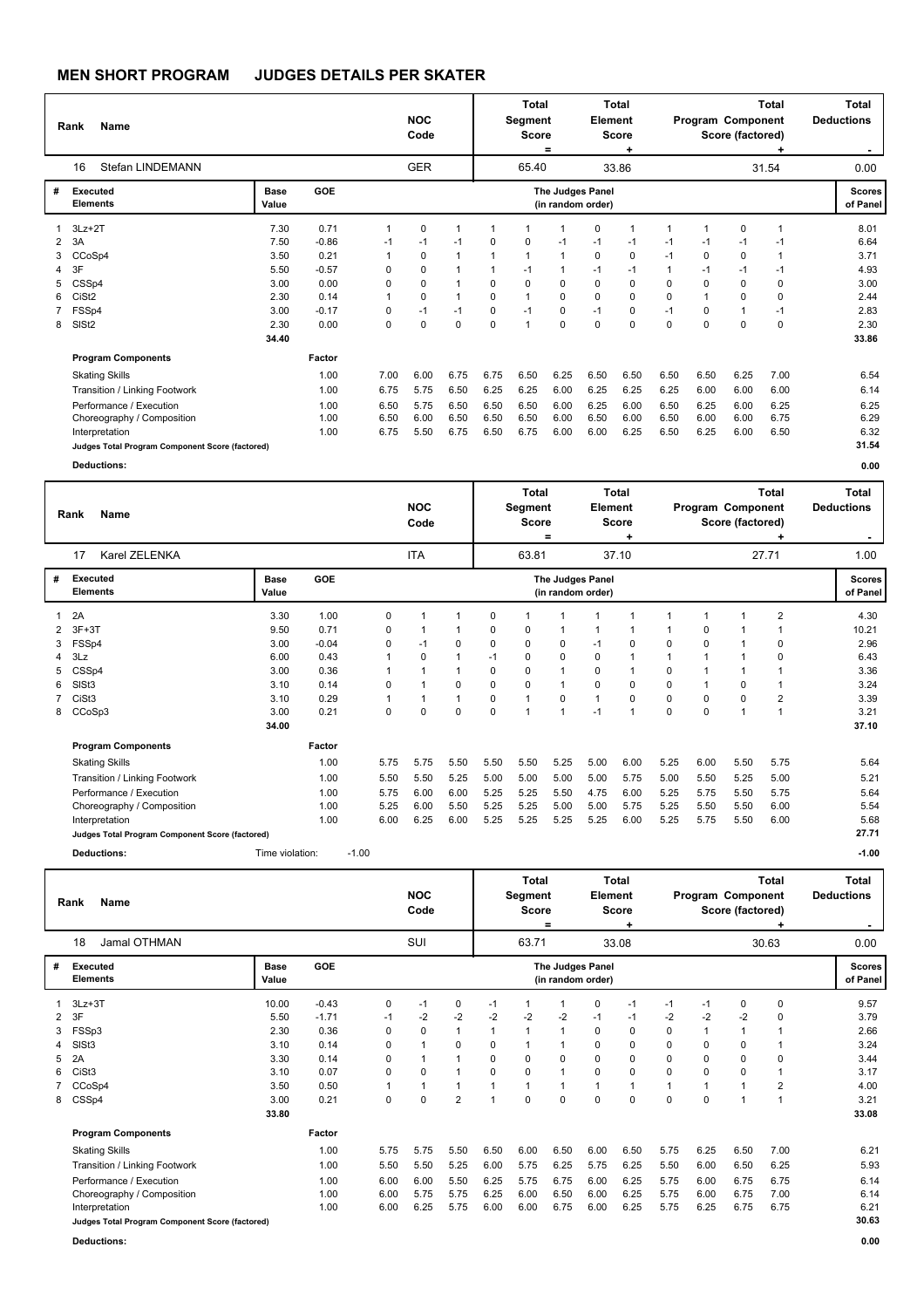|                                         | Name<br>Rank                                                                                                                                                                                                                                |                                                                       |                                                                                                           |                                                                                    | <b>NOC</b><br>Code                                                                                    |                                                                                                                          |                                                                                                      | Total<br>Segment<br><b>Score</b>                                      | ۰                                                                                                                                               | Element                                                                                                                        | Total<br><b>Score</b><br>÷                                                                             |                                                                                                                          |                                                                                                                          | Program Component<br>Score (factored)                                                     | <b>Total</b><br>٠                                                                           | Total<br><b>Deductions</b><br>$\sim$                                                                  |
|-----------------------------------------|---------------------------------------------------------------------------------------------------------------------------------------------------------------------------------------------------------------------------------------------|-----------------------------------------------------------------------|-----------------------------------------------------------------------------------------------------------|------------------------------------------------------------------------------------|-------------------------------------------------------------------------------------------------------|--------------------------------------------------------------------------------------------------------------------------|------------------------------------------------------------------------------------------------------|-----------------------------------------------------------------------|-------------------------------------------------------------------------------------------------------------------------------------------------|--------------------------------------------------------------------------------------------------------------------------------|--------------------------------------------------------------------------------------------------------|--------------------------------------------------------------------------------------------------------------------------|--------------------------------------------------------------------------------------------------------------------------|-------------------------------------------------------------------------------------------|---------------------------------------------------------------------------------------------|-------------------------------------------------------------------------------------------------------|
|                                         | Ryan BRADLEY<br>19                                                                                                                                                                                                                          |                                                                       |                                                                                                           |                                                                                    | <b>USA</b>                                                                                            |                                                                                                                          |                                                                                                      | 62.88                                                                 |                                                                                                                                                 |                                                                                                                                | 32.31                                                                                                  |                                                                                                                          |                                                                                                                          |                                                                                           | 31.57                                                                                       | 1.00                                                                                                  |
| #                                       | Executed<br><b>Elements</b>                                                                                                                                                                                                                 | <b>Base</b><br>Value                                                  | GOE                                                                                                       |                                                                                    |                                                                                                       |                                                                                                                          |                                                                                                      |                                                                       | (in random order)                                                                                                                               | The Judges Panel                                                                                                               |                                                                                                        |                                                                                                                          |                                                                                                                          |                                                                                           |                                                                                             | <b>Scores</b><br>of Panel                                                                             |
| $\overline{2}$<br>3<br>5<br>6<br>7<br>8 | 3A<<br>$3F+3T$<br>3Lz<br>CSSp4<br>CiSt <sub>2</sub><br>FSSp4<br>SISt <sub>3</sub><br>CCoSp3<br><b>Program Components</b><br><b>Skating Skills</b><br>Transition / Linking Footwork<br>Performance / Execution<br>Choreography / Composition | 3.30<br>9.50<br>6.00<br>3.00<br>2.30<br>3.00<br>3.10<br>3.00<br>33.20 | $-2.10$<br>0.43<br>0.29<br>0.00<br>0.07<br>0.21<br>0.14<br>0.07<br>Factor<br>1.00<br>1.00<br>1.00<br>1.00 | $-3$<br>$\mathbf{1}$<br>0<br>0<br>0<br>0<br>0<br>0<br>6.25<br>5.75<br>6.50<br>6.50 | -3<br>$\mathbf{1}$<br>1<br>$\mathbf 0$<br>1<br>$\mathbf{1}$<br>1<br>1<br>6.50<br>6.00<br>6.25<br>6.50 | $-3$<br>$\pmb{0}$<br>$\mathbf{1}$<br>$-1$<br>$\mathbf 0$<br>0<br>$\Omega$<br>$\mathbf 0$<br>5.75<br>5.50<br>6.00<br>6.00 | $-3$<br>0<br>1<br>0<br>0<br>$\mathbf{1}$<br>$\mathbf{1}$<br>$\Omega$<br>6.75<br>6.25<br>6.50<br>6.50 | -3<br>0<br>0<br>0<br>0<br>1<br>0<br>1<br>6.50<br>6.25<br>6.75<br>6.75 | -3<br>$\mathbf{1}$<br>$\mathbf{1}$<br>$\mathbf 0$<br>$\mathbf 0$<br>$\mathbf{1}$<br>$\mathbf{1}$<br>$\mathbf 0$<br>5.75<br>5.50<br>6.00<br>6.00 | $-3$<br>$\mathbf{1}$<br>$-1$<br>$\Omega$<br>$\mathbf 0$<br>$\Omega$<br>$\Omega$<br>$\mathbf 0$<br>6.50<br>6.50<br>6.25<br>6.50 | $-3$<br>$\mathbf{1}$<br>0<br>$\mathbf 0$<br>$\mathbf 0$<br>0<br>0<br>0<br>6.00<br>5.50<br>6.00<br>6.50 | $-3$<br>$\Omega$<br>$\Omega$<br>$\Omega$<br>$\Omega$<br>$\Omega$<br>$\Omega$<br>$\Omega$<br>6.00<br>5.75<br>6.00<br>6.00 | $-3$<br>$\mathbf{1}$<br>$\mathbf 0$<br>$\Omega$<br>0<br>$\Omega$<br>$\Omega$<br>$\Omega$<br>6.00<br>5.50<br>6.00<br>5.75 | $-3$<br>0<br>0<br>$\mathbf{1}$<br>0<br>0<br>$\Omega$<br>0<br>6.50<br>6.25<br>6.25<br>6.25 | $-3$<br>0<br>$\mathbf 0$<br>$\mathbf 0$<br>1<br>1<br>1<br>0<br>6.75<br>6.00<br>6.50<br>7.00 | 1.20<br>9.93<br>6.29<br>3.00<br>2.37<br>3.21<br>3.24<br>3.07<br>32.31<br>6.39<br>5.96<br>6.25<br>6.43 |
|                                         | Interpretation<br>Judges Total Program Component Score (factored)<br><b>Deductions:</b>                                                                                                                                                     | Falls:                                                                | 1.00                                                                                                      | 6.75<br>$-1.00$                                                                    | 6.75                                                                                                  | 6.25                                                                                                                     | 6.50                                                                                                 | 6.75                                                                  | 6.25                                                                                                                                            | 6.75                                                                                                                           | 6.25                                                                                                   | 6.00                                                                                                                     | 6.25                                                                                                                     | 6.50                                                                                      | 7.00                                                                                        | 6.54<br>31.57<br>$-1.00$                                                                              |
|                                         | <b>Name</b><br>Rank                                                                                                                                                                                                                         |                                                                       |                                                                                                           |                                                                                    | <b>NOC</b><br>Code                                                                                    |                                                                                                                          |                                                                                                      | Total<br>Segment<br><b>Score</b>                                      | =                                                                                                                                               | Element                                                                                                                        | <b>Total</b><br><b>Score</b><br>÷                                                                      |                                                                                                                          |                                                                                                                          | Program Component<br>Score (factored)                                                     | <b>Total</b><br>÷                                                                           | Total<br><b>Deductions</b><br>$\sim$                                                                  |
|                                         | Anton KOVALEVSKI<br>20                                                                                                                                                                                                                      |                                                                       |                                                                                                           |                                                                                    | <b>UKR</b>                                                                                            |                                                                                                                          |                                                                                                      | 61.61                                                                 |                                                                                                                                                 |                                                                                                                                | 34.83                                                                                                  |                                                                                                                          |                                                                                                                          |                                                                                           | 26.78                                                                                       | 0.00                                                                                                  |
| #                                       | <b>Executed</b><br><b>Elements</b>                                                                                                                                                                                                          | <b>Base</b><br>Value                                                  | <b>GOE</b>                                                                                                |                                                                                    |                                                                                                       |                                                                                                                          |                                                                                                      |                                                                       | (in random order)                                                                                                                               | The Judges Panel                                                                                                               |                                                                                                        |                                                                                                                          |                                                                                                                          |                                                                                           |                                                                                             | <b>Scores</b><br>of Panel                                                                             |

1 7.50 -2.00 -2 -2 -2 -2 -2 -2 -2 -2 -2 -2 -2 -3 5.50

 3F+3T 9.50 0.14 0 0 0 1 0 0 -1 -1 -1 1 1 0 9.64 3Lz 6.00 -0.71 0 -2 0 0 -1 0 -2 0 0 -1 1 -1 5.29 FSSp3 2.30 0.21 1 1 0 0 0 1 0 1 0 0 1 1 2.51 CiSt2 2.30 0.43 0 1 1 0 1 1 1 1 0 1 0 1 2.73 CSSp4 3.00 0.29 0 1 1 0 0 1 -1 1 0 1 1 0 3.29 SlSt2 2.30 0.21 0 1 1 0 1 1 0 0 0 0 0 1 2.51 CCoSp3 3.00 0.36 0 0 0 1 1 1 -1 1 0 1 1 1 3.36

> 5.50 5.25 5.50 5.50 5.50 5.00 6.00 5.50 6.00 5.50 5.25 4.75 5.00 5.00 4.75 5.50 4.50 5.50 5.50 5.50 5.00 4.75 5.25 5.25 5.25 5.25 5.75 5.00 6.00 5.50 5.75 5.50 5.00

5.75 5.25 5.50

| Performance / Execution    | .00 | 5.50 | 5.25 | 5.25 | 5.25 | 5.25 | 5.75 | 5.00 | 6.00 | 5.50 | 5.75 | 5.50 | 5.00 | 5.32 |
|----------------------------|-----|------|------|------|------|------|------|------|------|------|------|------|------|------|
| Choreography / Composition | .00 | 5.00 | 5.75 | 5.50 | 5.25 | 5.50 | 5.50 | 5.00 | 5.75 | 5.75 | 5.50 | 5.25 | 5.25 | 5.43 |
| Interpretation             | .00 | 5.00 | 5.75 | 5.50 | 5.25 | 5.75 | 5.75 | 5.00 | 6.00 | 5.75 | 5.75 | 5.50 | 5.50 | 5.57 |

 **35.90**

**Factor**  1.00 1.00 1.00

**Judges Total Program Component Score (factored) 26.78**

**Program Components**  Skating Skills

Transition / Linking Footwork

 $\begin{array}{cc} 1 & 3A \\ 2 & 3F+3T \end{array}$ 

|   |                                                 |               |         |              |            |                |      | <b>Total</b> |          |                                       | Total          |      |          |                   | <b>Total</b> | <b>Total</b>              |
|---|-------------------------------------------------|---------------|---------|--------------|------------|----------------|------|--------------|----------|---------------------------------------|----------------|------|----------|-------------------|--------------|---------------------------|
|   | Name<br>Rank                                    |               |         |              | <b>NOC</b> |                |      | Segment      |          | Element                               |                |      |          | Program Component |              | <b>Deductions</b>         |
|   |                                                 |               |         |              | Code       |                |      | <b>Score</b> |          |                                       | Score          |      |          | Score (factored)  |              |                           |
|   |                                                 |               |         |              |            |                |      |              | $\equiv$ |                                       |                |      |          |                   |              |                           |
|   | Igor MACYPURA<br>21                             |               |         |              | <b>SVK</b> |                |      | 61.25        |          |                                       | 37.28          |      |          |                   | 23.97        | 0.00                      |
| # | <b>Executed</b><br><b>Elements</b>              | Base<br>Value | GOE     |              |            |                |      |              |          | The Judges Panel<br>(in random order) |                |      |          |                   |              | <b>Scores</b><br>of Panel |
|   | 3A                                              | 7.50          | 1.00    | 1            |            |                |      |              |          |                                       | 1              | 0    |          | 1                 | 2            | 8.50                      |
| 2 | $3F+3T$                                         | 9.50          | 0.71    |              |            |                | 0    |              | 0        | 0                                     |                | 1    |          |                   | 0            | 10.21                     |
| 3 | 3Lz                                             | 6.00          | $-0.71$ | 0            | $-1$       | $\mathbf{1}$   | $-1$ | $-1$         | $-1$     | $-1$                                  | $-1$           | 0    | 0        | 0                 | $-1$         | 5.29                      |
|   | CSSp4                                           | 3.00          | 0.36    | $\mathbf{1}$ | $-1$       | $\overline{2}$ | 0    | 1            | 1        | 1                                     | $\mathbf{1}$   | 1    | $\Omega$ | $\mathbf{1}$      |              | 3.36                      |
| 5 | CiSt1                                           | 1.80          | 0.00    | 0            | 0          | $\mathbf{1}$   | 0    | 0            | 0        | 0                                     | $\mathbf 0$    | 0    | 0        | 0                 | 0            | 1.80                      |
| 6 | FSSp4                                           | 3.00          | $-0.04$ | $-1$         | 0          | 0              | $-1$ | 0            | 0        | $-1$                                  | $\mathbf 0$    | 0    | 0        | 0                 | 0            | 2.96                      |
|   | SIS <sub>t1</sub>                               | 1.80          | 0.00    | 0            | 0          | $\mathbf{1}$   | 0    | $\Omega$     | 0        | 0                                     | $\mathbf 0$    | $-1$ | 0        | 0                 | 0            | 1.80                      |
| 8 | CCoSp3                                          | 3.00          | 0.36    | 0            | $\Omega$   | 1              | 0    |              | 4        | $-2$                                  | $\overline{1}$ | 0    |          | 1                 |              | 3.36                      |
|   |                                                 | 35.60         |         |              |            |                |      |              |          |                                       |                |      |          |                   |              | 37.28                     |
|   | <b>Program Components</b>                       |               | Factor  |              |            |                |      |              |          |                                       |                |      |          |                   |              |                           |
|   | <b>Skating Skills</b>                           |               | 1.00    | 5.50         | 5.25       | 5.25           | 5.25 | 5.00         | 5.00     | 4.75                                  | 5.50           | 5.25 | 5.00     | 4.75              | 5.25         | 5.11                      |
|   | Transition / Linking Footwork                   |               | 1.00    | 4.75         | 4.75       | 5.00           | 4.50 | 4.50         | 4.75     | 4.50                                  | 4.75           | 4.75 | 4.25     | 4.50              | 4.00         | 4.54                      |
|   | Performance / Execution                         |               | 1.00    | 5.50         | 5.00       | 5.25           | 5.00 | 4.50         | 4.50     | 4.75                                  | 5.00           | 4.75 | 4.75     | 4.75              | 4.50         | 4.82                      |
|   | Choreography / Composition                      |               | 1.00    | 5.25         | 5.00       | 5.25           | 5.00 | 4.75         | 4.75     | 4.50                                  | 4.75           | 4.75 | 4.50     | 4.50              | 4.75         | 4.75                      |
|   | Interpretation                                  |               | 1.00    | 5.25         | 4.50       | 5.50           | 4.75 | 4.75         | 4.50     | 4.25                                  | 5.25           | 4.50 | 4.75     | 4.75              | 4.50         | 4.75                      |
|   | Judges Total Program Component Score (factored) |               |         |              |            |                |      |              |          |                                       |                |      |          |                   |              | 23.97                     |
|   |                                                 |               |         |              |            |                |      |              |          |                                       |                |      |          |                   |              |                           |

**Deductions: 0.00**

 5.50 4.96 5.32

 **34.83**

**Deductions: 0.00**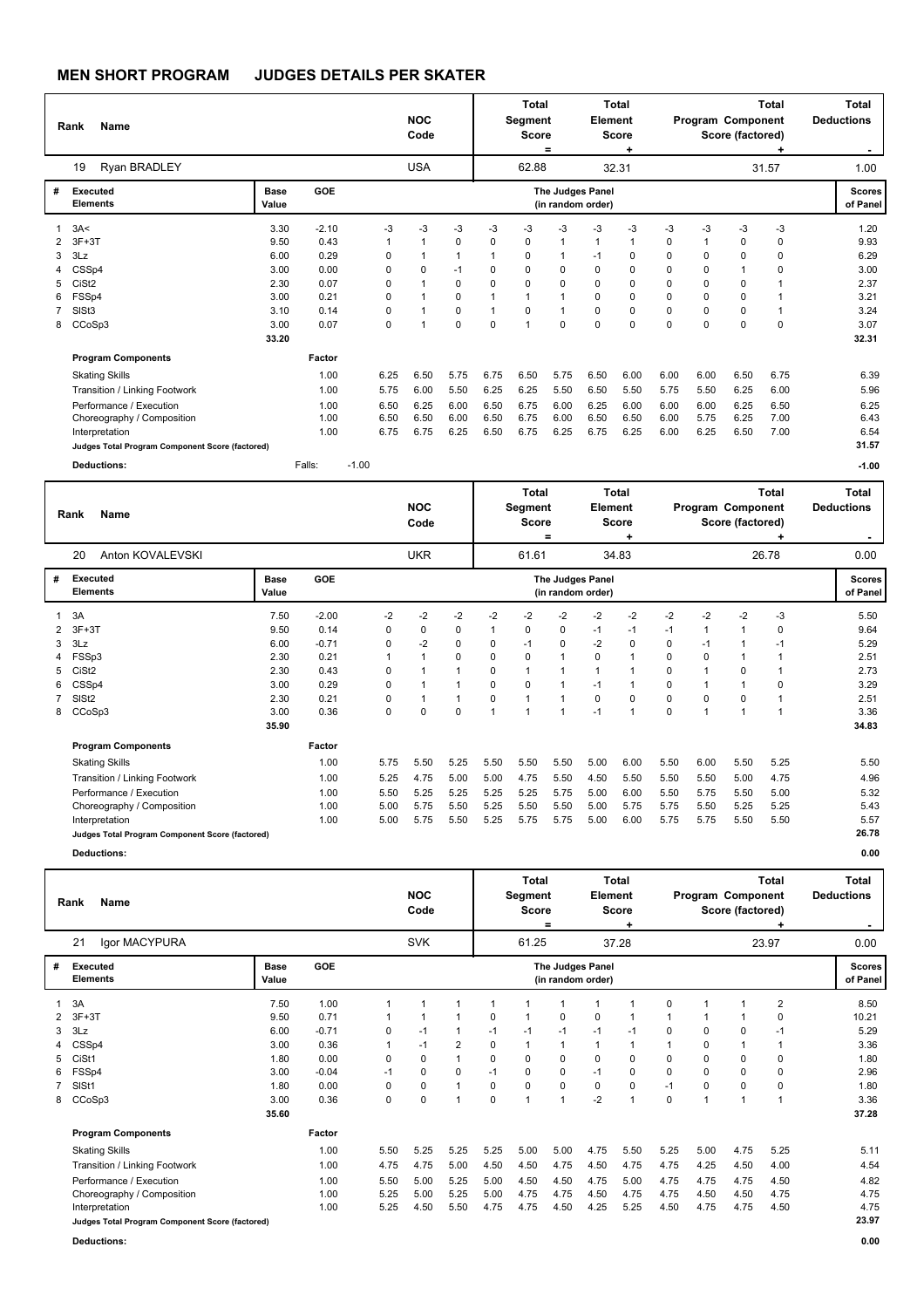|   | Name<br>Rank                                    |                      |         |             | <b>NOC</b><br>Code |                |              | <b>Total</b><br>Segment<br><b>Score</b> | =            | Element                                      | Total<br><b>Score</b><br>٠ |                | Program Component | Score (factored) | <b>Total</b> | <b>Total</b><br><b>Deductions</b> |
|---|-------------------------------------------------|----------------------|---------|-------------|--------------------|----------------|--------------|-----------------------------------------|--------------|----------------------------------------------|----------------------------|----------------|-------------------|------------------|--------------|-----------------------------------|
|   | Sergei VORONOV<br>22                            |                      |         |             | <b>RUS</b>         |                |              | 60.50                                   |              |                                              | 29.92                      |                |                   |                  | 30.58        | 0.00                              |
| # | <b>Executed</b><br><b>Elements</b>              | <b>Base</b><br>Value | GOE     |             |                    |                |              |                                         |              | <b>The Judges Panel</b><br>(in random order) |                            |                |                   |                  |              | <b>Scores</b><br>of Panel         |
|   | $3F+2T$                                         | 6.80                 | $-1.14$ | $-2$        | $-1$               | $-2$           | $-1$         | $-1$                                    | $-1$         | $-2$                                         | $-1$                       | $-1$           | $-1$              | $-1$             | $-1$         | 5.66                              |
| 2 | 3A                                              | 7.50                 | 1.00    | 0           |                    | $\overline{1}$ | $\mathbf 1$  |                                         | 1            | $\overline{1}$                               | 1                          | $\overline{1}$ |                   | 1                | 1            | 8.50                              |
| 3 | CSSp4                                           | 3.00                 | 0.43    | 0           |                    | 0              |              |                                         | 0            | $\Omega$                                     | 1                          |                |                   |                  | 1            | 3.43                              |
| 4 | 2Lo                                             | 1.50                 | $-1.00$ | -3          | $-3$               | $-3$           | $-3$         | -3                                      | $-3$         | $-3$                                         | $-3$                       | $-3$           | -3                | $-3$             | $-3$         | 0.50                              |
| 5 | FSSp3                                           | 2.30                 | 0.29    | 0           | $-1$               | $\mathbf 0$    | $\mathbf{1}$ | $\Omega$                                | $\mathbf{1}$ | $\Omega$                                     | 1                          | $\mathbf 0$    |                   | 1                | $\mathbf{1}$ | 2.59                              |
| 6 | CiSt <sub>2</sub>                               | 2.30                 | 0.50    |             | 1                  | $\overline{1}$ |              | 1                                       | 0            | $\Omega$                                     | 1                          | 0              |                   |                  | -1           | 2.80                              |
|   | CCoSp4                                          | 3.50                 | 0.50    |             | 0                  | $\mathbf{1}$   |              |                                         | $\mathbf{1}$ | $\mathbf{1}$                                 | 1                          | $\Omega$       |                   | 1                | -1           | 4.00                              |
| 8 | SIS <sub>t2</sub>                               | 2.30                 | 0.14    | $\mathbf 0$ | 1                  | $\mathbf 0$    | $\Omega$     | $\overline{\phantom{a}}$                | $\Omega$     | $\Omega$                                     | $\Omega$                   | $\Omega$       | $\Omega$          | $\Omega$         | 1            | 2.44                              |
|   |                                                 | 29.20                |         |             |                    |                |              |                                         |              |                                              |                            |                |                   |                  |              | 29.92                             |
|   | <b>Program Components</b>                       |                      | Factor  |             |                    |                |              |                                         |              |                                              |                            |                |                   |                  |              |                                   |
|   | <b>Skating Skills</b>                           |                      | 1.00    | 6.25        | 6.50               | 5.50           | 6.50         | 6.25                                    | 5.75         | 5.75                                         | 6.25                       | 6.25           | 6.25              | 6.50             | 6.50         | 6.29                              |
|   | Transition / Linking Footwork                   |                      | 1.00    | 5.75        | 5.75               | 5.25           | 6.00         | 6.00                                    | 5.50         | 5.50                                         | 6.00                       | 6.00           | 6.00              | 6.00             | 5.75         | 5.86                              |
|   | Performance / Execution                         |                      | 1.00    | 6.00        | 6.00               | 5.50           | 6.25         | 6.50                                    | 5.25         | 5.75                                         | 6.25                       | 6.25           | 6.00              | 6.25             | 6.25         | 6.11                              |
|   | Choreography / Composition                      |                      | 1.00    | 6.00        | 6.25               | 5.25           | 6.25         | 6.50                                    | 5.50         | 5.50                                         | 6.25                       | 6.50           | 6.25              | 6.25             | 6.50         | 6.18                              |
|   | Interpretation                                  |                      | 1.00    | 6.25        | 6.50               | 5.50           | 6.25         | 6.50                                    | 5.50         | 5.25                                         | 6.25                       | 6.50           | 6.25              | 6.25             | 6.00         | 6.14                              |
|   | Judges Total Program Component Score (factored) |                      |         |             |                    |                |              |                                         |              |                                              |                            |                |                   |                  |              | 30.58                             |
|   | <b>Deductions:</b>                              |                      |         |             |                    |                |              |                                         |              |                                              |                            |                |                   |                  |              | 0.00                              |

|                      | <b>Name</b><br>Rank                             |               |         |      | <b>NOC</b><br>Code |              |             | Total<br>Segment<br><b>Score</b> | Ξ        | Element                               | <b>Total</b><br><b>Score</b> |          | Program Component | Score (factored) | <b>Total</b> | <b>Total</b><br><b>Deductions</b> |
|----------------------|-------------------------------------------------|---------------|---------|------|--------------------|--------------|-------------|----------------------------------|----------|---------------------------------------|------------------------------|----------|-------------------|------------------|--------------|-----------------------------------|
|                      | 23<br><b>Gregor URBAS</b>                       |               |         |      | <b>SLO</b>         |              |             | 59.93                            |          |                                       | 31.48                        |          |                   |                  | 28.45        | 0.00                              |
| #                    | <b>Executed</b><br><b>Elements</b>              | Base<br>Value | GOE     |      |                    |              |             |                                  |          | The Judges Panel<br>(in random order) |                              |          |                   |                  |              | <b>Scores</b><br>of Panel         |
|                      | $3Lz + 3T$                                      | 10.00         | 0.57    | $-1$ |                    | $\mathbf{1}$ | 0           |                                  | 0        |                                       | 0                            |          | $\overline{1}$    | $-1$             | 0            | 10.57                             |
| $\mathbf{2}^{\circ}$ | 3A<                                             | 3.30          | $-1.70$ | $-2$ | -3                 | $-2$         | $-2$        | -3                               | $-3$     | $-2$                                  | $-2$                         | $-2$     | -3                | -3               | $-2$         | 1.60                              |
|                      | FSSp4                                           | 3.00          | 0.21    | 0    |                    | 0            | 0           | $\overline{1}$                   |          | $-1$                                  | 0                            | 0        | $\pmb{0}$         |                  |              | 3.21                              |
|                      | 3Lo                                             | 5.00          | 0.00    | $-1$ | $\Omega$           | 0            | $\Omega$    | $\Omega$                         | 0        | $\Omega$                              | $\Omega$                     | $\Omega$ | $-1$              | 0                | 0            | 5.00                              |
|                      | CSSp4                                           | 3.00          | 0.00    | 0    | 0                  | 0            | $\mathbf 0$ | 0                                | 0        | 0                                     | $\mathbf 0$                  | 0        | $\mathbf 0$       |                  | 0            | 3.00                              |
| 6                    | CiSt <sub>2</sub>                               | 2.30          | 0.00    | 0    | 0                  | 0            | 0           | 0                                |          | $\Omega$                              | 0                            | $\Omega$ | 0                 | 0                | 1            | 2.30                              |
|                      | SISt <sub>2</sub>                               | 2.30          | 0.00    | 0    | 0                  | 1            | 0           | 0                                | 0        | $\Omega$                              | 0                            | 0        | 0                 | 0                | 0            | 2.30                              |
|                      | 8 CCoSp4                                        | 3.50          | 0.00    | 0    | $\Omega$           | 0            | $\Omega$    | $\Omega$                         | $\Omega$ | $\Omega$                              | 0                            | $-1$     | $\Omega$          | 0                | 1            | 3.50                              |
|                      |                                                 | 32.40         |         |      |                    |              |             |                                  |          |                                       |                              |          |                   |                  |              | 31.48                             |
|                      | <b>Program Components</b>                       |               | Factor  |      |                    |              |             |                                  |          |                                       |                              |          |                   |                  |              |                                   |
|                      | <b>Skating Skills</b>                           |               | 1.00    | 5.75 | 5.75               | 5.50         | 6.25        | 5.75                             | 5.75     | 6.25                                  | 5.75                         | 5.75     | 6.00              | 6.00             | 6.25         | 5.96                              |
|                      | Transition / Linking Footwork                   |               | 1.00    | 5.25 | 5.25               | 5.25         | 5.75        | 5.25                             | 5.25     | 6.00                                  | 5.25                         | 5.50     | 5.25              | 5.75             | 5.25         | 5.39                              |
|                      | Performance / Execution                         |               | 1.00    | 5.50 | 5.50               | 5.50         | 6.00        | 5.50                             | 5.25     | 6.25                                  | 5.50                         | 5.50     | 5.75              | 6.00             | 5.75         | 5.71                              |
|                      | Choreography / Composition                      |               | 1.00    | 5.25 | 5.25               | 5.50         | 6.00        | 5.50                             | 5.50     | 6.25                                  | 5.50                         | 5.75     | 5.50              | 5.75             | 6.00         | 5.68                              |
|                      | Interpretation                                  |               | 1.00    | 5.75 | 5.50               | 5.50         | 6.00        | 5.50                             | 5.50     | 6.00                                  | 5.75                         | 5.50     | 5.75              | 6.00             | 5.25         | 5.71                              |
|                      | Judges Total Program Component Score (factored) |               |         |      |                    |              |             |                                  |          |                                       |                              |          |                   |                  |              | 28.45                             |
|                      | <b>Deductions:</b>                              |               |         |      |                    |              |             |                                  |          |                                       |                              |          |                   |                  |              | 0.00                              |

|    | <b>Name</b><br>Rank                             |                      |            |      | <b>NOC</b><br>Code |             |          | Total<br>Segment<br><b>Score</b> | =    | Element                               | Total<br><b>Score</b><br>٠ |          | Program Component | Score (factored) | <b>Total</b> | <b>Total</b><br><b>Deductions</b> |
|----|-------------------------------------------------|----------------------|------------|------|--------------------|-------------|----------|----------------------------------|------|---------------------------------------|----------------------------|----------|-------------------|------------------|--------------|-----------------------------------|
|    | Andrei LUTAI<br>24                              |                      |            |      | <b>RUS</b>         |             |          | 59.37                            |      |                                       | 28.37                      |          |                   |                  | 31.00        | 0.00                              |
| #  | Executed<br><b>Elements</b>                     | <b>Base</b><br>Value | <b>GOE</b> |      |                    |             |          |                                  |      | The Judges Panel<br>(in random order) |                            |          |                   |                  |              | <b>Scores</b><br>of Panel         |
|    | 3A<                                             | 3.30                 | $-1.50$    | $-2$ | $-2$               | $-2$        | $-2$     | -3                               | $-2$ | $-2$                                  | $-2$                       | $-2$     | $-1$              | $-2$             | -3           | 1.80                              |
|    | $3Lz + 2T$                                      | 7.30                 | $-0.43$    | $-1$ | $-1$               | 0           | $-1$     | $-1$                             | $-1$ | $-1$                                  | 0                          | $\Omega$ | $\Omega$          | 0                | 0            | 6.87                              |
| 3  | 3Lo                                             | 5.00                 | 0.71       | 0    |                    |             |          | $\Omega$                         | 0    | $\Omega$                              | 0                          | $\Omega$ |                   | 1                |              | 5.71                              |
| 4  | FCSp3                                           | 2.30                 | 0.43       |      |                    |             |          | 0                                | 1    | 0                                     | 1                          | 0        |                   |                  |              | 2.73                              |
| 5. | CiSt <sub>2</sub>                               | 2.30                 | 0.29       | 0    |                    |             | $\Omega$ | 0                                | 0    | $\mathbf{1}$                          | 0                          | 0        |                   | 0                | 1            | 2.59                              |
| 6. | CSSp3                                           | 2.30                 | 0.36       | 0    | 1                  |             |          | $\Omega$                         | 2    | $\Omega$                              | 0                          | $\Omega$ |                   |                  | 1            | 2.66                              |
|    | SISt <sub>2</sub>                               | 2.30                 | 0.00       | 0    | 0                  | $\mathbf 0$ | $\Omega$ | $\Omega$                         | 0    | $\Omega$                              | 0                          | $\Omega$ | $\Omega$          |                  | 0            | 2.30                              |
| 8  | CCoSp4                                          | 3.50                 | 0.21       | 0    | $-1$               | 1           | 1        | $\Omega$                         | 1    | $\Omega$                              | $\mathbf 0$                | $\Omega$ | $\Omega$          | 1                | 1            | 3.71                              |
|    |                                                 | 28.30                |            |      |                    |             |          |                                  |      |                                       |                            |          |                   |                  |              | 28.37                             |
|    | <b>Program Components</b>                       |                      | Factor     |      |                    |             |          |                                  |      |                                       |                            |          |                   |                  |              |                                   |
|    | <b>Skating Skills</b>                           |                      | 1.00       | 6.00 | 6.00               | 6.50        | 6.50     | 6.00                             | 6.00 | 6.50                                  | 6.00                       | 6.00     | 6.25              | 6.75             | 6.75         | 6.36                              |
|    | Transition / Linking Footwork                   |                      | 1.00       | 5.00 | 5.50               | 6.00        | 6.00     | 5.50                             | 5.50 | 6.25                                  | 6.00                       | 5.75     | 6.00              | 6.50             | 5.75         | 5.93                              |
|    | Performance / Execution                         |                      | 1.00       | 5.50 | 6.25               | 6.75        | 6.25     | 5.75                             | 5.50 | 6.25                                  | 6.00                       | 5.75     | 6.25              | 6.50             | 6.25         | 6.25                              |
|    | Choreography / Composition                      |                      | 1.00       | 5.25 | 6.00               | 6.75        | 6.25     | 5.75                             | 5.50 | 6.50                                  | 6.00                       | 5.75     | 6.25              | 6.50             | 6.00         | 6.21                              |
|    | Interpretation                                  |                      | 1.00       | 5.50 | 6.00               | 6.75        | 6.25     | 5.75                             | 5.75 | 6.25                                  | 6.00                       | 5.75     | 6.25              | 6.75             | 6.25         | 6.25                              |
|    | Judges Total Program Component Score (factored) |                      |            |      |                    |             |          |                                  |      |                                       |                            |          |                   |                  |              | 31.00                             |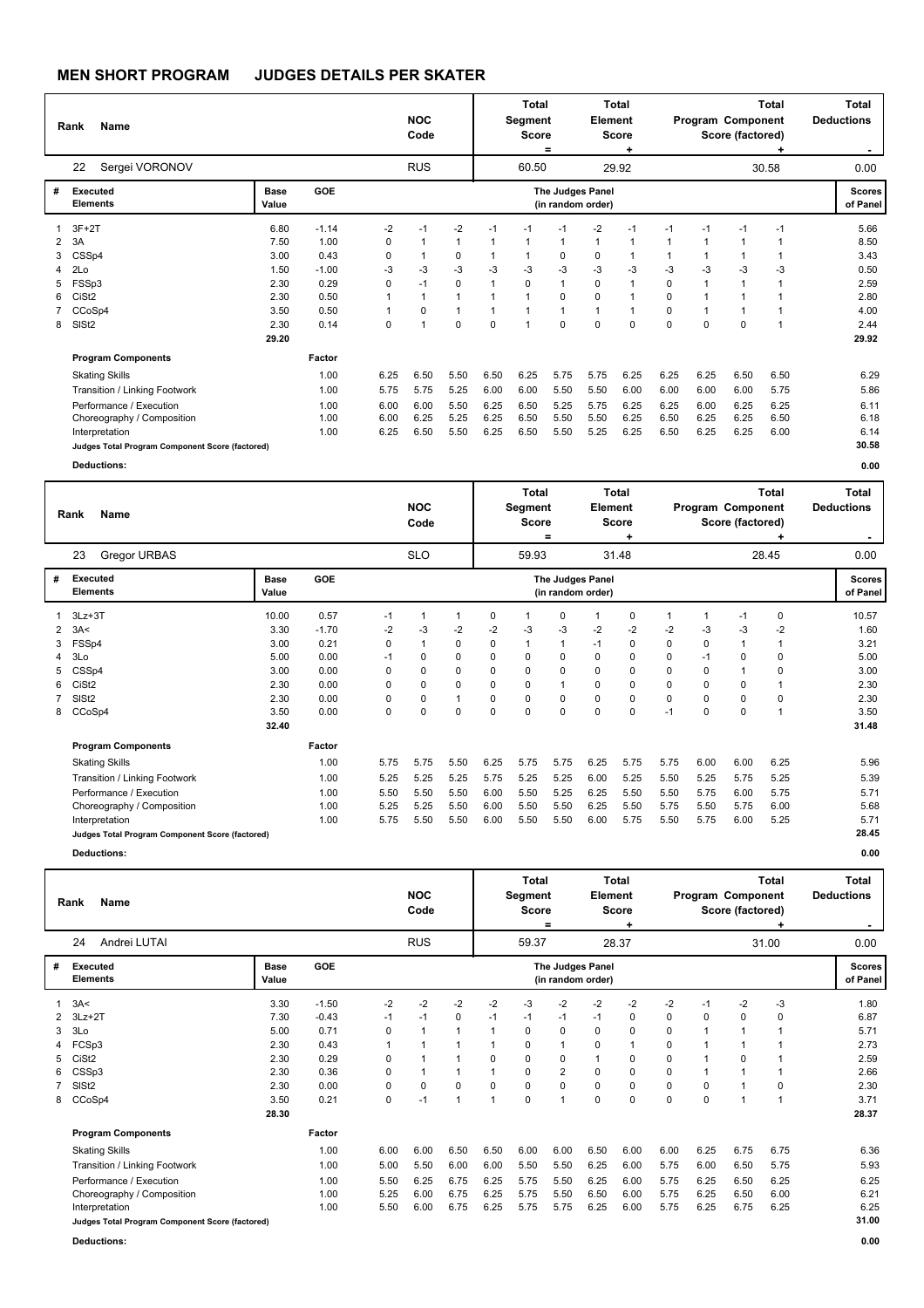|   | <b>Name</b><br>Rank                             |               |         |          | <b>NOC</b><br>Code |                |          | <b>Total</b><br><b>Segment</b><br><b>Score</b> | =    | Element                               | Total<br><b>Score</b> |          |          | Program Component<br>Score (factored) | <b>Total</b><br>٠ | <b>Total</b><br><b>Deductions</b><br>۰. |
|---|-------------------------------------------------|---------------|---------|----------|--------------------|----------------|----------|------------------------------------------------|------|---------------------------------------|-----------------------|----------|----------|---------------------------------------|-------------------|-----------------------------------------|
|   | Ari-Pekka NURMENKARI<br>25                      |               |         |          | <b>FIN</b>         |                |          | 55.79                                          |      |                                       | 32.54                 |          |          |                                       | 23.25             | 0.00                                    |
| # | <b>Executed</b><br><b>Elements</b>              | Base<br>Value | GOE     |          |                    |                |          |                                                |      | The Judges Panel<br>(in random order) |                       |          |          |                                       |                   | <b>Scores</b><br>of Panel               |
|   | $3Lz + 3T$                                      | 10.00         | 0.00    | 0        | $-1$               |                | $-1$     | $\mathbf 0$                                    | $-1$ |                                       | $-1$                  | 0        | 0        | 0                                     | 1                 | 10.00                                   |
| 2 | 2A                                              | 3.30          | 0.43    | 0        |                    |                |          | $\mathbf 0$                                    |      | 0                                     | 0                     | $\Omega$ | 0        | 0                                     | 1                 | 3.73                                    |
| 3 | FSSp4                                           | 3.00          | 0.36    | $\Omega$ |                    | 0              | $\Omega$ | 1                                              |      |                                       | 1                     |          | 0        |                                       |                   | 3.36                                    |
| 4 | CiSt1                                           | 1.80          | 0.00    | $\Omega$ | 0                  | $\Omega$       | $\Omega$ | 0                                              | 0    | 0                                     | 0                     | 0        | $\Omega$ | 0                                     | 1                 | 1.80                                    |
| 5 | 3F                                              | 5.50          | $-0.29$ | 0        | $-1$               | 0              | $-1$     | 0                                              | 0    | $-1$                                  | 0                     | 0        | 0        | 0                                     | $\Omega$          | 5.21                                    |
| 6 | CSSp4                                           | 3.00          | 0.14    | 1        | $\Omega$           | $\overline{1}$ | $\Omega$ | 1                                              |      | $-1$                                  | 0                     | 0        | $\Omega$ | 0                                     | $\overline{1}$    | 3.14                                    |
|   | CCoSp3                                          | 3.00          | $-0.21$ | $-1$     | $-1$               | $-1$           | 0        | $-1$                                           | $-1$ | $-1$                                  | $-1$                  | $-1$     | 0        | 0                                     | $-1$              | 2.79                                    |
| 8 | SIS <sub>t2</sub>                               | 2.30          | 0.21    | 1        | $\overline{1}$     | $\mathbf{1}$   | $\Omega$ | $\mathbf{1}$                                   | -1   | $\Omega$                              | 0                     | $\Omega$ | $\Omega$ | $\Omega$                              | 1                 | 2.51                                    |
|   |                                                 | 31.90         |         |          |                    |                |          |                                                |      |                                       |                       |          |          |                                       |                   | 32.54                                   |
|   | <b>Program Components</b>                       |               | Factor  |          |                    |                |          |                                                |      |                                       |                       |          |          |                                       |                   |                                         |
|   | <b>Skating Skills</b>                           |               | 1.00    | 5.50     | 5.00               | 4.50           | 4.50     | 5.00                                           | 5.00 | 4.50                                  | 5.00                  | 5.00     | 5.00     | 4.25                                  | 6.00              | 4.79                                    |
|   | Transition / Linking Footwork                   |               | 1.00    | 4.75     | 4.75               | 4.25           | 4.00     | 4.25                                           | 4.50 | 4.50                                  | 5.00                  | 4.50     | 4.25     | 4.00                                  | 5.00              | 4.43                                    |
|   | Performance / Execution                         |               | 1.00    | 5.75     | 5.00               | 4.50           | 4.25     | 4.75                                           | 4.75 | 4.25                                  | 4.75                  | 4.50     | 4.50     | 4.25                                  | 5.25              | 4.57                                    |
|   | Choreography / Composition                      |               | 1.00    | 5.50     | 5.25               | 4.75           | 4.25     | 4.50                                           | 4.50 | 4.50                                  | 5.00                  | 4.50     | 4.75     | 4.00                                  | 5.75              | 4.71                                    |
|   | Interpretation                                  |               | 1.00    | 5.25     | 5.25               | 4.75           | 4.00     | 4.50                                           | 4.75 | 4.75                                  | 5.00                  | 4.50     | 4.75     | 4.25                                  | 5.75              | 4.75                                    |
|   | Judges Total Program Component Score (factored) |               |         |          |                    |                |          |                                                |      |                                       |                       |          |          |                                       |                   | 23.25                                   |
|   | <b>Deductions:</b>                              |               |         |          |                    |                |          |                                                |      |                                       |                       |          |          |                                       |                   | 0.00                                    |
|   |                                                 |               |         |          |                    |                |          | Tatal.                                         |      |                                       | <b>Tatal</b>          |          |          |                                       | Tatal.            | Tatal.                                  |

|   | Name<br>Rank                                    |                      |            |      | <b>NOC</b><br>Code |                |          | <b>Total</b><br>Segment<br><b>Score</b> | $=$      | Element                               | <b>Total</b><br><b>Score</b> |      | Program Component | Score (factored) | <b>Total</b> | Total<br><b>Deductions</b> |
|---|-------------------------------------------------|----------------------|------------|------|--------------------|----------------|----------|-----------------------------------------|----------|---------------------------------------|------------------------------|------|-------------------|------------------|--------------|----------------------------|
|   | Ming XU<br>26                                   |                      |            |      | <b>CHN</b>         |                |          | 54.80                                   |          |                                       | 30.31                        |      |                   |                  | 24.49        | 0.00                       |
| # | <b>Executed</b><br><b>Elements</b>              | <b>Base</b><br>Value | <b>GOE</b> |      |                    |                |          |                                         |          | The Judges Panel<br>(in random order) |                              |      |                   |                  |              | <b>Scores</b><br>of Panel  |
|   | $3F+3T$                                         | 9.50                 | 0.71       | 0    |                    | $\overline{2}$ | 0        |                                         | 1        | 0                                     | $-1$                         | $-1$ | 1                 |                  |              | 10.21                      |
| 2 | 3A                                              | 7.50                 | $-2.00$    | $-2$ | -2                 | $-2$           | $-2$     | $-2$                                    | $-2$     | $-2$                                  | $-2$                         | $-2$ | $-2$              | $-2$             | $-2$         | 5.50                       |
| 3 | CSSp4                                           | 3.00                 | 0.14       | 0    | 0                  | 0              | $\Omega$ | $-1$                                    | 1        | $\Omega$                              | 1                            | 0    | 1                 | 0                |              | 3.14                       |
| 4 | SIS <sub>t2</sub>                               | 2.30                 | 0.00       | 0    | 0                  | $\mathbf{1}$   | 0        | $\mathbf 0$                             | 0        | $\Omega$                              | 0                            | 0    | 0                 | 0                | $\mathbf 0$  | 2.30                       |
| 5 | 2Lz                                             | 1.90                 | $-1.00$    | $-3$ | -3                 | -3             | -3       | -3                                      | $-3$     | -3                                    | $-3$                         | 0    | -3                | $-3$             | -3           | 0.90                       |
| 6 | CCoSp4                                          | 3.50                 | 0.14       | $-1$ | $-1$               | $\mathbf 0$    | $\Omega$ | $\mathbf 0$                             | $\Omega$ | $\Omega$                              |                              | $-1$ | 0                 | 1                |              | 3.64                       |
|   | 7 FSSp2                                         | 2.00                 | 0.03       | $-1$ | $-1$               | 0              | $\Omega$ | 0                                       | $-1$     | $-1$                                  | 0                            | 0    | $\Omega$          | 1                |              | 2.03                       |
| 8 | CiSt <sub>2</sub>                               | 2.30                 | 0.29       | 0    |                    | 1              | 1        | $\mathbf 0$                             | 1        | $\Omega$                              | 0                            | 0    | 1                 | $\mathbf 0$      |              | 2.59                       |
|   |                                                 | 32.00                |            |      |                    |                |          |                                         |          |                                       |                              |      |                   |                  |              | 30.31                      |
|   | <b>Program Components</b>                       |                      | Factor     |      |                    |                |          |                                         |          |                                       |                              |      |                   |                  |              |                            |
|   | <b>Skating Skills</b>                           |                      | 1.00       | 4.50 | 5.00               | 5.25           | 5.25     | 5.25                                    | 5.25     | 4.75                                  | 5.50                         | 4.50 | 5.50              | 4.75             | 5.00         | 5.14                       |
|   | Transition / Linking Footwork                   |                      | 1.00       | 4.00 | 4.50               | 4.75           | 4.75     | 4.50                                    | 4.75     | 4.25                                  | 5.00                         | 4.00 | 5.00              | 4.25             | 4.50         | 4.61                       |
|   | Performance / Execution                         |                      | 1.00       | 4.25 | 4.75               | 5.00           | 5.00     | 5.00                                    | 5.00     | 4.25                                  | 5.00                         | 4.50 | 5.25              | 4.50             | 5.00         | 4.89                       |
|   | Choreography / Composition                      |                      | 1.00       | 4.25 | 5.00               | 5.00           | 5.00     | 4.75                                    | 5.00     | 4.50                                  | 5.00                         | 4.25 | 5.00              | 4.50             | 5.00         | 4.89                       |
|   | Interpretation                                  |                      | 1.00       | 4.00 | 5.00               | 5.25           | 5.00     | 5.00                                    | 5.25     | 4.50                                  | 5.25                         | 4.25 | 5.25              | 4.50             | 4.75         | 4.96                       |
|   | Judges Total Program Component Score (factored) |                      |            |      |                    |                |          |                                         |          |                                       |                              |      |                   |                  |              | 24.49                      |
|   | <b>Deductions:</b>                              |                      |            |      |                    |                |          |                                         |          |                                       |                              |      |                   |                  |              | 0.00                       |

|   | <b>Name</b><br>Rank                             |               |         |      | <b>NOC</b><br>Code |                |          | Total<br>Segment<br><b>Score</b> | =    | Element                               | Total<br><b>Score</b><br>٠ |          |          | Program Component<br>Score (factored) | <b>Total</b> | <b>Total</b><br><b>Deductions</b> |
|---|-------------------------------------------------|---------------|---------|------|--------------------|----------------|----------|----------------------------------|------|---------------------------------------|----------------------------|----------|----------|---------------------------------------|--------------|-----------------------------------|
|   | Alper UCAR<br>27                                |               |         |      | <b>TUR</b>         |                |          | 50.09                            |      |                                       | 26.98                      |          |          |                                       | 23.11        | 0.00                              |
| # | Executed<br><b>Elements</b>                     | Base<br>Value | GOE     |      |                    |                |          |                                  |      | The Judges Panel<br>(in random order) |                            |          |          |                                       |              | <b>Scores</b><br>of Panel         |
|   | 3F                                              | 5.50          | $-0.57$ | 0    | 0                  | 0              | $-1$     | $-1$                             | 0    | -1                                    | $-1$                       | $-1$     | 0        | 0                                     | $-1$         | 4.93                              |
|   | $3Lz + 2T$                                      | 7.30          | $-0.71$ | $-1$ | $-1$               | 0              | $-1$     | $\Omega$                         | $-1$ | -1                                    | $-1$                       | $-1$     | $-1$     | 0                                     | $-1$         | 6.59                              |
| 3 | FSSp3                                           | 2.30          | $-0.09$ | $-1$ | $\Omega$           | 0              | $-1$     | $-1$                             | 0    | -1                                    | 0                          | $\Omega$ | $\Omega$ | $\mathbf{1}$                          | 0            | 2.21                              |
| 4 | SISt <sub>2</sub>                               | 2.30          | 0.21    |      |                    | $\overline{1}$ | 0        |                                  | 0    | 0                                     | 0                          | 0        | 0        | 0                                     | 1            | 2.51                              |
| 5 | 2A                                              | 3.30          | 0.14    | 0    | 0                  | $\mathbf 0$    | $\Omega$ | 0                                | 0    | $\mathbf 0$                           | 0                          | $-1$     | 0        |                                       | 1            | 3.44                              |
| 6 | CSSp3                                           | 2.30          | $-0.17$ | 0    | $-1$               | $-1$           | $\Omega$ | $-1$                             | 0    | $-1$                                  | $-1$                       | $-1$     | $\Omega$ |                                       | 0            | 2.13                              |
|   | CiSt <sub>2</sub>                               | 2.30          | 0.21    | 0    |                    |                | 0        |                                  | 0    | 0                                     | 0                          | 0        | $\Omega$ | 0                                     |              | 2.51                              |
| 8 | CCoSp3                                          | 3.00          | $-0.34$ | $-1$ | $-2$               | $-1$           | $-1$     | $-1$                             | $-1$ | $-2$                                  | $-2$                       | $-2$     | $-1$     | $\mathbf 0$                           | 0            | 2.66                              |
|   |                                                 | 28.30         |         |      |                    |                |          |                                  |      |                                       |                            |          |          |                                       |              | 26.98                             |
|   | <b>Program Components</b>                       |               | Factor  |      |                    |                |          |                                  |      |                                       |                            |          |          |                                       |              |                                   |
|   | <b>Skating Skills</b>                           |               | 1.00    | 4.00 | 4.50               | 4.50           | 4.25     | 5.00                             | 4.50 | 4.00                                  | 4.75                       | 4.25     | 4.50     | 4.75                                  | 5.00         | 4.61                              |
|   | Transition / Linking Footwork                   |               | 1.00    | 3.75 | 4.50               | 4.25           | 3.75     | 4.75                             | 4.25 | 4.00                                  | 4.50                       | 4.00     | 4.00     | 4.75                                  | 4.25         | 4.32                              |
|   | Performance / Execution                         |               | 1.00    | 4.00 | 5.25               | 4.75           | 4.00     | 5.00                             | 4.75 | 4.50                                  | 4.25                       | 4.00     | 4.50     | 5.00                                  | 4.75         | 4.68                              |
|   | Choreography / Composition                      |               | 1.00    | 4.25 | 5.00               | 4.75           | 4.00     | 4.75                             | 4.50 | 4.25                                  | 5.00                       | 4.00     | 4.25     | 4.75                                  | 5.00         | 4.68                              |
|   | Interpretation                                  |               | 1.00    | 5.00 | 5.25               | 5.00           | 4.25     | 5.00                             | 4.75 | 4.50                                  | 4.75                       | 4.25     | 4.50     | 5.00                                  | 5.00         | 4.82                              |
|   | Judges Total Program Component Score (factored) |               |         |      |                    |                |          |                                  |      |                                       |                            |          |          |                                       |              | 23.11                             |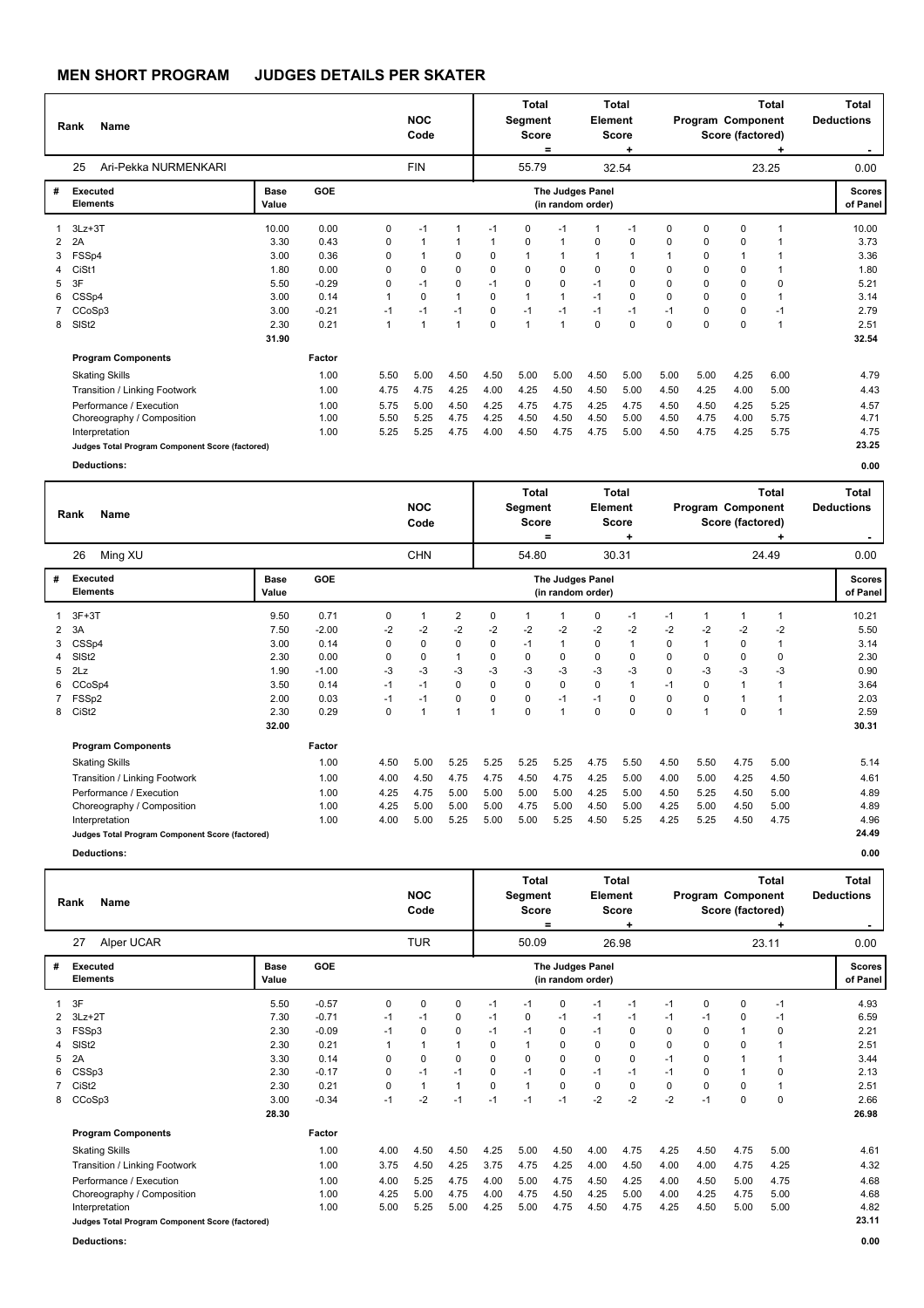|   | Name<br>Rank                                    |               |         |      | <b>NOC</b><br>Code |              |             | <b>Total</b><br>Segment<br><b>Score</b> | $=$                  | Element                               | Total<br>Score<br>÷ |          |                | Program Component<br>Score (factored) | <b>Total</b><br>÷ | <b>Total</b><br><b>Deductions</b> |
|---|-------------------------------------------------|---------------|---------|------|--------------------|--------------|-------------|-----------------------------------------|----------------------|---------------------------------------|---------------------|----------|----------------|---------------------------------------|-------------------|-----------------------------------|
|   | Sean CARLOW<br>28                               |               |         |      | AUS                |              |             | 49.73                                   |                      |                                       | 26.52               |          |                |                                       | 23.21             | 0.00                              |
| # | Executed<br><b>Elements</b>                     | Base<br>Value | GOE     |      |                    |              |             |                                         |                      | The Judges Panel<br>(in random order) |                     |          |                |                                       |                   | <b>Scores</b><br>of Panel         |
|   | $3T+2T$                                         | 5.30          | 0.14    | 0    |                    | 0            | 0           | $-1$                                    | $\Omega$             | 0                                     | $\Omega$            | 0        | $\Omega$       | 0                                     | -1                | 5.44                              |
| 2 | 3S                                              | 4.50          | 0.29    | $-1$ | 0                  | 1            | $-1$        | 0                                       | 0                    | 0                                     | $\mathbf{1}$        | 0        | 0              | 1                                     | <sup>0</sup>      | 4.79                              |
| 3 | FSSp4                                           | 3.00          | $-0.04$ |      | $-1$               | 0            | $-1$        | $\Omega$                                | $\Omega$             | $\Omega$                              | $\Omega$            | 0        | $\Omega$       | 0                                     |                   | 2.96                              |
| 4 | 2A                                              | 3.30          | $-0.10$ | 0    | $\mathbf 0$        | 0            | $\mathbf 0$ | $-1$                                    | $\Omega$             | $-1$                                  | $\mathbf 0$         |          | 0              | 0                                     |                   | 3.20                              |
| 5 | CCoSp3                                          | 3.00          | 0.29    | 0    | $\Omega$           | $\mathbf{1}$ | $\Omega$    | $\Omega$                                | $\blacktriangleleft$ | 0                                     | $\mathbf{1}$        | 0        | $\overline{1}$ | 1                                     |                   | 3.29                              |
| 6 | CiSt <sub>2</sub>                               | 2.30          | 0.07    | 0    | 0                  | $\mathbf{1}$ | $\mathbf 0$ | 0                                       | 1                    | 0                                     | 0                   | 0        | 0              | 0                                     |                   | 2.37                              |
|   | SIS <sub>t2</sub>                               | 2.30          | 0.21    | 0    |                    | 0            | $\mathbf 0$ | $\mathbf{1}$                            | $\Omega$             | 1                                     | $\mathbf 0$         | 0        | $\mathbf 0$    | 0                                     |                   | 2.51                              |
| 8 | CSSp2                                           | 2.00          | $-0.04$ | 0    | $\Omega$           | 0            | $\mathbf 0$ | $-1$                                    | $\overline{1}$       | $-1$                                  | $\Omega$            | $\Omega$ | $\Omega$       | 1                                     | $\Omega$          | 1.96                              |
|   |                                                 | 25.70         |         |      |                    |              |             |                                         |                      |                                       |                     |          |                |                                       |                   | 26.52                             |
|   | <b>Program Components</b>                       |               | Factor  |      |                    |              |             |                                         |                      |                                       |                     |          |                |                                       |                   |                                   |
|   | <b>Skating Skills</b>                           |               | 1.00    | 4.75 | 4.50               | 5.00         | 5.00        | 4.50                                    | 5.25                 | 4.25                                  | 5.00                | 4.50     | 4.75           | 4.50                                  | 5.25              | 4.75                              |
|   | Transition / Linking Footwork                   |               | 1.00    | 4.00 | 4.00               | 4.75         | 4.50        | 4.25                                    | 4.75                 | 4.25                                  | 4.75                | 4.25     | 4.25           | 4.00                                  | 4.25              | 4.32                              |
|   | Performance / Execution                         |               | 1.00    | 4.50 | 4.50               | 5.00         | 4.75        | 4.75                                    | 5.00                 | 4.50                                  | 5.00                | 4.50     | 4.50           | 4.50                                  | 5.00              | 4.71                              |
|   | Choreography / Composition                      |               | 1.00    | 4.50 | 4.25               | 5.25         | 4.75        | 4.75                                    | 5.00                 | 4.50                                  | 4.75                | 4.50     | 4.50           | 4.25                                  | 5.00              | 4.64                              |
|   | Interpretation                                  |               | 1.00    | 5.00 | 4.75               | 5.25         | 4.50        | 4.75                                    | 4.75                 | 4.50                                  | 5.00                | 4.75     | 4.75           | 4.50                                  | 5.25              | 4.79                              |
|   | Judges Total Program Component Score (factored) |               |         |      |                    |              |             |                                         |                      |                                       |                     |          |                |                                       |                   | 23.21                             |
|   | <b>Deductions:</b>                              |               |         |      |                    |              |             |                                         |                      |                                       |                     |          |                |                                       |                   | 0.00                              |
|   |                                                 |               |         |      |                    |              |             | <b>Total</b>                            |                      |                                       | <b>Total</b>        |          |                |                                       | <b>Total</b>      | Total                             |

|   | <b>Name</b><br>Rank                             |                      |         |      | <b>NOC</b><br>Code |          |             | . v.u.<br>Segment<br><b>Score</b> | Ξ        | Element                               | . v.u.<br><b>Score</b> |      |      | Program Component<br>Score (factored) | . v.u.   | . v.u.<br><b>Deductions</b><br>۰. |
|---|-------------------------------------------------|----------------------|---------|------|--------------------|----------|-------------|-----------------------------------|----------|---------------------------------------|------------------------|------|------|---------------------------------------|----------|-----------------------------------|
|   | <b>Christian RAUCHBAUER</b><br>29               |                      |         |      | <b>AUT</b>         |          |             | 49.19                             |          |                                       | 29.76                  |      |      |                                       | 19.43    | 0.00                              |
| # | <b>Executed</b><br><b>Elements</b>              | <b>Base</b><br>Value | GOE     |      |                    |          |             |                                   |          | The Judges Panel<br>(in random order) |                        |      |      |                                       |          | Scores  <br>of Panel              |
|   | 4T                                              | 9.00                 | $-0.86$ | 0    | $-1$               | 0        | $-1$        | -1                                | $-1$     | $-1$                                  | $-1$                   | $-1$ | $-1$ | $-1$                                  | $\Omega$ | 8.14                              |
|   | $3T+3T$                                         | 8.00                 | $-1.14$ | $-1$ | $-1$               | $-1$     | -1          | $-2$                              | $-2$     | $-2$                                  | $-1$                   | $-1$ | $-1$ | 0                                     | $-1$     | 6.86                              |
| 3 | FSSp3                                           | 2.30                 | 0.36    |      | 0                  | 1        | $\mathbf 0$ | 0                                 |          |                                       | $\mathbf{1}$           | 0    |      | 1                                     |          | 2.66                              |
|   | 2A                                              | 3.30                 | $-0.80$ | $-1$ | $-1$               | $-2$     | $-1$        | $-2$                              | -1       | $-1$                                  | $-1$                   | $-2$ | -1   | $-1$                                  | -1       | 2.50                              |
|   | CSSp3                                           | 2.30                 | $-0.04$ | 0    | $\Omega$           | 0        | $\Omega$    | $-1$                              | $\Omega$ | 0                                     | $-1$                   | -1   | 0    | 0                                     | 0        | 2.26                              |
| 6 | SIS <sub>t1</sub>                               | 1.80                 | $-0.09$ | 0    | 0                  | $\Omega$ | $-1$        | $\Omega$                          | $\Omega$ | $-1$                                  | $-1$                   | $-1$ | 0    | 0                                     | $\Omega$ | 1.71                              |
|   | CiSt <sub>2</sub>                               | 2.30                 | $-0.17$ | $-1$ | $-1$               | 0        | 0           | $-1$                              | $-1$     | $-1$                                  | $-1$                   | 0    | 0    | 0                                     | $-1$     | 2.13                              |
|   | 8 CCoSp4                                        | 3.50                 | 0.00    | 0    | 0                  | 0        | 0           | $-1$                              | 0        | 0                                     | 0                      | 0    | 0    | 0                                     | 0        | 3.50                              |
|   |                                                 | 32.50                |         |      |                    |          |             |                                   |          |                                       |                        |      |      |                                       |          | 29.76                             |
|   | <b>Program Components</b>                       |                      | Factor  |      |                    |          |             |                                   |          |                                       |                        |      |      |                                       |          |                                   |
|   | <b>Skating Skills</b>                           |                      | 1.00    | 4.00 | 4.50               | 4.25     | 4.25        | 4.00                              | 4.25     | 4.50                                  | 3.50                   | 4.25 | 4.50 | 4.00                                  | 4.25     | 4.25                              |
|   | Transition / Linking Footwork                   |                      | 1.00    | 3.50 | 3.75               | 3.75     | 3.75        | 3.50                              | 3.75     | 4.00                                  | 3.75                   | 3.50 | 3.75 | 3.50                                  | 3.50     | 3.68                              |
|   | Performance / Execution                         |                      | 1.00    | 3.75 | 4.00               | 3.75     | 4.00        | 3.25                              | 3.50     | 4.25                                  | 3.50                   | 4.00 | 4.25 | 3.75                                  | 3.75     | 3.86                              |
|   | Choreography / Composition                      |                      | 1.00    | 3.75 | 4.25               | 4.00     | 4.00        | 3.25                              | 3.75     | 4.25                                  | 3.50                   | 3.75 | 4.00 | 3.75                                  | 3.75     | 3.89                              |
|   | Interpretation                                  |                      | 1.00    | 3.75 | 4.00               | 4.00     | 3.75        | 3.25                              | 3.50     | 4.00                                  | 3.50                   | 3.50 | 4.00 | 3.75                                  | 3.00     | 3.75                              |
|   | Judges Total Program Component Score (factored) |                      |         |      |                    |          |             |                                   |          |                                       |                        |      |      |                                       |          | 19.43                             |
|   | <b>Deductions:</b>                              |                      |         |      |                    |          |             |                                   |          |                                       |                        |      |      |                                       |          | 0.00                              |

|    | Name<br>Rank                                    |               |         |         |             | <b>NOC</b><br>Code |                |          | <b>Total</b><br>Segment<br><b>Score</b> | =            | Element                               | Total<br><b>Score</b><br>٠ |             |          | Program Component<br>Score (factored) | <b>Total</b> | <b>Total</b><br><b>Deductions</b><br>$\sim$ |
|----|-------------------------------------------------|---------------|---------|---------|-------------|--------------------|----------------|----------|-----------------------------------------|--------------|---------------------------------------|----------------------------|-------------|----------|---------------------------------------|--------------|---------------------------------------------|
|    | Trifun ZIVANOVIC<br>30                          |               |         |         |             | <b>SRB</b>         |                |          | 48.45                                   |              |                                       | 28.34                      |             |          |                                       | 22.11        | 2.00                                        |
| #  | Executed<br><b>Elements</b>                     | Base<br>Value | GOE     |         |             |                    |                |          |                                         |              | The Judges Panel<br>(in random order) |                            |             |          |                                       |              | <b>Scores</b><br>of Panel                   |
|    | $3F+3T$                                         | 9.50          | 0.00    |         | $\Omega$    | $\mathbf 0$        | $\mathbf 0$    | $\Omega$ | 0                                       | 0            | $\Omega$                              | 0                          | $\mathbf 0$ | $-1$     | 0                                     | 0            | 9.50                                        |
| 2  | 3A                                              | 7.50          | $-3.00$ |         | -3          | -3                 | -3             | -3       | $-3$                                    | -3           | -3                                    | $-3$                       | -3          | $-3$     | -3                                    | -3           | 4.50                                        |
| 3  | FSSp2                                           | 2.00          | $-0.09$ |         | 0           | $\Omega$           | $-1$           | 0        | 0                                       | $\Omega$     | $-1$                                  | $-1$                       | $\Omega$    | $\Omega$ | $\mathbf{1}$                          | $\Omega$     | 1.91                                        |
| 4  | CiSt <sub>2</sub>                               | 2.30          | 0.00    |         | 0           | $\mathbf 0$        | $\overline{1}$ | $\Omega$ | $\Omega$                                | $\Omega$     | $\Omega$                              | 0                          | 0           | $\Omega$ | $\Omega$                              | $\Omega$     | 2.30                                        |
| 5. | 3Lz                                             | 6.00          | $-3.00$ |         | -3          | -3                 | -3             | $-3$     | -3                                      | $-3$         | -3                                    | $-3$                       | $-3$        | $-3$     | $-3$                                  | $-3$         | 3.00                                        |
| 6  | CSSp3                                           | 2.30          | 0.00    |         | 0           | $\Omega$           | $\mathbf 0$    | 0        | 0                                       | 0            | $-1$                                  | 0                          | $-1$        | $\Omega$ | $\mathbf 0$                           | 0            | 2.30                                        |
|    | SIS <sub>t2</sub>                               | 2.30          | 0.07    |         | 0           | 1                  | $\overline{1}$ | 0        | 0                                       | $\mathbf{1}$ | 0                                     | 0                          | 0           | 0        | 0                                     | 0            | 2.37                                        |
| 8  | CCoSp2                                          | 2.50          | $-0.04$ |         | $\mathbf 0$ | $\Omega$           | $\mathbf 0$    | $\Omega$ | 0                                       | $\mathbf 0$  | $\mathbf 0$                           | $-1$                       | $\Omega$    | 0        | 0                                     | $-1$         | 2.46                                        |
|    |                                                 | 34.40         |         |         |             |                    |                |          |                                         |              |                                       |                            |             |          |                                       |              | 28.34                                       |
|    | <b>Program Components</b>                       |               | Factor  |         |             |                    |                |          |                                         |              |                                       |                            |             |          |                                       |              |                                             |
|    | <b>Skating Skills</b>                           |               | 1.00    |         | 4.75        | 4.75               | 4.00           | 5.50     | 4.75                                    | 4.50         | 4.00                                  | 4.50                       | 5.25        | 4.50     | 4.75                                  | 5.00         | 4.61                                        |
|    | Transition / Linking Footwork                   |               | 1.00    |         | 4.50        | 4.25               | 3.75           | 5.00     | 4.25                                    | 4.00         | 4.25                                  | 4.25                       | 4.50        | 4.00     | 4.50                                  | 4.25         | 4.25                                        |
|    | Performance / Execution                         |               | 1.00    |         | 4.75        | 4.50               | 4.25           | 5.25     | 4.75                                    | 4.00         | 4.00                                  | 4.00                       | 4.75        | 4.25     | 4.50                                  | 4.50         | 4.39                                        |
|    | Choreography / Composition                      |               | 1.00    |         | 4.75        | 4.75               | 4.00           | 5.25     | 4.50                                    | 4.25         | 4.50                                  | 4.00                       | 4.75        | 4.00     | 4.50                                  | 4.75         | 4.43                                        |
|    | Interpretation                                  |               | 1.00    |         | 4.75        | 4.50               | 4.25           | 5.25     | 4.75                                    | 4.25         | 4.25                                  | 4.00                       | 5.00        | 4.25     | 4.50                                  | 4.50         | 4.43                                        |
|    | Judges Total Program Component Score (factored) |               |         |         |             |                    |                |          |                                         |              |                                       |                            |             |          |                                       |              | 22.11                                       |
|    | <b>Deductions:</b>                              |               | Falls:  | $-2.00$ |             |                    |                |          |                                         |              |                                       |                            |             |          |                                       |              | $-2.00$                                     |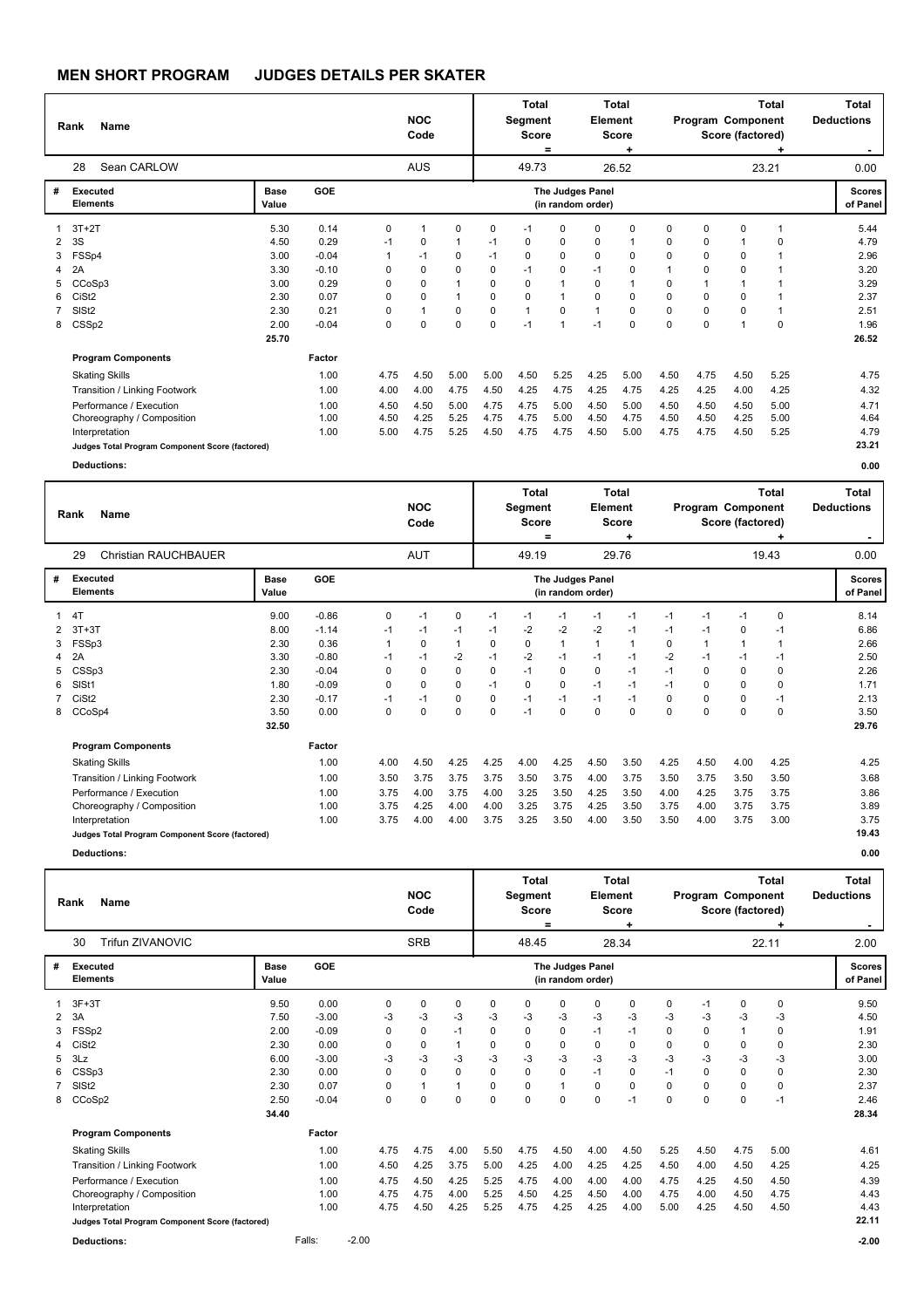|                               | <b>Name</b><br>Rank                                                                                                                                                                                                                     |                                      |                                                          |                                                 | <b>NOC</b><br>Code                           |                                          |                                      | <b>Total</b><br>Segment<br><b>Score</b>        | $=$                                  | Element                                | <b>Total</b><br><b>Score</b><br>÷    |                                                 | Program Component                            | Score (factored)                           | <b>Total</b><br>÷                    | <b>Total</b><br><b>Deductions</b>                        |
|-------------------------------|-----------------------------------------------------------------------------------------------------------------------------------------------------------------------------------------------------------------------------------------|--------------------------------------|----------------------------------------------------------|-------------------------------------------------|----------------------------------------------|------------------------------------------|--------------------------------------|------------------------------------------------|--------------------------------------|----------------------------------------|--------------------------------------|-------------------------------------------------|----------------------------------------------|--------------------------------------------|--------------------------------------|----------------------------------------------------------|
|                               | Naiden BORICHEV<br>31                                                                                                                                                                                                                   |                                      |                                                          |                                                 | <b>BUL</b>                                   |                                          |                                      | 46.69                                          |                                      |                                        | 25.12                                |                                                 |                                              |                                            | 22.57                                | 1.00                                                     |
| #                             | <b>Executed</b><br><b>Elements</b>                                                                                                                                                                                                      | <b>Base</b><br>Value                 | GOE                                                      |                                                 |                                              |                                          |                                      |                                                |                                      | The Judges Panel<br>(in random order)  |                                      |                                                 |                                              |                                            |                                      | <b>Scores</b><br>of Panel                                |
| $\overline{2}$<br>3<br>4<br>5 | 3A<br>$3F+2T$<br>3Lz<br>FSSp2<br>CiSt <sub>2</sub>                                                                                                                                                                                      | 7.50<br>6.80<br>6.00<br>2.00<br>2.30 | $-3.00$<br>$-0.29$<br>$-1.71$<br>$-0.30$<br>0.00         | -3<br>0<br>$-1$<br>$-2$<br>$-1$                 | $-3$<br>$\Omega$<br>$-1$<br>$-2$<br>$\Omega$ | $-3$<br>$\mathbf 0$<br>$-2$<br>$-1$<br>0 | $-3$<br>0<br>$-2$<br>0<br>0          | $-3$<br>$-1$<br>$-2$<br>$-1$<br>0              | $-3$<br>0<br>$-1$<br>0<br>$\Omega$   | -3<br>$-1$<br>$-2$<br>$-1$<br>$\Omega$ | $-3$<br>$-1$<br>$-1$<br>$-1$<br>0    | $-3$<br>$\mathbf 0$<br>$-2$<br>$-1$<br>$\Omega$ | $-3$<br>$\Omega$<br>$-2$<br>$-1$<br>$\Omega$ | -3<br>$\mathbf 0$<br>$-1$<br>0<br>$\Omega$ | $-3$<br>0<br>$-2$<br>$-2$<br>0       | 4.50<br>6.51<br>4.29<br>1.70<br>2.30                     |
| 6<br>$\overline{7}$<br>8      | CSSp2<br>SISt1<br>CCoSp2                                                                                                                                                                                                                | 2.00<br>1.80<br>2.50<br>30.90        | $-0.39$<br>0.00<br>$-0.09$                               | $-1$<br>0<br>0                                  | $-2$<br>$\mathbf 0$<br>$\mathbf 0$           | $-1$<br>$\mathbf{1}$<br>$-1$             | $\Omega$<br>0<br>$\Omega$            | $-2$<br>$\mathbf 0$<br>$-1$                    | $-1$<br>0<br>$\Omega$                | $-2$<br>$\mathbf 0$<br>$\Omega$        | $-1$<br>$\mathbf 0$<br>$\Omega$      | $-2$<br>$\mathbf 0$<br>$-1$                     | $-1$<br>0<br>$-1$                            | $\Omega$<br>$\mathbf 0$<br>$\mathbf 0$     | $-2$<br>0<br>0                       | 1.61<br>1.80<br>2.41<br>25.12                            |
|                               | <b>Program Components</b><br><b>Skating Skills</b><br>Transition / Linking Footwork<br>Performance / Execution<br>Choreography / Composition<br>Interpretation<br>Judges Total Program Component Score (factored)<br><b>Deductions:</b> |                                      | Factor<br>1.00<br>1.00<br>1.00<br>1.00<br>1.00<br>Falls: | 4.25<br>4.00<br>4.50<br>4.00<br>4.25<br>$-1.00$ | 4.75<br>4.00<br>4.50<br>4.75<br>4.50         | 4.25<br>4.00<br>4.25<br>4.00<br>4.25     | 4.50<br>4.00<br>4.25<br>4.00<br>4.25 | 4.50<br>4.25<br>4.25<br>4.25<br>4.50           | 4.50<br>4.25<br>4.25<br>4.25<br>4.50 | 5.25<br>5.00<br>4.75<br>5.00<br>5.25   | 4.50<br>4.25<br>4.25<br>4.50<br>4.50 | 4.50<br>4.25<br>4.25<br>4.25<br>4.50            | 5.00<br>4.25<br>4.75<br>4.50<br>4.75         | 5.25<br>5.00<br>5.25<br>5.00<br>5.25       | 5.00<br>4.00<br>4.25<br>4.25<br>4.75 | 4.79<br>4.25<br>4.43<br>4.46<br>4.64<br>22.57<br>$-1.00$ |
|                               | <b>Name</b><br>Rank                                                                                                                                                                                                                     |                                      |                                                          |                                                 | <b>NOC</b><br>Code                           |                                          |                                      | <b>Total</b><br><b>Segment</b><br><b>Score</b> | $\equiv$                             | Element                                | <b>Total</b><br>Score<br>÷           |                                                 | Program Component                            | Score (factored)                           | <b>Total</b>                         | <b>Total</b><br><b>Deductions</b><br>$\blacksquare$      |
|                               | Sergei KOTOV<br>32                                                                                                                                                                                                                      |                                      |                                                          |                                                 | <b>ISR</b>                                   |                                          |                                      | 43.99                                          |                                      |                                        | 21.60                                |                                                 |                                              |                                            | 23.39                                | 1.00                                                     |

|                      | ےں<br><b>DEIGELINOTOV</b>                       |                      |            |         |      | רוטו |      |          | 40.99       |                                       |      | <b>41.00</b> |          |      |      | 20.09    | <b>UU</b>          |
|----------------------|-------------------------------------------------|----------------------|------------|---------|------|------|------|----------|-------------|---------------------------------------|------|--------------|----------|------|------|----------|--------------------|
| #                    | Executed<br><b>Elements</b>                     | <b>Base</b><br>Value | <b>GOE</b> |         |      |      |      |          |             | The Judges Panel<br>(in random order) |      |              |          |      |      |          | Scores<br>of Panel |
|                      | 3Lz<+COMBO                                      | 1.90                 | $-1.00$    |         | -3   | -3   | -3   | $-3$     | -3          | -3                                    | -3   | -3           | -3       | -3   | -3   | -3       | 0.90               |
| $\mathbf{2}^{\circ}$ | 3F                                              | 5.50                 | 0.00       |         | 0    | 0    | 0    | $-1$     | $-1$        |                                       | 0    | 0            | 0        | 0    |      |          | 5.50               |
|                      | 3 CCoSp4                                        | 3.50                 | $-0.17$    |         | $-1$ | $-2$ | 0    | $-1$     | $-2$        | $-1$                                  | 0    | 0            | $-1$     | 0    | 0    | $-1$     | 3.33               |
| 4                    | CiSt1                                           | 1.80                 | 0.00       |         | 0    | 0    |      | $\Omega$ | $\mathbf 0$ |                                       | 0    | 0            | $\Omega$ | 0    | 0    | $\Omega$ | 1.80               |
| 5                    | 2A                                              | 3.30                 | 0.43       |         | 0    | 0    |      | 0        | $\mathbf 0$ | 0                                     |      | 0            | $\Omega$ | 0    |      |          | 3.73               |
| 6                    | FSSp3                                           | 2.30                 | 0.17       |         | 0    | $-1$ | 0    | 0        |             | 0                                     | $-1$ | 1            | 0        |      |      | 0        | 2.47               |
|                      | 7 SISt1                                         | 1.80                 | 0.07       |         | 0    | 0    |      | $\Omega$ | 0           | 0                                     | 0    | 0            | $\Omega$ | 0    | 0    |          | 1.87               |
|                      | 8 CSSp2                                         | 2.00                 | 0.00       |         | 0    | 0    | 0    | 0        | $\mathbf 0$ | 0                                     | 0    | 0            | $\Omega$ | 0    |      | 0        | 2.00               |
|                      |                                                 | 22.10                |            |         |      |      |      |          |             |                                       |      |              |          |      |      |          | 21.60              |
|                      | <b>Program Components</b>                       |                      | Factor     |         |      |      |      |          |             |                                       |      |              |          |      |      |          |                    |
|                      | <b>Skating Skills</b>                           |                      | 1.00       |         | 4.50 | 5.00 | 4.50 | 4.50     | 5.00        | 4.75                                  | 4.25 | 5.00         | 4.75     | 5.00 | 5.25 | 5.00     | 4.86               |
|                      | Transition / Linking Footwork                   |                      | 1.00       |         | 4.00 | 4.50 | 4.00 | 4.00     | 4.75        | 4.50                                  | 4.50 | 4.50         | 4.25     | 4.50 | 4.75 | 4.50     | 4.46               |
|                      | Performance / Execution                         |                      | 1.00       |         | 4.25 | 4.75 | 4.25 | 4.25     | 4.75        | 4.50                                  | 4.25 | 4.50         | 4.50     | 4.75 | 5.00 | 4.75     | 4.57               |
|                      | Choreography / Composition                      |                      | 1.00       |         | 4.00 | 5.00 | 4.50 | 4.25     | 4.75        | 4.75                                  | 4.50 | 4.75         | 4.50     | 4.50 | 4.75 | 5.00     | 4.68               |
|                      | Interpretation                                  |                      | 1.00       |         | 4.00 | 5.25 | 4.75 | 4.25     | 5.00        | 4.50                                  | 4.50 | 5.00         | 4.75     | 4.75 | 5.00 | 4.75     | 4.82               |
|                      | Judges Total Program Component Score (factored) |                      |            |         |      |      |      |          |             |                                       |      |              |          |      |      |          | 23.39              |
|                      | <b>Deductions:</b>                              |                      | Falls:     | $-1.00$ |      |      |      |          |             |                                       |      |              |          |      |      |          | $-1.00$            |

| Rank | <b>Name</b>         | <b>NOC</b><br>Code | Total<br>Segment<br><b>Score</b><br>$=$ | <b>Total</b><br>Element<br><b>Score</b> | <b>Total</b><br>Program Component<br>Score (factored) | <b>Total</b><br><b>Deductions</b><br>$\sim$ |
|------|---------------------|--------------------|-----------------------------------------|-----------------------------------------|-------------------------------------------------------|---------------------------------------------|
| 33   | Przemyslaw DOMANSKI | POL                | 42.51                                   | 22.65                                   | 20.86                                                 | 1.00                                        |

| # | Executed<br><b>Elements</b>                     | <b>Base</b><br>Value | <b>GOE</b> |         |      |      |                         |      |      |      | The Judges Panel<br>(in random order) |             |      |          |             |          | <b>Scores</b><br>of Panel |
|---|-------------------------------------------------|----------------------|------------|---------|------|------|-------------------------|------|------|------|---------------------------------------|-------------|------|----------|-------------|----------|---------------------------|
|   | 3F+3T                                           | 9.50                 | $-1.43$    |         | $-1$ | $-1$ | $-1$                    | $-1$ | -1   | $-1$ | -2                                    | -2          | $-1$ | $-2$     | $-1$        | $-2$     | 8.07                      |
|   | 2 2A                                            | 3.30                 | 0.00       |         | 0    | 0    | 0                       | 0    | 0    | 0    | $\Omega$                              | 0           | 0    | $\Omega$ | 0           | 0        | 3.30                      |
| 3 | 3Lz                                             | 1.90                 | $-1.00$    |         | -3   | -3   | $-3$                    | -3   | $-3$ | -3   | -3                                    | $-3$        | -3   | $-3$     | $-3$        | -3       | 0.90                      |
| 4 | CSSp3                                           | 2.30                 | $-0.21$    |         | 0    | 0    | 0                       | $-1$ | $-1$ | 0    | $-1$                                  | $-1$        | $-1$ | $-1$     | 1           | $-1$     | 2.09                      |
|   | 5 SISt1                                         | 1.80                 | $-0.04$    |         | 0    | 0    | 0                       | 0    | 0    | 0    | $-1$                                  | $-1$        | 0    | $\Omega$ | 0           | 0        | 1.76                      |
|   | 6 FSSp3                                         | 2.30                 | $-0.17$    |         | 0    | $-1$ | 0                       | $-1$ | 0    | 0    | $-1$                                  | $-1$        | $-1$ | -1       |             | 0        | 2.13                      |
|   | 7 CiSt1                                         | 1.80                 | 0.07       |         | 0    | 0    | 0                       | 0    |      | 0    |                                       | 0           | 0    | $\Omega$ | 0           | $\Omega$ | 1.87                      |
|   | 8 CCoSp2                                        | 2.50                 | 0.03       |         | 0    | $-1$ | $\overline{\mathbf{A}}$ | 0    | $-1$ | $-1$ | $\Omega$                              | $\mathbf 0$ | 0    | $\Omega$ | $\mathbf 0$ |          | 2.53                      |
|   |                                                 | 25.40                |            |         |      |      |                         |      |      |      |                                       |             |      |          |             |          | 22.65                     |
|   | <b>Program Components</b>                       |                      | Factor     |         |      |      |                         |      |      |      |                                       |             |      |          |             |          |                           |
|   | <b>Skating Skills</b>                           |                      | 1.00       |         | 4.50 | 4.00 | 4.25                    | 4.50 | 4.25 | 4.25 | 4.50                                  | 4.25        | 4.50 | 4.50     | 4.50        | 4.00     | 4.32                      |
|   | Transition / Linking Footwork                   |                      | 1.00       |         | 3.75 | 4.00 | 4.00                    | 4.00 | 3.75 | 3.75 | 4.25                                  | 4.00        | 4.00 | 4.00     | 4.25        | 3.50     | 4.00                      |
|   | Performance / Execution                         |                      | 1.00       |         | 4.25 | 4.25 | 4.25                    | 4.25 | 4.25 | 4.00 | 4.00                                  | 3.75        | 4.25 | 4.25     | 4.50        | 3.75     | 4.14                      |
|   | Choreography / Composition                      |                      | 1.00       |         | 4.00 | 4.00 | 4.25                    | 4.00 | 4.25 | 3.75 | 4.75                                  | 4.00        | 4.25 | 4.00     | 4.25        | 4.00     | 4.11                      |
|   | Interpretation                                  |                      | 1.00       |         | 4.00 | 4.50 | 4.25                    | 4.25 | 4.50 | 3.75 | 4.50                                  | 4.00        | 4.25 | 4.25     | 4.25        | 3.75     | 4.29                      |
|   | Judges Total Program Component Score (factored) |                      |            |         |      |      |                         |      |      |      |                                       |             |      |          |             |          | 20.86                     |
|   | <b>Deductions:</b>                              |                      | Falls:     | $-1.00$ |      |      |                         |      |      |      |                                       |             |      |          |             |          | $-1.00$                   |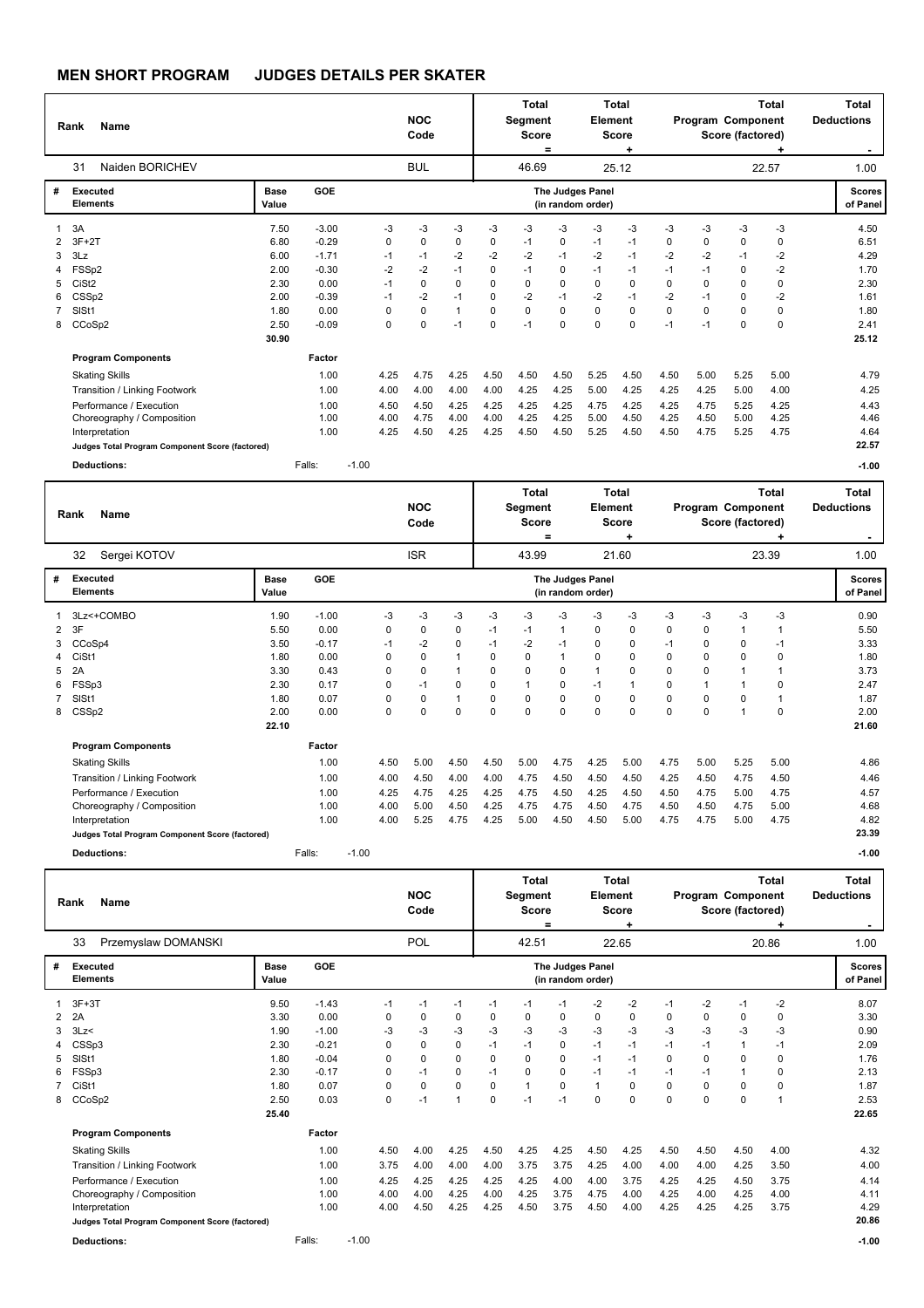|   | Name<br>Rank<br>Dong-Whun LEE<br>34             |                      |         |      | <b>NOC</b><br>Code |             |          | <b>Total</b><br>Segment<br><b>Score</b> | =    | Element                               | Total<br><b>Score</b> |          |          | Program Component<br>Score (factored) | <b>Total</b> | <b>Total</b><br><b>Deductions</b><br>. . |
|---|-------------------------------------------------|----------------------|---------|------|--------------------|-------------|----------|-----------------------------------------|------|---------------------------------------|-----------------------|----------|----------|---------------------------------------|--------------|------------------------------------------|
|   |                                                 |                      |         |      | <b>KOR</b>         |             |          | 42.00                                   |      |                                       | 23.44                 |          |          |                                       | 18.56        | 0.00                                     |
| # | Executed<br><b>Elements</b>                     | <b>Base</b><br>Value | GOE     |      |                    |             |          |                                         |      | The Judges Panel<br>(in random order) |                       |          |          |                                       |              | <b>Scores</b><br>of Panel                |
|   | $3T+2T$                                         | 5.30                 | $-0.57$ | -1   | $-1$               | 0           | $-1$     | $-1$                                    | $-1$ | $-1$                                  | 0                     | 0        | -1       | 0                                     | 0            | 4.73                                     |
| 2 | 2A                                              | 3.30                 | $-1.40$ | $-2$ | $-2$               | $-2$        | $-2$     | $-2$                                    | $-2$ | $-2$                                  | $-2$                  | $-2$     | $-2$     | $-2$                                  | $-2$         | 1.90                                     |
| 3 | CSSp4                                           | 3.00                 | $-0.30$ | 0    | $-2$               | $-1$        | $-1$     | $-2$                                    | 0    | $\Omega$                              | 0                     | $-1$     | $-1$     | $-1$                                  | $-1$         | 2.70                                     |
| 4 | 3Lz                                             | 6.00                 | $-0.86$ | $-1$ | $-2$               | 0           | $-1$     | $-2$                                    | 0    | $-1$                                  | $-1$                  | 0        | $-1$     | 0                                     | 0            | 5.14                                     |
| 5 | CCoSp2                                          | 2.50                 | $-0.09$ | $-1$ | $-1$               | $\mathbf 0$ | $\Omega$ | 0                                       | 0    | $\Omega$                              | 0                     | $\Omega$ | $-1$     | 0                                     | $-1$         | 2.41                                     |
| 6 | CiSt <sub>2</sub>                               | 2.30                 | 0.00    | 0    | $\Omega$           | $\mathbf 0$ | $\Omega$ | $-1$                                    | $-1$ | $\Omega$                              | 0                     | $\Omega$ | $\Omega$ | 0                                     | $\Omega$     | 2.30                                     |
|   | FSSp3                                           | 2.30                 | $-0.30$ | -1   | $-1$               | 0           | $-1$     | $-1$                                    | 0    | $-1$                                  | $-1$                  | $-1$     | $-1$     | $-1$                                  | $-1$         | 2.00                                     |
| 8 | SISt <sub>2</sub>                               | 2.30                 | $-0.04$ | $-1$ | $-1$               | 0           | $\Omega$ | $\Omega$                                | 0    | 0                                     | $-1$                  | $\Omega$ | $\Omega$ | $\mathbf 0$                           | $\Omega$     | 2.26                                     |
|   |                                                 | 27.00                |         |      |                    |             |          |                                         |      |                                       |                       |          |          |                                       |              | 23.44                                    |
|   | <b>Program Components</b>                       |                      | Factor  |      |                    |             |          |                                         |      |                                       |                       |          |          |                                       |              |                                          |
|   | <b>Skating Skills</b>                           |                      | 1.00    | 4.25 | 3.75               | 4.00        | 4.00     | 3.75                                    | 4.00 | 3.75                                  | 4.00                  | 4.25     | 4.25     | 4.25                                  | 4.00         | 3.96                                     |
|   | Transition / Linking Footwork                   |                      | 1.00    | 3.75 | 3.00               | 3.75        | 3.50     | 3.25                                    | 3.25 | 3.50                                  | 4.00                  | 3.75     | 3.75     | 3.75                                  | 3.00         | 3.50                                     |
|   | Performance / Execution                         |                      | 1.00    | 4.00 | 3.00               | 3.75        | 3.75     | 3.75                                    | 3.50 | 3.75                                  | 3.75                  | 4.00     | 4.00     | 4.00                                  | 3.50         | 3.75                                     |
|   | Choreography / Composition                      |                      | 1.00    | 4.25 | 3.25               | 4.00        | 3.75     | 3.50                                    | 3.50 | 3.50                                  | 3.75                  | 4.00     | 4.25     | 4.00                                  | 3.50         | 3.71                                     |
|   | Interpretation                                  |                      | 1.00    | 4.00 | 3.00               | 4.00        | 3.75     | 3.50                                    | 3.25 | 3.25                                  | 4.00                  | 3.75     | 4.25     | 3.75                                  | 3.25         | 3.64                                     |
|   | Judges Total Program Component Score (factored) |                      |         |      |                    |             |          |                                         |      |                                       |                       |          |          |                                       |              | 18.56                                    |
|   | <b>Deductions:</b>                              |                      |         |      |                    |             |          |                                         |      |                                       |                       |          |          |                                       |              | 0.00                                     |

|   | Name<br>Rank                                    |               |            |         |      | <b>NOC</b><br>Code |      |      | <b>Total</b><br>Segment<br><b>Score</b> | =        | <b>Element</b>                        | Total<br><b>Score</b><br>٠ |          | Program Component | Score (factored) | Total<br>٠     | <b>Total</b><br><b>Deductions</b><br>$\sim$ |
|---|-------------------------------------------------|---------------|------------|---------|------|--------------------|------|------|-----------------------------------------|----------|---------------------------------------|----------------------------|----------|-------------------|------------------|----------------|---------------------------------------------|
|   | 35<br>Javier FERNANDEZ                          |               |            |         |      | <b>ESP</b>         |      |      | 41.57                                   |          |                                       | 21.20                      |          |                   |                  | 21.37          | 1.00                                        |
| # | <b>Executed</b><br><b>Elements</b>              | Base<br>Value | <b>GOE</b> |         |      |                    |      |      |                                         |          | The Judges Panel<br>(in random order) |                            |          |                   |                  |                | <b>Scores</b><br>of Panel                   |
|   | 1A                                              | 0.80          | $-0.50$    |         | $-3$ | $-3$               | $-3$ | -3   | -3                                      | $-3$     | -3                                    | -3                         | -3       | $-3$              | $-3$             | $-3$           | 0.30                                        |
|   | $3S+2T$                                         | 5.80          | 0.29       |         | $-1$ |                    | 0    | 0    | $\overline{1}$                          | 0        | 0                                     | 0                          | 0        | 0                 | 0                | $\overline{2}$ | 6.09                                        |
|   | CSSp4                                           | 3.00          | 0.07       |         | 0    | 0                  | 1    | 0    | 0                                       | 0        | 0                                     | 0                          | $-1$     | 0                 |                  | $-2$           | 3.07                                        |
| 4 | 3T                                              | 4.00          | 0.00       |         | 0    | $\Omega$           |      | 0    | $\mathbf 0$                             | $\Omega$ | 0                                     | 0                          | $\Omega$ | 0                 | 0                | $\Omega$       | 4.00                                        |
| 5 | SIS <sub>t2</sub>                               | 2.30          | 0.07       |         | 0    |                    | 0    | 0    | $\mathbf 0$                             | $\Omega$ |                                       | 0                          | $\Omega$ | $\Omega$          | 0                | $\Omega$       | 2.37                                        |
| 6 | CCoSp3                                          | 3.00          | 0.07       |         | 0    | $\Omega$           | 1    | 0    | $\mathbf 0$                             | $-1$     | $-1$                                  | 0                          | $\Omega$ | $\overline{1}$    | 0                | 0              | 3.07                                        |
|   | FSSp                                            | 0.00          | 0.00       |         |      |                    |      |      |                                         |          |                                       |                            |          |                   |                  |                | 0.00                                        |
| 8 | CiSt <sub>2</sub>                               | 2.30          | 0.00       |         | 0    | $\Omega$           | 0    | 0    | 0                                       | 0        | 0                                     | 0                          | $\Omega$ | 0                 | 0                | $\overline{1}$ | 2.30                                        |
|   |                                                 | 21.20         |            |         |      |                    |      |      |                                         |          |                                       |                            |          |                   |                  |                | 21.20                                       |
|   | <b>Program Components</b>                       |               | Factor     |         |      |                    |      |      |                                         |          |                                       |                            |          |                   |                  |                |                                             |
|   | <b>Skating Skills</b>                           |               | 1.00       |         | 4.00 | 4.25               | 4.50 | 4.25 | 4.50                                    | 3.75     | 4.25                                  | 4.25                       | 4.00     | 4.50              | 5.00             | 4.75           | 4.43                                        |
|   | Transition / Linking Footwork                   |               | 1.00       |         | 3.25 | 3.75               | 4.00 | 3.75 | 4.25                                    | 3.25     | 4.00                                  | 4.00                       | 3.75     | 4.25              | 4.75             | 4.00           | 4.04                                        |
|   | Performance / Execution                         |               | 1.00       |         | 3.00 | 4.00               | 4.25 | 4.00 | 4.25                                    | 3.00     | 3.75                                  | 3.75                       | 3.75     | 4.25              | 4.75             | 4.25           | 4.11                                        |
|   | Choreography / Composition                      |               | 1.00       |         | 3.25 | 4.00               | 4.50 | 4.00 | 4.50                                    | 3.50     | 4.25                                  | 4.00                       | 4.00     | 4.50              | 4.75             | 4.75           | 4.36                                        |
|   | Interpretation                                  |               | 1.00       |         | 3.25 | 4.50               | 4.50 | 4.00 | 4.50                                    | 3.50     | 4.50                                  | 4.00                       | 3.75     | 4.50              | 5.00             | 4.50           | 4.43                                        |
|   | Judges Total Program Component Score (factored) |               |            |         |      |                    |      |      |                                         |          |                                       |                            |          |                   |                  |                | 21.37                                       |
|   | <b>Deductions:</b>                              |               | Falls:     | $-1.00$ |      |                    |      |      |                                         |          |                                       |                            |          |                   |                  |                | $-1.00$                                     |

|   | <b>Name</b><br>Rank                             |               |         |         |      | <b>NOC</b><br>Code |                |                | <b>Total</b><br>Segment<br><b>Score</b> | $=$          | Element                               | <b>Total</b><br><b>Score</b><br>٠ |          | Program Component | Score (factored) | <b>Total</b> | <b>Total</b><br><b>Deductions</b> |
|---|-------------------------------------------------|---------------|---------|---------|------|--------------------|----------------|----------------|-----------------------------------------|--------------|---------------------------------------|-----------------------------------|----------|-------------------|------------------|--------------|-----------------------------------|
|   | Luis HERNANDEZ<br>36                            |               |         |         |      | <b>MEX</b>         |                |                | 40.33                                   |              |                                       | 18.87                             |          |                   |                  | 22.46        | 1.00                              |
| # | <b>Executed</b><br><b>Elements</b>              | Base<br>Value | GOE     |         |      |                    |                |                |                                         |              | The Judges Panel<br>(in random order) |                                   |          |                   |                  |              | <b>Scores</b><br>of Panel         |
| 1 | 2A                                              | 3.30          | 0.29    |         | 0    | 0                  | $\overline{1}$ | 0              | $-1$                                    | 0            | 0                                     | 0                                 | 0        | 0                 |                  | 1            | 3.59                              |
|   | 3T+COMBO                                        | 4.00          | $-3.00$ |         | -3   | $-3$               | -3             | $-3$           | -3                                      | $-3$         | -3                                    | -3                                | -3       | -3                | $-2$             | -3           | 1.00                              |
| 3 | 3Lo                                             | 5.00          | $-3.00$ |         | -3   | $-3$               | $-3$           | $-3$           | $-3$                                    | $-3$         | -3                                    | $-3$                              | -3       | -3                | $-3$             | -3           | 2.00                              |
|   | CSSp3                                           | 2.30          | $-0.09$ |         | 0    | $-1$               | $\mathbf{1}$   | 0              | $\Omega$                                | 0            | $-2$                                  | $\mathbf 0$                       | 0        | $\Omega$          | 0                | $-1$         | 2.21                              |
| 5 | SIS <sub>t1</sub>                               | 1.80          | 0.21    |         | 0    | $\mathbf{1}$       | $\mathbf 1$    | 0              | $\Omega$                                | $\mathbf{1}$ | $\Omega$                              | 0                                 | $\Omega$ | $\Omega$          | $\overline{1}$   |              | 2.01                              |
| 6 | CCoSp2                                          | 2.50          | 0.31    |         | 0    | $-1$               | $\overline{2}$ | $\overline{ }$ | $\Omega$                                | $-1$         | $-2$                                  | 0                                 |          |                   | $\overline{2}$   |              | 2.81                              |
|   | CiSt1                                           | 1.80          | 0.29    |         | 0    | 1                  | $\mathbf{1}$   | $\Omega$       | $\Omega$                                | $\mathbf{1}$ | $\Omega$                              | 0                                 | 0        |                   |                  | 1            | 2.09                              |
| 8 | FSSp4                                           | 3.00          | 0.16    |         | $-1$ | $-1$               | $\mathbf{1}$   | $-1$           | $\overline{\mathbf{1}}$                 | 1            | $-1$                                  | $-1$                              | $-1$     |                   | 1                | 1            | 3.16                              |
|   |                                                 | 23.70         |         |         |      |                    |                |                |                                         |              |                                       |                                   |          |                   |                  |              | 18.87                             |
|   | <b>Program Components</b>                       |               | Factor  |         |      |                    |                |                |                                         |              |                                       |                                   |          |                   |                  |              |                                   |
|   | <b>Skating Skills</b>                           |               | 1.00    |         | 4.00 | 4.25               | 4.50           | 4.50           | 4.25                                    | 4.50         | 3.50                                  | 4.75                              | 4.25     | 5.00              | 5.00             | 4.75         | 4.57                              |
|   | Transition / Linking Footwork                   |               | 1.00    |         | 3.75 | 4.00               | 4.25           | 4.00           | 4.25                                    | 4.25         | 3.00                                  | 4.50                              | 4.00     | 4.50              | 4.50             | 4.00         | 4.21                              |
|   | Performance / Execution                         |               | 1.00    |         | 4.00 | 4.00               | 4.75           | 4.00           | 4.25                                    | 4.25         | 3.00                                  | 4.50                              | 4.00     | 4.75              | 5.00             | 4.25         | 4.36                              |
|   | Choreography / Composition                      |               | 1.00    |         | 4.00 | 4.50               | 4.75           | 4.00           | 4.50                                    | 4.50         | 3.50                                  | 4.75                              | 4.50     | 4.75              | 4.75             | 4.75         | 4.57                              |
|   | Interpretation                                  |               | 1.00    |         | 4.25 | 4.50               | 5.00           | 4.25           | 4.50                                    | 4.75         | 3.25                                  | 5.00                              | 4.50     | 5.00              | 5.00             | 5.00         | 4.75                              |
|   | Judges Total Program Component Score (factored) |               |         |         |      |                    |                |                |                                         |              |                                       |                                   |          |                   |                  |              | 22.46                             |
|   | <b>Deductions:</b>                              |               | Falls:  | $-1.00$ |      |                    |                |                |                                         |              |                                       |                                   |          |                   |                  |              | $-1.00$                           |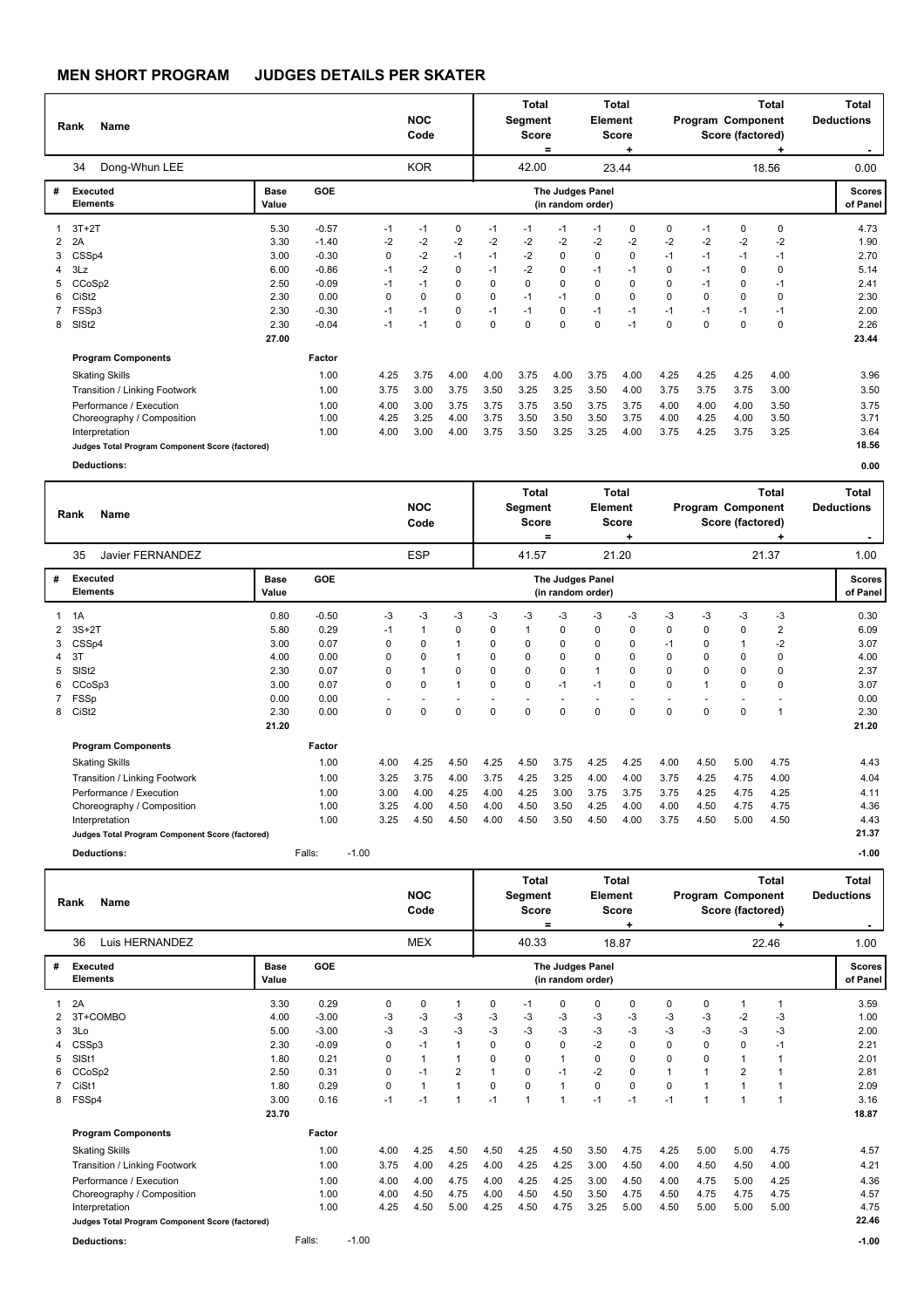| Name<br>Rank |                                                 |               |            |      | <b>NOC</b><br>Code |             |          | <b>Total</b><br>Segment<br><b>Score</b><br>$=$ |                                       | Total<br>Element<br><b>Score</b><br>۰ |          |             | Program Component | <b>Total</b><br>Score (factored) | Total<br><b>Deductions</b><br>. . |                           |
|--------------|-------------------------------------------------|---------------|------------|------|--------------------|-------------|----------|------------------------------------------------|---------------------------------------|---------------------------------------|----------|-------------|-------------------|----------------------------------|-----------------------------------|---------------------------|
|              | 37<br><b>Justin PIETERSEN</b>                   |               | <b>RSA</b> |      |                    | 39.73       |          |                                                | 20.60                                 |                                       |          | 19.13       | 0.00              |                                  |                                   |                           |
| #            | <b>Executed</b><br><b>Elements</b>              | Base<br>Value | GOE        |      |                    |             |          |                                                | The Judges Panel<br>(in random order) |                                       |          |             |                   |                                  |                                   | <b>Scores</b><br>of Panel |
|              | $3T+2T$                                         | 5.30          | 0.00       | 0    | 0                  | 0           | $\Omega$ | $\Omega$                                       | 0                                     | $\Omega$                              | 0        | $\Omega$    | $\Omega$          | 0                                | 1                                 | 5.30                      |
| 2            | 2A                                              | 3.30          | 0.00       | 0    | 0                  | 0           | 0        | 0                                              | 0                                     | 0                                     | 0        | $\Omega$    | $\Omega$          | 0                                | 1                                 | 3.30                      |
| 3            | CiSt1                                           | 1.80          | 0.00       | $-1$ | 1                  | 0           | 0        | 0                                              | 0                                     | 0                                     | 0        | $-1$        | 0                 | 0                                | 0                                 | 1.80                      |
| 4            | CCoSp2                                          | 2.50          | $-0.09$    | 0    | 0                  | 0           | $-1$     | $-1$                                           | $-1$                                  | 0                                     | $-1$     | $\mathbf 0$ | 0                 | 0                                | 0                                 | 2.41                      |
| 5            | 3S                                              | 4.50          | $-2.00$    | -2   | $-2$               | $-2$        | $-3$     | $-2$                                           | $-2$                                  | $-2$                                  | $-2$     | $-2$        | $-2$              | $-2$                             | $-2$                              | 2.50                      |
| 6            | CSSp2                                           | 2.00          | $-0.21$    | $-1$ | $-1$               | $-1$        | 0        | $-2$                                           | $-1$                                  | $-1$                                  | $-1$     | $-1$        | $-1$              | 0                                | 0                                 | 1.79                      |
|              | SISt1                                           | 1.80          | 0.00       | 0    | 1                  | $\Omega$    | $\Omega$ | $\Omega$                                       | 0                                     | $\Omega$                              | $\Omega$ | $\Omega$    | $\Omega$          | $\Omega$                         | $\Omega$                          | 1.80                      |
| 8            | FSSp2                                           | 2.00          | $-0.30$    | $-1$ | $-1$               | $\mathbf 0$ | $-1$     | $-2$                                           | $-1$                                  | $-1$                                  | $-1$     | $-1$        | -1                | $-1$                             | $-1$                              | 1.70                      |
|              |                                                 | 23.20         |            |      |                    |             |          |                                                |                                       |                                       |          |             |                   |                                  |                                   | 20.60                     |
|              | <b>Program Components</b>                       |               | Factor     |      |                    |             |          |                                                |                                       |                                       |          |             |                   |                                  |                                   |                           |
|              | <b>Skating Skills</b>                           |               | 1.00       | 3.50 | 4.50               | 3.75        | 3.75     | 3.75                                           | 3.50                                  | 3.25                                  | 4.25     | 3.75        | 4.25              | 3.75                             | 4.00                              | 3.93                      |
|              | Transition / Linking Footwork                   |               | 1.00       | 3.00 | 4.00               | 3.50        | 3.25     | 3.50                                           | 3.50                                  | 3.50                                  | 3.75     | 3.75        | 3.75              | 3.50                             | 3.50                              | 3.57                      |
|              | Performance / Execution                         |               | 1.00       | 3.75 | 5.00               | 3.50        | 3.50     | 3.50                                           | 3.75                                  | 3.25                                  | 3.75     | 3.75        | 4.00              | 3.75                             | 4.00                              | 3.71                      |
|              | Choreography / Composition                      |               | 1.00       | 3.75 | 4.75               | 3.75        | 3.50     | 3.50                                           | 3.75                                  | 3.75                                  | 4.25     | 3.75        | 4.00              | 4.00                             | 4.50                              | 3.96                      |
|              | Interpretation                                  |               | 1.00       | 4.00 | 5.25               | 3.50        | 3.50     | 3.75                                           | 4.00                                  | 3.50                                  | 4.25     | 4.00        | 4.25              | 4.00                             | 4.50                              | 3.96                      |
|              | Judges Total Program Component Score (factored) |               |            |      |                    |             |          |                                                |                                       |                                       |          |             |                   |                                  |                                   | 19.13                     |
|              | <b>Deductions:</b>                              |               |            |      |                    |             |          |                                                |                                       |                                       |          |             |                   |                                  |                                   | 0.00                      |

|   | <b>Name</b><br>Rank                             |               |            |         | <b>NOC</b><br>Code |          |             |      | Total<br>Segment<br><b>Score</b><br>$=$ |          |                                       | Total<br>Element<br><b>Score</b><br>÷ |          | Program Component | Total<br>Score (factored) | Total<br><b>Deductions</b> |                           |
|---|-------------------------------------------------|---------------|------------|---------|--------------------|----------|-------------|------|-----------------------------------------|----------|---------------------------------------|---------------------------------------|----------|-------------------|---------------------------|----------------------------|---------------------------|
|   | 38<br><b>Boris MARTINEC</b>                     |               |            |         |                    | CRO      |             |      | 37.09                                   |          |                                       | 18.44                                 |          |                   |                           | 19.65                      | 1.00                      |
| # | Executed<br><b>Elements</b>                     | Base<br>Value | <b>GOE</b> |         |                    |          |             |      |                                         |          | The Judges Panel<br>(in random order) |                                       |          |                   |                           |                            | <b>Scores</b><br>of Panel |
|   | 2A                                              | 3.30          | $-0.40$    |         | 0                  | $-1$     | 0           | $-1$ | $-1$                                    | 0        | $-1$                                  | 0                                     | 0        | $-1$              | 0                         | 0                          | 2.90                      |
| 2 | FSSp3                                           | 2.30          | $-0.17$    |         | 0                  | $-1$     | $-1$        | 0    | $-1$                                    | $-1$     | $-1$                                  | 0                                     | -1       | $-1$              | 0                         | 0                          | 2.13                      |
|   | 3Lz+COMBO                                       | 6.00          | $-3.00$    |         | -3                 | -3       | -3          | $-3$ | $-3$                                    | $-3$     | -3                                    | $-3$                                  | -3       | -3                | -3                        | -3                         | 3.00                      |
| 4 | 3F                                              | 5.50          | $-3.00$    |         | -3                 | $-3$     | $-3$        | $-3$ | $-3$                                    | $-3$     | $-3$                                  | $-3$                                  | $-3$     | $-3$              | $-3$                      | -3                         | 2.50                      |
| 5 | SIS <sub>t1</sub>                               | 1.80          | 0.00       |         | 0                  |          | $\mathbf 0$ | 0    | $\pmb{0}$                               | 0        | 0                                     | 0                                     | 0        | 0                 | 0                         | 0                          | 1.80                      |
| 6 | CSSp2                                           | 2.00          | $-0.30$    |         | 0                  | $-1$     | $-1$        | 0    | $-2$                                    | 0        | $-2$                                  | $-1$                                  | $-1$     | $-1$              | 0                         | $-1$                       | 1.70                      |
|   | CCoSp2                                          | 2.50          | $-0.39$    |         | $-1$               | $-1$     | $-1$        | 0    | $-2$                                    | $-2$     | $-1$                                  | $-2$                                  | $-1$     | 0                 | $-2$                      | $-2$                       | 2.11                      |
| 8 | CiSt <sub>2</sub>                               | 2.30          | 0.00       |         | 0                  | $\Omega$ | 0           | 0    | $\mathbf 0$                             | $\Omega$ | $\Omega$                              | $-1$                                  | $\Omega$ | $\Omega$          | 0                         | $\mathbf 0$                | 2.30                      |
|   |                                                 | 25.70         |            |         |                    |          |             |      |                                         |          |                                       |                                       |          |                   |                           |                            | 18.44                     |
|   | <b>Program Components</b>                       |               | Factor     |         |                    |          |             |      |                                         |          |                                       |                                       |          |                   |                           |                            |                           |
|   | <b>Skating Skills</b>                           |               | 1.00       |         | 3.75               | 4.75     | 4.25        | 4.25 | 4.25                                    | 4.75     | 3.75                                  | 3.50                                  | 4.25     | 4.00              | 3.75                      | 4.50                       | 4.11                      |
|   | Transition / Linking Footwork                   |               | 1.00       |         | 3.50               | 4.25     | 3.75        | 3.75 | 4.00                                    | 4.50     | 3.50                                  | 3.75                                  | 4.00     | 3.50              | 3.50                      | 3.75                       | 3.71                      |
|   | Performance / Execution                         |               | 1.00       |         | 4.00               | 4.50     | 4.00        | 4.00 | 4.25                                    | 4.25     | 3.00                                  | 3.50                                  | 4.25     | 3.75              | 3.75                      | 3.75                       | 3.86                      |
|   | Choreography / Composition                      |               | 1.00       |         | 3.75               | 4.75     | 4.25        | 4.00 | 4.00                                    | 4.75     | 3.50                                  | 3.50                                  | 4.00     | 4.00              | 5.00                      | 3.75                       | 4.04                      |
|   | Interpretation                                  |               | 1.00       |         | 3.75               | 4.50     | 4.25        | 4.00 | 4.25                                    | 4.50     | 3.75                                  | 3.75                                  | 4.25     | 3.75              | 3.75                      | 3.75                       | 3.93                      |
|   | Judges Total Program Component Score (factored) |               |            |         |                    |          |             |      |                                         |          |                                       |                                       |          |                   |                           |                            | 19.65                     |
|   | <b>Deductions:</b>                              |               | Falls:     | $-1.00$ |                    |          |             |      |                                         |          |                                       |                                       |          |                   |                           |                            | $-1.00$                   |

Τ

| <b>Name</b><br>Rank |                                                 |               |            |         | <b>NOC</b><br>Code |             |              | Total<br>Segment<br><b>Score</b><br>= |       | Total<br>Element<br><b>Score</b><br>٠ |                  |       | Program Component | <b>Total</b><br>Score (factored) | Total<br><b>Deductions</b><br>. . |       |                           |
|---------------------|-------------------------------------------------|---------------|------------|---------|--------------------|-------------|--------------|---------------------------------------|-------|---------------------------------------|------------------|-------|-------------------|----------------------------------|-----------------------------------|-------|---------------------------|
|                     | Zeus ISSARIOTIS<br>39                           |               |            |         |                    | <b>GRE</b>  |              |                                       | 37.03 |                                       |                  | 17.96 |                   |                                  |                                   | 20.07 | 1.00                      |
| #                   | Executed<br><b>Elements</b>                     | Base<br>Value | <b>GOE</b> |         |                    |             |              |                                       |       | (in random order)                     | The Judges Panel |       |                   |                                  |                                   |       | <b>Scores</b><br>of Panel |
|                     | $3T+2T$                                         | 5.30          | 0.00       |         | 0                  | $\Omega$    | 0            | $\Omega$                              | $-1$  | 0                                     | $\mathbf 0$      | 0     | $\Omega$          | $\Omega$                         | 0                                 | 0     | 5.30                      |
| 2                   | 3S                                              | 4.50          | $-0.43$    |         | $-1$               | $\mathbf 0$ | 0            | $-1$                                  | $-1$  | 0                                     | $-1$             | $-1$  | $-1$              | 0                                | 0                                 | 0     | 4.07                      |
| 3                   | FSSp1                                           | 1.70          | $-0.71$    |         | $-2$               | $-3$        | $-1$         | $-2$                                  | -3    | $-2$                                  | -3               | $-2$  | $-2$              | $-2$                             | $-2$                              | $-2$  | 0.99                      |
| 4                   | 2A                                              | 3.30          | $-2.10$    |         | $-3$               | -3          | $-3$         | $-3$                                  | $-3$  | $-3$                                  | $-3$             | $-3$  | $-3$              | $-3$                             | $-3$                              | $-3$  | 1.20                      |
| 5.                  | CiSt1                                           | 1.80          | 0.00       |         | 0                  | $\mathbf 0$ | $\mathbf{1}$ | 0                                     | 0     | 0                                     | 0                | 0     | 0                 | 0                                | 0                                 | 0     | 1.80                      |
| 6                   | CSSp1                                           | 1.70          | $-0.39$    |         | 0                  | $-1$        | $-1$         | $\Omega$                              | $-2$  | 0                                     | $-2$             | $-1$  | $-2$              | $-2$                             | $-1$                              | $-1$  | 1.31                      |
|                     | SISt1                                           | 1.80          | 0.00       |         | $-1$               | $\mathbf 0$ | 0            | 0                                     | 0     | $-1$                                  | 0                | 0     | $-1$              | $\Omega$                         | 0                                 | 0     | 1.80                      |
| 8                   | CCoSp1                                          | 2.00          | $-0.51$    |         | $-1$               | $-2$        | $\mathbf 0$  | $-2$                                  | $-1$  | $-2$                                  | $-2$             | $-2$  | $-2$              | $-2$                             | $-1$                              | $-2$  | 1.49                      |
|                     |                                                 | 22.10         |            |         |                    |             |              |                                       |       |                                       |                  |       |                   |                                  |                                   |       | 17.96                     |
|                     | <b>Program Components</b>                       |               | Factor     |         |                    |             |              |                                       |       |                                       |                  |       |                   |                                  |                                   |       |                           |
|                     | <b>Skating Skills</b>                           |               | 1.00       |         | 4.00               | 3.50        | 4.25         | 4.00                                  | 3.75  | 3.25                                  | 4.25             | 4.25  | 3.75              | 4.50                             | 4.00                              | 4.25  | 4.11                      |
|                     | Transition / Linking Footwork                   |               | 1.00       |         | 3.75               | 3.25        | 3.75         | 3.50                                  | 3.50  | 3.00                                  | 4.75             | 4.00  | 3.75              | 4.00                             | 3.50                              | 4.00  | 3.75                      |
|                     | Performance / Execution                         |               | 1.00       |         | 4.00               | 4.00        | 4.00         | 3.75                                  | 3.50  | 3.50                                  | 4.50             | 3.75  | 4.00              | 4.25                             | 3.75                              | 4.00  | 3.93                      |
|                     | Choreography / Composition                      |               | 1.00       |         | 4.00               | 4.25        | 4.50         | 3.75                                  | 3.50  | 3.25                                  | 4.75             | 4.25  | 4.25              | 4.25                             | 3.50                              | 4.00  | 4.07                      |
|                     | Interpretation                                  |               | 1.00       |         | 4.25               | 4.50        | 4.75         | 3.75                                  | 3.75  | 3.50                                  | 5.00             | 4.00  | 4.25              | 4.50                             | 3.50                              | 4.25  | 4.21                      |
|                     | Judges Total Program Component Score (factored) |               |            |         |                    |             |              |                                       |       |                                       |                  |       |                   |                                  |                                   |       | 20.07                     |
|                     | <b>Deductions:</b>                              |               | Falls:     | $-1.00$ |                    |             |              |                                       |       |                                       |                  |       |                   |                                  |                                   |       | $-1.00$                   |